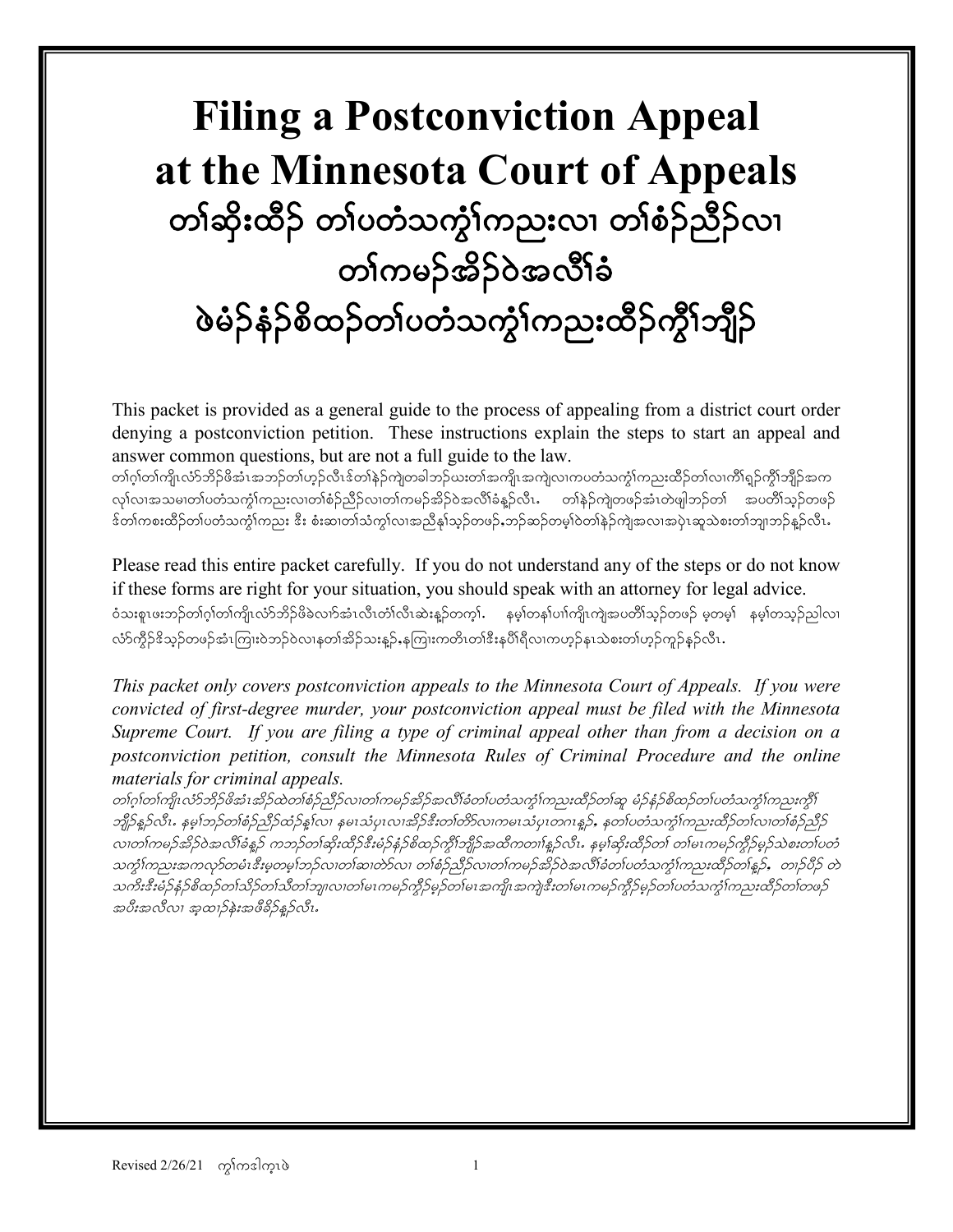

### $For Additional Assistance /$ တ စောဆိ**ြင်** အသုံးအောင်

Additional helpful materials, including example briefs, can be found on the Minnesota State Law Library website [\(https://mn.gov/law-library/\)](https://mn.gov/law-library/).

whet on ဆိုခ်ထွဲတက်အပီးအလိပဉ်ယှာ်ဒီးလ်ာဖုဉ်ကိ§တက်ပြုအဒိသ္ဥတဖဉ်ဘဉ်တကျွန်းအီးသူဖဲမံဉ်နံဉ်စိထဉ်ကိါစဉ်သဲစးလံာ်ရိဒၢႏပုာ်ယဲၤသန္ [\(https://mn.gov/law-library/\)](https://mn.gov/law-library/).

Questions can be directed to the State Law Library at (651) 297-7651, or the Office of the Clerk of the Appellate Courts at:

တါသံကွါတဖဉ်သံကွါသူဆူကိါစဲဉ်သဲစးလံာ်ရိဒၤလ၊  $(651)$  297-765 $1$ , မဲ့တမ့်) ကွိါဘျိဉ်ထိတါပတံသကွံဉ်ကညးစရူဝဲၤဒၤးဖဲ

Clerk of the Appellate Courts 305 Minnesota Judicial Center 25 Rev. Dr. Martin Luther King Jr. Blvd. St. Paul, MN 55155 (651) 291-5297

Please note that court employees can give general information about court rules and procedures, but they cannot give legal advice.

ဝံသးစူးဟ်သူဉ်ဟ်သးလ၊ ကွိၢ်ဘျိဉ်အပုၤမၤတၢ်ဖိတဖဉ်ဟုဉ်နၤတၢ်ဂ္ဂါတ၊်ကျိုးလၢအညီနှၤ်ဘဉ်ယးကွိၢ်ဘျိဉ်တ၊်သိတ်ဘျာသည်း တ၊်မၤအကျိၤအ ကျဲသူ, ဘဉ်ဆဉ်အဝဲသူဉ်ဟုဉ်နၤသဲစးတၢ်ဘျ၊အတၢ်ဟုဉ်ကုဉ်တသူဉ်ဘဉ်.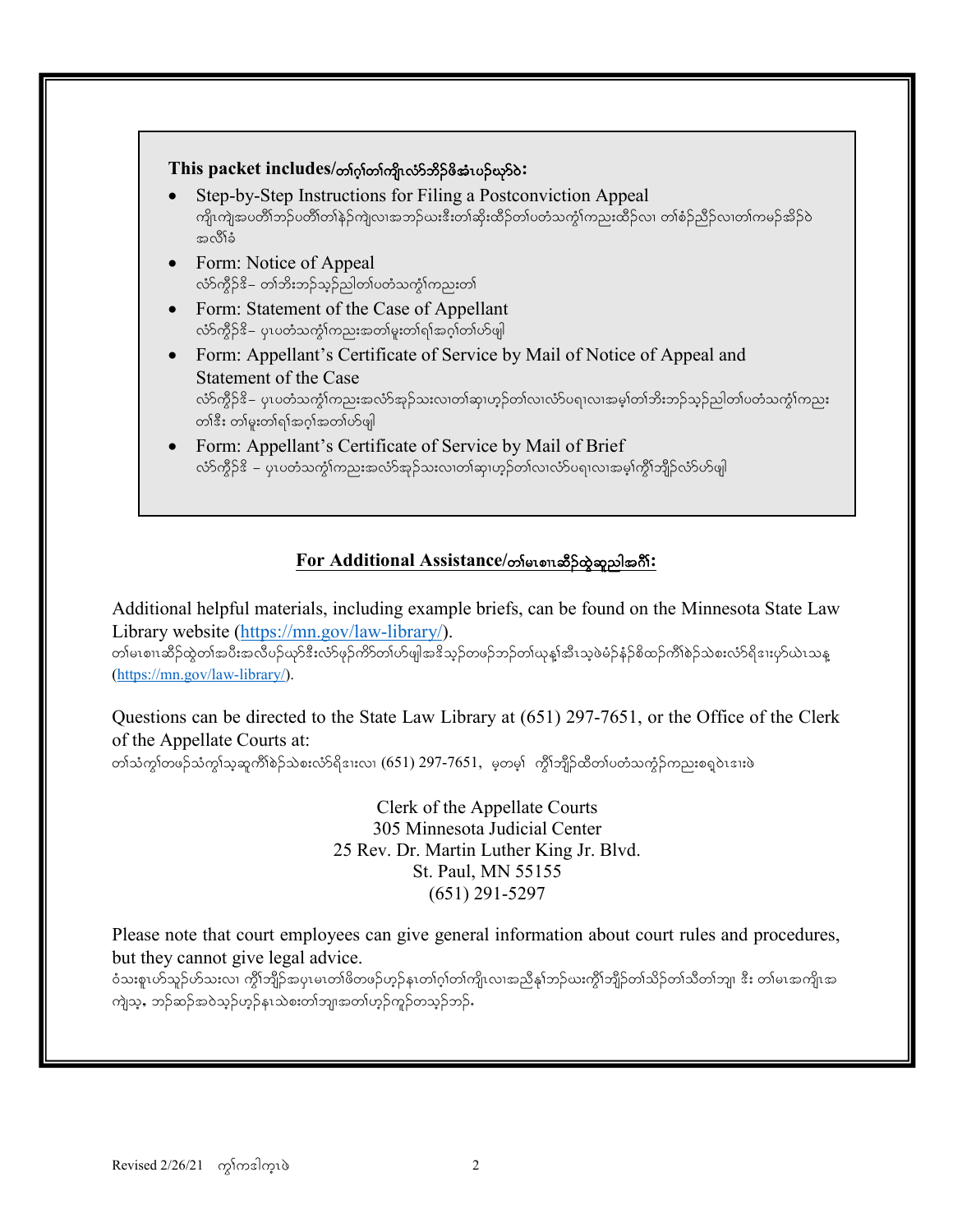# **Important Information about Postconviction Appeals** တၢ်ဂ္ဂါတ၊်ကျိၤအရှူဒိဉ်လၢအဘဉ်ထွဲဒီးတ၊်ပတံသက္ခံ၊်ကညးတ၊်လ၊တ၊်စံဉ်ညီဉ်တ၊်ကမဉ်အိဉ်ဝဲအလိ၊်ခံ

# Eligibility for Public Defender/ပုၤလ၊အကြားဝဲဘ**်**ဝဲလ၊က<sup>ွ</sup>ိးနှုံဘဉ်ကမျာ်ပုၤတြီဆ၊တါ

If this is your first appeal on this conviction, and you meet certain financial eligibility requirements, you may be entitled to a public defender for your appeal. Contact the Office of the Minnesota Appellate Public Defender for application forms and instructions: တါအံၤမ္နမ့်၊ နတၤ်ပတံထိဉ်အဆိကတၢါလ၊ တါစံဉ်ညီဉ်လ၊တါကမဉ်အိဉ်ဝဲအံၤအဖိခိဉ်နှဉ်, နလ၊ပှဲၤဒီးကျိဉ်စ့အတ၊်ဟ်ပနိဉ်တ၊်လိဉ်ဘဉ်တဖဉ်, ဘဉ်သူဉ်သုရ်ကဒိးနူ $\,$ ဘဉ် ကမျ $\,$ ျာပြီဆ၊တ $\,$ လ၊ နတ $\,$ ပတံသကွ $\,$ (ကညးတ $\,$ အင်္ဂါနဉ်လီ $\,$ ၊. ဆဲးကျိုးမံဉ်နဉ်စိထဉ်တ $\,$ ပတံသကွ $\,$ (ကညးကမျ $\,$ ၊်ပု $\,$ ၊ တြီဆ၊တၢ်အဝဲၤဒၢးလ၊ တ၊်ပတံထိဉ်လံာ်ကွိဉ်ဒိတဖဉ်ဒီးတ၊်နဉ်ကျဲတဖဉ်–

> Office of the Minnesota Appellate Public Defender 540 Fairview Avenue North, Suite 300 St. Paul, MN 55104 (651) 219-4444

You might *not* be entitled to a public defender if you had a previous appeal involving the same conviction, and you were represented by an attorney from the Office of the Minnesota Appellate Public Defender in that appeal. *See* Minn. Stat. § [611.25,](https://www.revisor.mn.gov/statutes/?id=611.25) subd. 1(a)(2); [Minn. R. Crim. P. 28.02,](https://www.revisor.mn.gov/court_rules/rule.php?type=cr&id=28#28.02)  [subd. 5.](https://www.revisor.mn.gov/court_rules/rule.php?type=cr&id=28#28.02)

နမ္န္ဂါပဉ်ယူSလ၊ တျပတ္ခံသက္စ္ဒိုကညးတုိ တျမၤကမဉ်ကွိဉ်တမံၤယီလျညါ၀ံၤလံန္ဉ် ဘဉ်သူဉ်သူဉ်တၢ်အခွဲႏႈအယာ်*တအိဉ်*လ၊ နက $\stackrel{2}{s}$ းနှ $\stackrel{1}{\circ}$ က် ကမျ $\stackrel{1}{\circ}$ ကြသေးတင်းတွင်  $\stackrel{2}{s}$ း နမ $\stackrel{1}{\circ}$ တင်တင်းသို့ တိုးလာ $\stackrel{1}{\circ}$ က်မျ $\stackrel{1}{\circ}$ က်မျ $\stackrel{1}{\circ}$  $\sqrt{m}$ zolog disi $\cos \frac{1}{2} \cos \frac{1}{2} m$ .  $\sin \frac{1}{2} m$ . Stat. § 611.25, subd. [1\(a\)\(2\);](https://www.revisor.mn.gov/statutes/?id=611.25) [Minn. R. Crim. P. 28.02, subd. 5.](https://www.revisor.mn.gov/court_rules/rule.php?type=cr&id=28#28.02)

# **Court of Appeals Opinions are Available to the Public** ကိုၤ်ဘျီဉ်တၤ်ပတံသက္ပါကညးအတၤ်ဆ၊တဲာ်တၤ်ထံဉ်သှဉ်တဖဉ်တၤ်ကဟ်ဖျါအီၤဆုကမျၤါအမဲာ်ညါ

Once your appeal is decided, the Court of Appeals will issue a written decision, called an "opinion," which will describe your case and the reasons for the court's decision. **The opinion will be available to the public on the Minnesota Judicial Branch's website.** After an opinion is filed, it cannot be removed from the Internet. This means that anyone who searches for your name on the Internet may be able to find and read the opinion.

ဖဲနတၤ်ပတံသက္ဂါကညးတါအံၤဘဉ်တါဆ၊တဲာ်အီၤဝံၤတဘျိယီ, ကွိါဘျိဉ်တၤ်ပတံသက္ဂါကညးတါကထုးထိဉ်တါဆ၊တဲာ်လ၊အဘဉ်တါကွဲးအီၤ ဒီး ဘဉ်တါကိးအီၤ "တါထံဉ်ႇ"လၢအကွဲးဖျါနတါအမူးအရ1် အဂ္ဂါဒီးတါဂုါလိ>်ဘိုလိ>်လၢ ကွီါဘျိဉ်အတါဆ၊တဲာ်နူဉ်လီၤ . **တါထံဉ်အံၤ ကဘဉ်တါ ဟ်ဖျါအီၤဆူကမျn်အမဲာ်ညါဖဲ့ မံဉ်နံဉ်စိထဉ်တၢ်စံဉ်ညီဉ်ပီတဲ့အဖ္နဟ်ယဲၤသန္နအလိၤန္ဉ်ာလီၤ.**ာတ်ထံဉ်အံၤမ့်၊ဘဉ်တာ် ဆု၊ထိဉ်အီၤဝံၤ အလိၢ်ခံန္ဉ် ဘဉ် တါထုးကွာ်အီၤလၢအ့ထၢဉ်နဲးအပူၤတသူလၢၤဘဉ်န္ဉာ်လီၤ. အခ်ီပညီန္ဉာ် ပုၤတဂၤလၤ်လၤ်လ၊အယုနမံၤလ၊ အ့ထၢဉ်နဲး အပူၤ ဘဉ်သူဉ်သူဉ် ကထံဉ် ဒီးဖးဘဉ်နတၢ်ထံဉ်တခါအံၤန္ဉာလီၤ.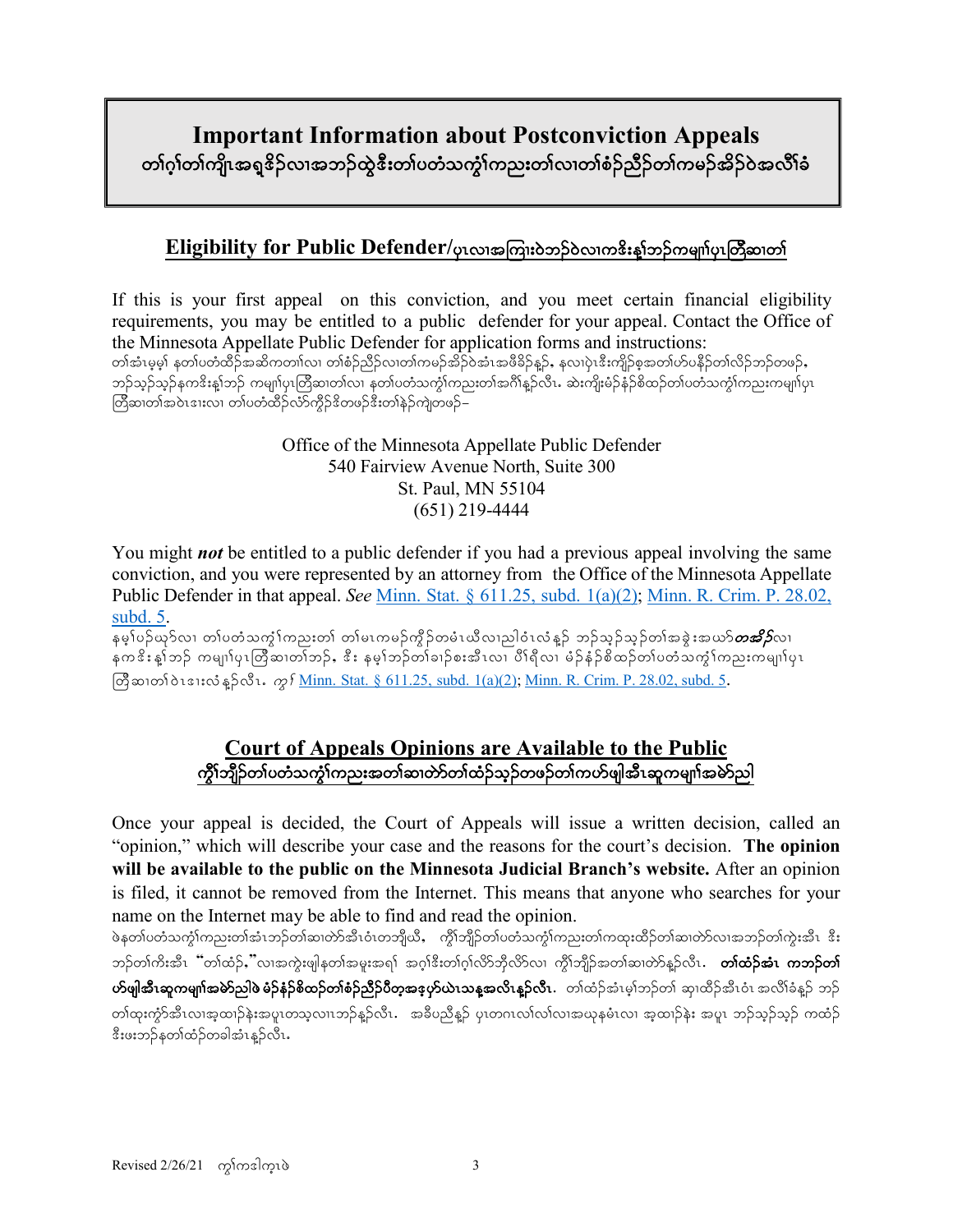# Laws that Apply to your Appeal/သဲစးလၢဘ**်တ္ပ္ကိစူးကါလၤနတ္ပ္ပါတဲ့သက္ပ္ပါတည္း**တ္ပါ

Your appeal is governed by the Minnesota Rules of Criminal Procedure [\(particularly Minn. R.](https://www.revisor.mn.gov/court_rules/cr/id/28/#28.02)  [Crim. P. 28.02, subds. 2 and 4\)](https://www.revisor.mn.gov/court_rules/cr/id/28/#28.02), the Minnesota Rules of Civil Appellate Procedure, the Special Rules of Practice for the Minnesota Court of Appeals, and the Minnesota Statutes, as well as case law (cases previously decided and published by the Minnesota Supreme Court and Minnesota Court of Appeals).

နတၤ်ပတံသက္ငံၤ်ကညးနူဉ်ဘဉ်တၤ်ပ၊တၤ်ပြးခီဖျိမံဉ်နံဉ်စိထဉ်တၤ်မၤကမဉ်ကွိဉ်မှဉ်သဲစးအကျိၤအကျဲ (<u>လီၤဆီဒဉ်တ1် Minn. R. Crim. P. 28.02,</u>  $\frac{\text{subds}}{2}$  and 4), မံဉ်နံဉ်စိထဉ်ကမျာ်အတာ်ပတံသက််ုကညးအကျို၊အကျဲ, တာသိဉ်တာ်သိတာ်ဘျာလီ၊ ဆီလၢတာ်ဘဉ်မၤလိထံလၢမံဉ်နံဉ်စိထဉ် တၢ်ပတံသက္ငံ)ကညးကွိၤ်ဘျိဉ်, ဒီးမံဉ်နံဉ်စိထဉ်သဲစးတဖဉ်, ပဉ်ယှာ်စ့၊်ကီး တ၊်မူးတ၊်ရ၊်သဲစးတ၊်ဘျ၊ (တ၊်မူးတ၊်ရ၊်လ၊ ဘဉ်တ၊်ဆ၊တာ်ဒီးစဲး ကျံးအီၤ လၢညါလၢမံဉ်နံဉ်စိထဉ်ကွိၢ်ဘျိဉ်အထိကတၢါ ဒီး မံဉ်နံစိထဉ်တ၊်ပတံသကွံၢ်ကညးကွိၢ်ဘျိဉ်နှဉ်လီၤ.)

This packet includes simplified instructions, but you should read the rules and statutes yourself for more information. **If you are representing yourself, you are responsible for researching court rules, case law, and statutes that govern your case.**

တၢ်ဂ့ၢ်တၢ်ကျိၤဘိဉ်ဖိအံၤပဉ်ယှာ်တ၊်နဲ့ဉ်ကျဲလ၊အဘဉ်တ၊်မၤညီကူးအီၤႇဘဉ်ဆဉ်နကြူးဖးတ၊်သိဉ်တ၊်သိတ၊်ဘျာသဲစးလ၊နနိ1်ကစၢ်ဒဉ်ဝဲလ၊တ၊်ဂ့၊်တ၊် ကျိၤအါအဂိၢိန္ဉ်လိၤ**. နမ္1ကဲခၢဉ်စးလၢနနိ1်ကစၤ်ဒဉ်ဝဲအဂိၢိန္ဉ်, မ္1နမူဒါလ၊နကဃုသူဉ်ညါဘဉ်ဃးကွိ1်ဘိုဉ်အတၤ်သိဉ်တၤ်သိတၤ်ဘျ၊, တၤ်မူးတၤ်ရ1်** သဲစးႇၖိဳးသဲစးသ္ဉ်ာတဖဉ်လၢပၢပြးဘဉ်ထွဲနတၢ်အမူးအရၢ်န္**ဉ်လီၤ** 

You can find the rules and statutes at the Minnesota State Law Library (Room G25, Minnesota Judicial Center, 25 Rev. Dr. Martin Luther King Jr. Blvd., St. Paul, MN 55155, or call 651-297- 7651), and at public libraries. You can also find the rules at the Minnesota Judicial Branch's website: [http://www.mncourts.gov/About-The-Courts/SupremeCourt/CourtRules.aspx.](http://www.mncourts.gov/About-The-Courts/SupremeCourt/CourtRules.aspx) နယုထံဉ်နှုတ်၊သိဉ်တ၊်သီ, တ၊်မူးအရ၊်သဲစး, းီးသဲစးသုဉ်တဖဉ်သူဖဲမံဉ်နံဉ်စိထဉ်ကီဉ်စဲဉ်သဲစးအလံာ်ရိဒးး (Room G25, Minnesota

Judicial Center, 25 Rev. Dr. Martin Luther King Jr. Blvd., St. Paul, MN 55155, popins: 651-297-7651), &: ဖဲကမျာၤ်လံာရိုဒူးသည်တဖဉ်နည်သူလီၤ. နယုနှုတ်၊သိဉ်တ၊်သီတ၊်ဘျ၊သည်တဖဉ် သူစွ၊်ကီးဖဲမံဉ်နံဉ်စိထဉ်တ၊်စံဉ်ညီဉ်ပီတူဟုယ်ၤသန္ [\(http://www.mncourts.gov/About-The-Courts/SupremeCourt/CourtRules.aspx\)](http://www.mncourts.gov/About-The-Courts/SupremeCourt/CourtRules.aspx).

# $\overline{N}$ o Filing Fees/တါဆိုးထိဉ်တါအဘူးအလဲတအိဉ်

No filing fees are required to file a postconviction appeal. [Minn. Stat. § 590.06.](https://www.revisor.mn.gov/statutes/?id=590.06) တါဆိုးထိဉ်အဘူးအလဲတလိဉ်ဘဉ်ဝဲလ၊ဆိုးထိဉ် တါစံဉ်ညီဉ်လ၊အကမဉ်အိဉ်အလိဉ်ခံတါပတံသကွံၤ်ကညးထိဉ်နှဉ်ဘဉ်. <u>Minn. Stat. §</u> [590.06.](https://www.revisor.mn.gov/statutes/?id=590.06)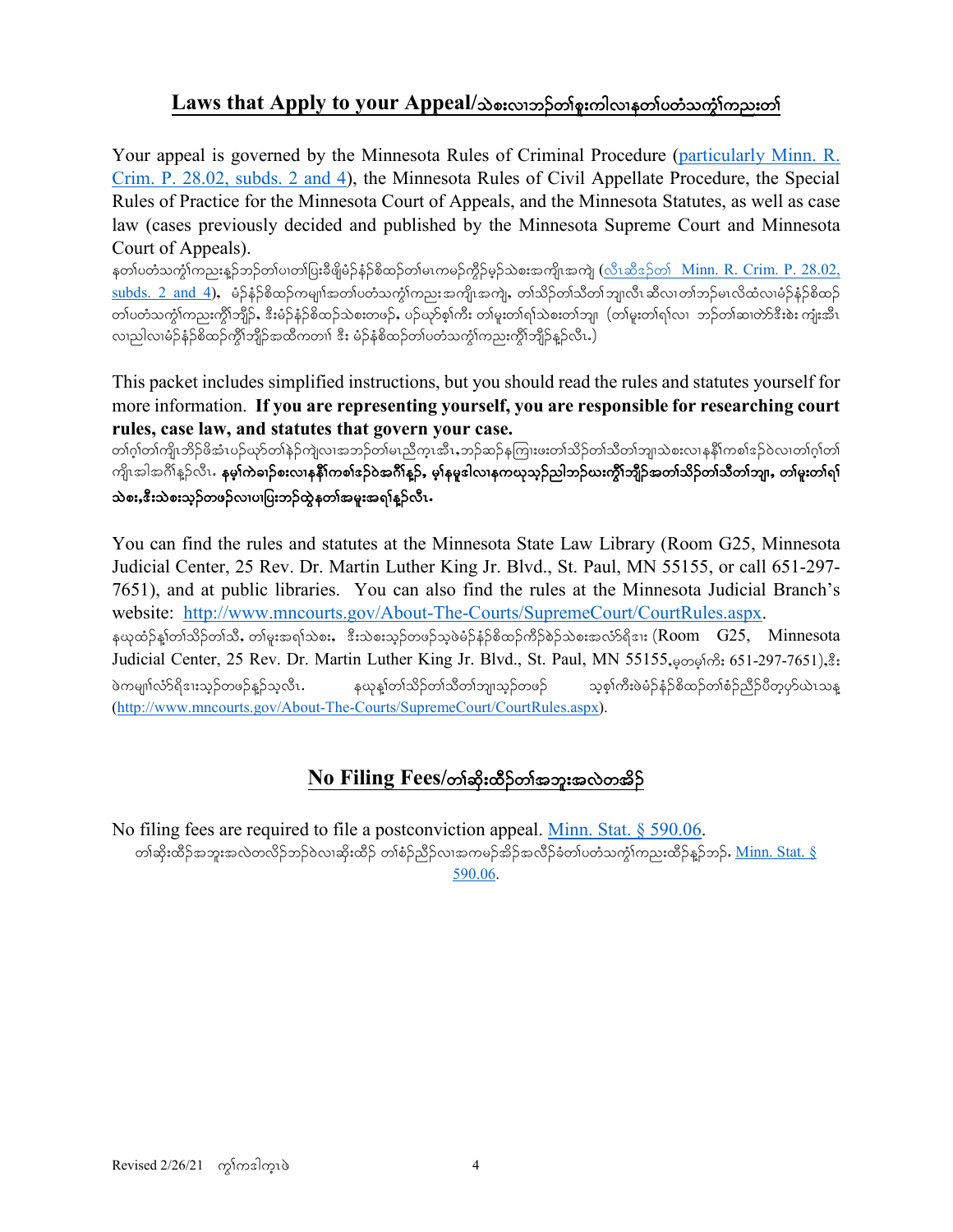# **Important Information about your Appeal** တၢ်ဂ္ဂါတ၊်ကျိၤအရှူဒိဉ်လၢအဘဉ်ထွဲဒီးနတၢ်ပတံသက္ငံ၊်ကညး

# **Your Forms Must be Filled Out in English** တၢ်ကဘဉ်မၤပုံၤလံာ်ကွီဉ် $\mathbf{\hat{s}}$ အံၤလ၊အဲကလံးကျိဉ်

The forms in the attached packet are worded in both English and the translated language. But your answers on the form must be provided in English. If you are unable to fill out your forms in English yourself, you will need to arrange for someone to assist you to word your answers in English.

လ်ာ်ကွိဉ်ဒိသူဉ်တဖဉ်လ၊တၢ်ဂုၢ်တ၊်ကျိၤလံာ်ဘိဉ်ဖိအံၤဘဉ်တ၊်ကွဲးအီၤလ၊အဲကလံးကျိဉ်ဒီးကျိဉ်လ၊အဘဉ်တ၊်ကွဲးကျိဉ်ထံကူၤအီၤနူဉ်လီၤ နတၢ်စီးဆ၊လ၊ လံာ်ကွိဉ်ဒိအံၤကဘဉ်မှါဝဲလ၊အဲကလံးကျိာ်. နမၤပုံၤလံာ်ကွိဉ်ဒိအံၤလ၊အဲကလံးကျိဉ်လ၊နနိ1်ကစါမှါတဘဉ်အယိႇ နကဘဉ်ရဲဉ်ကျဲ၊ တၢိဒီးပုၤတဂၤလၢကမၤစၢမၤပုဲၤတၢ်စံးဆၢသ္၄်တဖဉ်လၢအဲကလံးကျိာ်နဉ်လီၤ**.** 

# **Your Brief Must be Written in English/နက္ဂို်ဘျိုာ်အလံSဟ်ဖျါကဘဉ်တါကွဲးအီးလ၊အဲကလံးကျိုာ်**

A major part of your appeal is your *brief*, which is where you will make your legal arguments supporting the outcome you are seeking in your appeal. Your brief will likely require some legal research into the statutes and case law that apply to your appeal. The brief must be written in English. If you are unable to write your brief in English yourself, you will need to arrange for someone to assist you researching and writing your brief in English.

တၢ်အရူဒိဉ်တခါလၢနတၢ်ပတံသက္ဂၤ်ကညးထိဉ်တၢ်နူဉ်မ့ၢ်ဝဲ *နက္ဂ်ီးဘျီဉ်အလံ>်ပာဖျါ လ*ၢနကတဲဖျါနသဲစးတၢ်ဂ္၊်လိ၁်ဘိုလိ>်တဖဉ်လၢအဆိဉ်ထွဲ တၢ် အစၢလၢနယုထံဉ်လိဉ်ဘဉ်အီၤလၢနတၢ်ပတံသက္ဂၢ်ကညးတၢ်တဘျိအံၤန္ဥာလိၤ. နက္ဂိၢ်ဘျိဉ်လံာ်ပာဖျါအံၤဘဉ်သူဉ်ဘုတ်လိဉ်တ၊်ယုထံဉ်သူဉညါဆူ သဲစး, ဒီးတ၊်အမူးအရ၊်တ၊်သိဉ်တ၊်သိလ၊အဘဉ်ထွဲဒီး နတ၊်ပတံသက္ဂါကညးနဉ်လီၤ. ကွိၢ်ဘျိဉ်အလံာ်ဟ်ဖျါအံၤ ကဘဉ်တ၊်ကွဲး အီၤလ၊ အဲကလံး ကျိ $\beta$ လီၤ $\cdot$  နမၤပုံၤလံာ်ကွိဉ် $\mathcal C$ အံၤလၢအဲကလံးကျိ $\mathcal G$ လၢနနိ $\mathfrak f$ ကစ $\mathfrak f$ စ်ာတဉ်နှစ်သို့ နကဘဉ်ရဲဉ်ကျဲၤတ $\mathfrak f$ ီးပု၊တဂၤ လၢကမၤစၢ၊မၤပုံၤ တၢ်စီးဆၢသ္ $\mathcal G$ တဖဉ်လၢအဲကလံးကျိာ်နူဉ်လီၤ.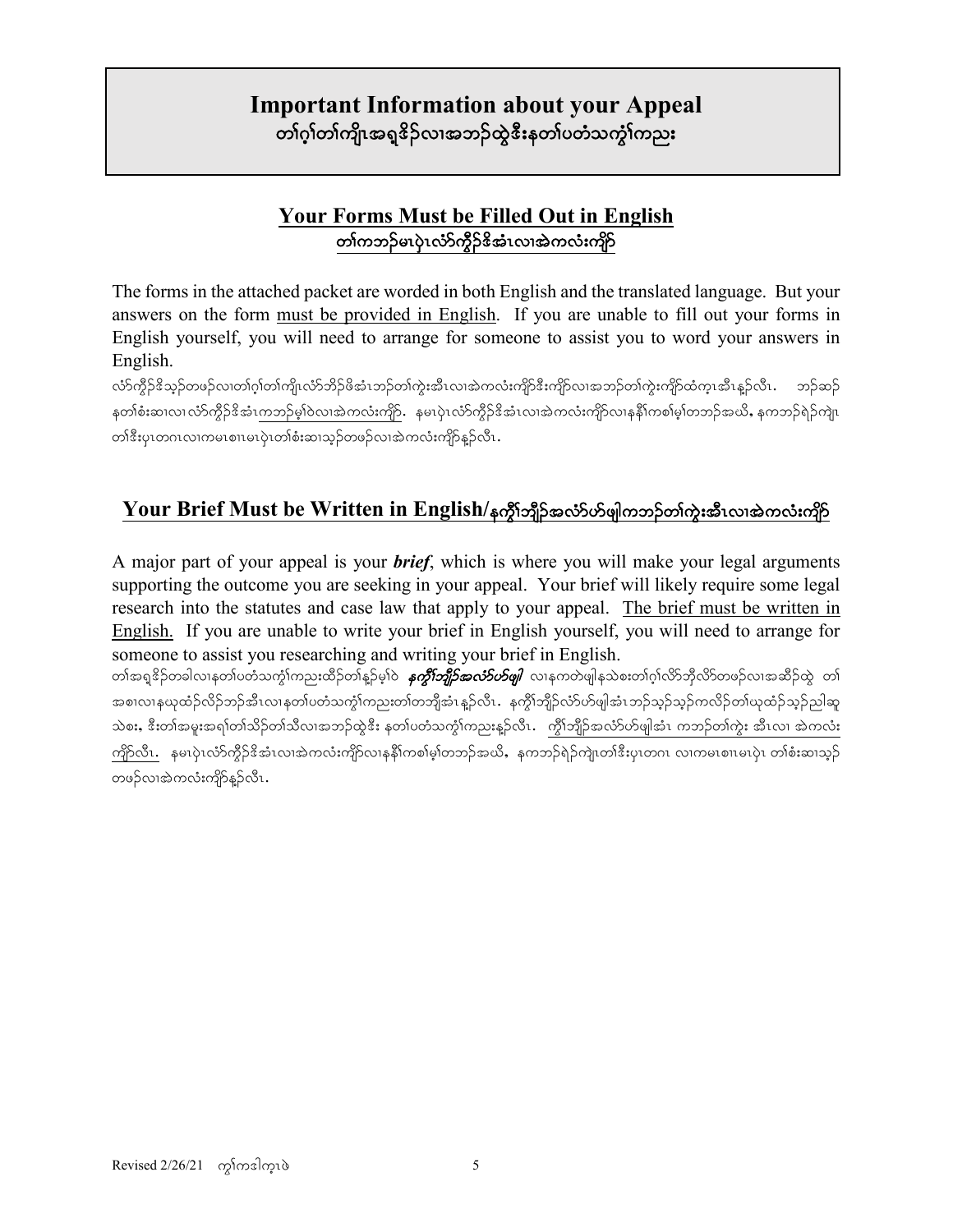# **Step-by-Step Instructions for Filing a Postconviction Appeal** ကျိုးကျွံအပတိိၢ်ဘဉ်ပတိၢ်တၢ်နဲ့ဉ်ကျဲလၢအဘဉ်ဃးဒီးတ၊်ဆိုးထိဉ် တၢ်ပတံသကွံၤ်ကညးထိဉ်လ၊ တၢ်စံဉ်ညိႆဉ်လ၊တၢ်ကမဉ်အိဉ်ဝဲအလိၢ်ခံ

**Step 1: Calculate Your Appeal Deadline** ပတိႆၢ၁ – ဂံၢ်ဴઙူးနတၢ်ပတံသက္ခံၫ်ကညးအတၢ်သ္ဥဆၢဖးကတိႆၢ

After the district court files an order denying part or all of your petition for postconviction relief, you have 60 days to appeal to the Court of Appeals. *See* [Minn. R. Crim. P. 28.02, subd. 2;](https://www.revisor.mn.gov/court_rules/cr/id/28/#28.02) [Minn.](https://www.revisor.mn.gov/court_rules/rule.php?type=cr&id=28#28.02) R. Crim. P. 28.02, subd. [4\(3\)\(c\).](https://www.revisor.mn.gov/court_rules/rule.php?type=cr&id=28#28.02)

ဖဲကိၢရှဉ်ကွိၢ်ဘျိဉ်ဟှဉ်လီၤတၢ်ကလုၤ်လ၊ သမၢဝဲ တၢ်တတ် မှတမ့၊် တၢ်ခဲလၢာ်လ၊ နတၤ်ပတံထိဉ်လ၊ကမၤဘဉ်ကဒါက္ၤ တၢ်စံဉ်ညီလ၊တၢ်ကမဉ်အိဉ်ဝဲ အလိါ်ခံ, နအိဉ်ဝဲ အသိ ၆၀ လ၊ ကပတံသကွံ $\delta$ ကညးတ $\delta$ လ၊ တ $\delta$ ပတံသကွံ $\delta$ ကညးကွိ $\delta$ ဘိုု $\delta$ နှဉ်လီၤ.  $\alpha$ ု $\delta$  <u>Minn. R. Crim. P. 28.02, subd. 2</u>; Minn. R. Crim. P. 28.02, subd. [4\(3\)\(c\).](https://www.revisor.mn.gov/court_rules/rule.php?type=cr&id=28#28.02)

Note: Other types of criminal appeals, such as direct appeals of felony or misdemeanor convictions, have very different filing deadlines. Read [Minn. R. Crim. P. 28.02, subd.](https://www.revisor.mn.gov/court_rules/rule.php?type=cr&id=28#28.02)  [4\(3\)](https://www.revisor.mn.gov/court_rules/rule.php?type=cr&id=28#28.02) to confirm the deadline that applies to your appeal.

တိ၊ိနိဉ်: တါမၤကမဉ်ကိုဉ်မှဉ်သဲစးကလှာ်အဂၤအတ၊်ပတံသက္ငါကညးတဖဉ်, ဒ်အမ္)တ၊်ပတံသက္ငါကညးထိဉ် တ၊်ဘဉ်ယႏ တ၊်မၤ ကမဉ်တါအ၊အ၊သီသိ မှတမ့ါ တါမၤကမဉ်တါတဆံးတက့ါတါစံဉ်ညီလ၊တါကမဉ်အိဉ်တဖဉ်, အိဉ်ဒီးတါဆိုးထိဉ်တါသူဉ်ဆ၊ဖးကတိါ လၢအလီၤဆီလိ $\delta$ သး $\delta$ ဉ်မးန္ $\delta$ လီၤ. ဖး <u>[Minn. R. Crim. P. 28.02, subd. 4\(3\)](https://www.revisor.mn.gov/court_rules/rule.php?type=cr&id=28#28.02)</u> လ၊ကမၤလီၤတံါတါသူဉ်ဆ၊ဖးကတိါလ၊ အဘဉ်လၢနတၢ်ပတံသက္ငါ်ကညးတၢ်အဂိၢန္ဉ်လီၤ $\centerdot$ 

Your appeal time begins to run on the date that the district court administrator files the order; not when you receive a copy of the order. *See Minn. R. Crim. P.* 33.03. The Court of Appeals can extend the appeal deadline for up to 30 additional days, but you must file a motion for an extension, and your motion must show "good cause" to get an extension. *See* Minn. R. Crim. P. [28.02, subd.](https://www.revisor.mn.gov/court_rules/rule.php?type=cr&id=28#28.02)   $4(3)(g)$ . For instructions about motions, see page 28.

နတၤ်ပတံထိဉ်အဆၢကတိၢိအံၤစးထိဉ်အသးဖဲမှၢ်နံၤလ၊ ကိၢရှဉ်ကွိၢ်ဘျိဉ်ပုၤပ၊ဆု၊တ၊်ဆိုးလီၤတ၊်ကလု၊်, တမ့္ပြဲနဒိးန္၊်တ၊်ကလု၊်လံာ်ကွဲးဒိဘဉ်. *ကွၤ်*  $\underline{\text{Minn. R. Crim. P. 33.03}}$  $\underline{\text{Minn. R. Crim. P. 33.03}}$  $\underline{\text{Minn. R. Crim. P. 33.03}}$  တ $\omega$ တံသကဲ့ $\Omega$ ကညးကို $\Omega$ ှိုမ်းယ်ာ်ထိဉ်တ $\Omega$ တံသကဲ့ $\Omega$ ကညးထိဉ်တ $\Omega$ အာ(တိုကည $\Omega$ နော တ $\Omega$ ောဆို ၃၀, ဘဉ်ဆဉ်သနာ်က္ နကဘဉ်ဆိုးထိဉ်တါဆု၊နုာ်လီၤလ၊ကမၤယံာ်ထိဉ်, ဒီးနတါဆု၊နုာ်ကဘဉ်ဒုးနဲဉ် "တါဂ္ၤအဂိၢ်" ဒ်သိးကန္၊်ဘဉ် တါမၤယံာ်ထိဉ် တၢ်န္နာ်လီၤ. ကွ<sup>႔</sup> <u>Minn. R. Crim. P. [28.02, subd. 4\(3\)\(g\).](https://www.revisor.mn.gov/court_rules/rule.php?type=cr&id=28#28.02)</u> တၢ်နဲခ်ကျဲဘဉ်ယးတ၊်ဆု၊နုာ်လီၤအံၤန္နာ်, ကွ၊် ကဘျံးပၤ ၂၈ တက္၊်.

֘֒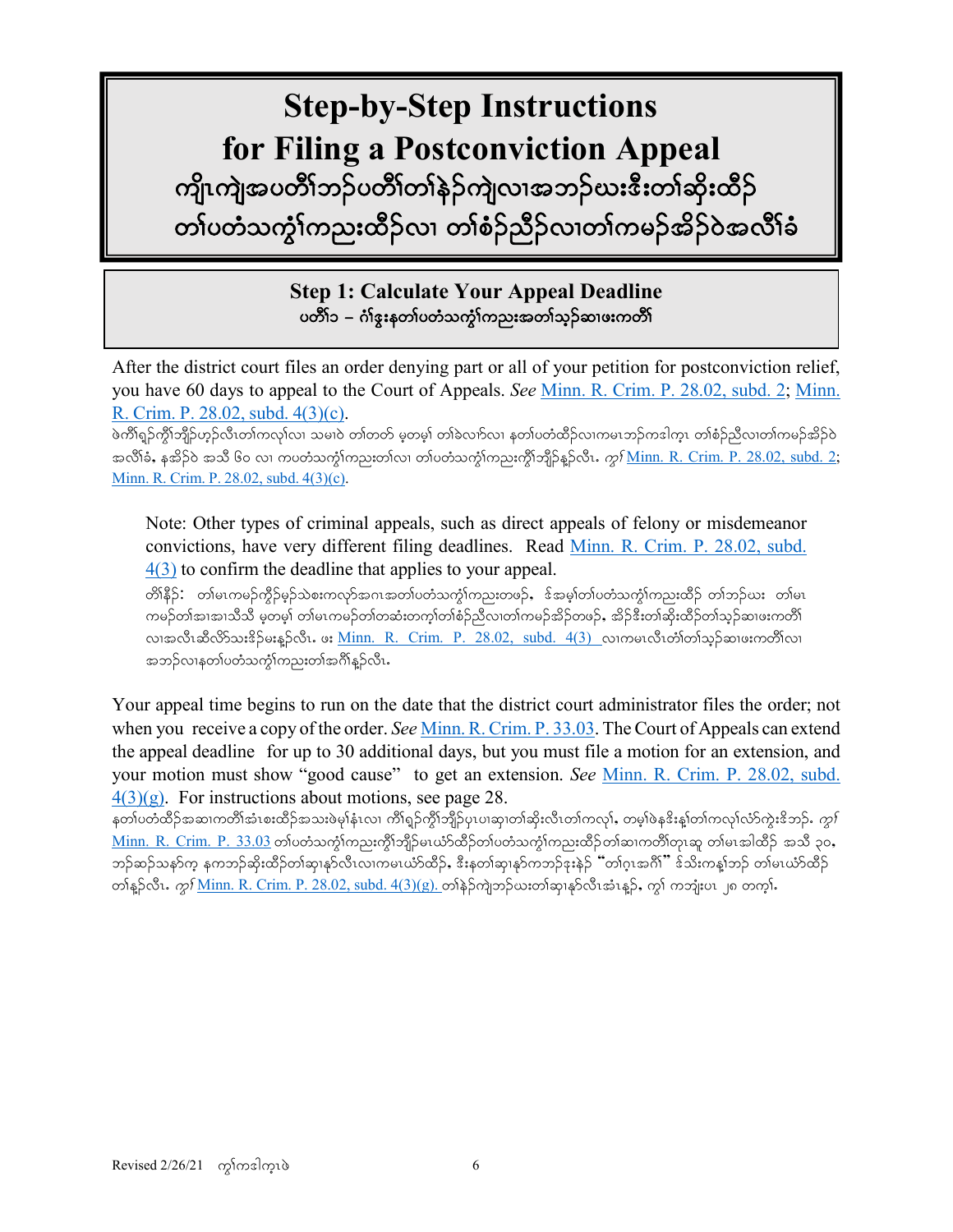### **General Instructions for Calculating Court of Appeals Deadlines** တၢ်နဲဉ်ကျဲညီနှၤ်မၤအသးလၢနကဂၢိဇ္ဇးကွိၢ်ဘျိဉ်အတၤ်ပတံသက္ခံၤ်ကညးအတၢ်သ္ဉ်ဆၢဖးကတိၢ်တဖဉ်

• Do not count the day of the event that starts the time period (for example, the date the district court administrator files the order). Instead, start counting the next day. <u>Minn. R. Crim. P. 34.01</u>.<br>ດໍາຈະຍ<sup>ິ</sup>ງနံၤလ၊အတါမၤအသးလ၊အစးထိဉ်တါဆ၊ကတိၢ်တဂ္ၤ

 $^{2}$ (အ $^{2}$ , မှါနံၤလၢကိၢရှဉ်ပုၤပၢဆၢါတါဆိုးထိဉ်တါကလု $\Omega$ ). လ၊တါန္ဥာ်အလိၤ်,စးထိဉ်ဂါဒွးမုုနုံးလ၊အကဟဲတက္မ္ပါ.<u>Minn. R. Crim. P. 34.01</u>.

- Continue counting calendar days. Do not skip weekends or legal holidays. ဂံၢလ်ာနဉ်လံာလါမှါနံၤသ္ဥတဖဉ်ဆူညါ. လဲၤကဟ်ကွာ်နွံအကတၢါမူတမူါနံၤသဘူ့တဖဉ်တဂူၤ.
- If the last day of the period falls on a Saturday, Sunday, or legal holiday, then the deadline is the next business day. For the purpose of calculating deadlines, legal holidays for the appellate courts are:

```
တါဆၢကတိါလ၊ကဘဉ်စးထိဉ်မ့၊်လိၤဘဉ်လ၊မု၊်ဘူဉ်ႇမု၊်ခိဉ်ထံးနံၤႇနံၤသျ့တဖဉ်အယိႇတ၊်သ့ဉ်ဆ၊ဖးကတိါကမ့၊်ဝဲတ၊်ဖံး
တါမၤအမှၤ်အနံၤလၢကဟဲနဉ်လီၤ လၢတၢ်ကင်္ဂါဒူးတၢ်သ္ဉ်ဆၢဖးကတိၢ်သ္ဉ်တဖဉ်အင်္ဂါ, တၢ်ပတံသကဲ့ၤ်ကညးကိုၤဘိုဉ်
အနံၤသဘျ့တဖဉ်ဒ်လၢလာ်အသိးလီၤ–
```
- o New Year's Day (January 1);  $\frac{1}{2}$ တိုက်ခြင်းမြစ်မျှ များအခြင်းခဲ့သူ များ
- o Martin Luther King, Jr.'s birthday (the third Monday in January);
- O မဉ်တုဉ်လှဉ်သဉ်ကူကျုနံဉ်ယဉ်နံၤအိဉ်ဖျဲဉ်(လါယနူၤအါရံဉ်မှၢ်ဆဉ်သၢသိတသီ);
- o Presidents' Day (the third Monday in February);  $\beta$ ကိ $\beta$ ဉ်အမှ $\alpha$ နံ $\alpha$ (လါဖွ $\beta$ ဘြူ $\alpha$ အါရံ $\alpha$ မှ $\beta$ ဆဉ်သ $\alpha$ သီ $\beta$ );
- o Memorial Day (the last Monday in May); တ)်သူဉ်နိဉ်ထိဉ်အမှ $\mathfrak{f}_\mathfrak{p}$ (လါမှ $\mathfrak{p}_\mathfrak{p}$ မြာလ)စ်ကတ $\mathfrak{p}_\mathfrak{p}$
- o Independence Day (July 4); တၢဴသဘူ့အမှၢ်နံ $1$ (လါယူ $1$ လံ၄သိ);
- o Labor Day (the first Monday in September);  $\alpha$ ပုမၤတ $\beta$ ဖိအမှါနံး  $(\alpha\beta\alpha\alpha\beta)$ းပတ္စဘၤာ်မှာဆိုအဆိကတၢါတသီ);
- o Columbus Day (the second Monday in October), even though the appellate courts are open on Columbus Day; ကိဉ်လှ်ပးအမှါနံၤ( လါအီးကထိဘၢဉ်မု၊်ဆဉ်ခံသီတသီ), ပုၤပတံသက္ငံ၊်ကညးတ၊်ကွိၢ်ဘျိဉ် အိးထိဉ်အသးလ၊  $\varphi$ န်းအံၤ $\varphi$ ာ်လဲ $\varphi$ );
- o Veterans' Day (November 11); သုးလိ်္ဂလံၤအမှါနံၤ (လါနိဉ်ဝ့ဘၢဉ်၁၁သိ);
- o Thanksgiving Day (the fourth Thursday in November); တစ်းဘျုးစံးဖိုဉ်အမှုနံး(လါနိဉ်ဝ့ဘၢဉ်မှါလူး၆ၤလွံၢ်သိတသိ);
- o The Friday after Thanksgiving; and တ)်စ $\mathcal{P}$ းတီးဖိုဉ်အမှါနံၤဝံၤမှါဖိဖ $\mathcal{P}$ း $\mathcal{P}$ း Christmas Day (December 25). ခရံာ်အိဉ်ဖျဲဉ်အနံၤ(လါဒံဉ်စဲဘၤဉ်၂၅သီ).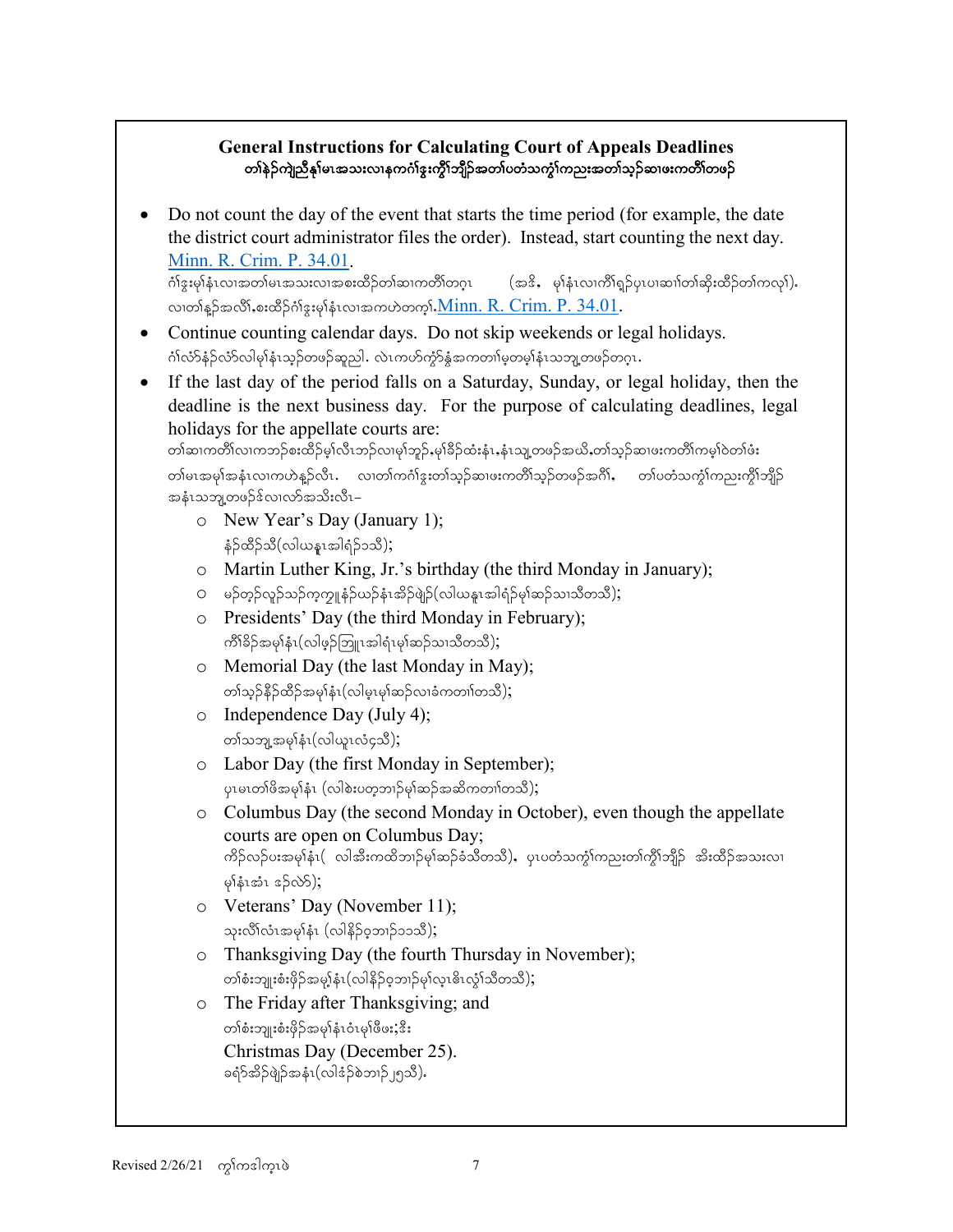| $\Box$ The date the district court administrator filed the order was |  |
|----------------------------------------------------------------------|--|
| မု)နံၤလ၊ ကိါရှဉ်ကွိၢ်ဘျိဉ်အပှၤပၢဆု၊တါဆိုးထိဉ်တၢ်ကလု၊်မ့ၢ်ဝဲ          |  |



**Note:** Before the deadline for your appeal (on the line above), the *Notice of Appeal* must be **filed** with the Clerk of the Appellate Courts and **served** on all respondents (steps 2-5 provide instructions for filing and serving documents).

**တိ၊နိဉ်–** တချုးတ၊်သ္ဉ်ဆ၊ဖးကတိ၊်တုၤလ၊ နတ၊်ပတံသကွဲ၊်ကညးတ၊်အဂိၢိန္ဉာ် (လ၊အဟ်ဖျါထိဉ်လ၊လံာ်ကျိၤ အဖိခိဉ်), *တၤ်ဘိးဘဉ် သူဉ်ညါတၤ်*  $\omega$ တံ $\omega$ က်ကြ $\omega$ းတ $\beta$  ကဘဉ် **ဆိုးထိ**ဉ် လ၊ ကွိၢ်ဘျိဉ်ထိတၢ်ပတံသက္ခံ၊်ကညးစရူဝဲၤဒၢး ဒီး **ဆု၊လီၤ**ဆူ ပုၤတု၊်ကိၢ်ခဲလၢာ်သုဉ်တဖဉ် $(\omega$ တိ၊ ၂ –၅ ဟုဉ် တ)် နဲဉ်ကျဲတဖဉ်ဘဉ်ယးတ၊်ဆိုးထိဉ်ဒီးဆု၊လံာ်တီလံာမိသ္ဉ်တဖဉ်အံၤန္ဉာလီၤ).

### **If you do not file and serve the** *Notice of Appeal* **by the deadline, your appeal will be dismissed.**  နမ့)်တဆိုးထိဉ်ဒီးဆု၊ထိဉ် *တၤ်ဘိးဘဉ်သှဉ်ညါတၤ်ပတံသကွဲၤ်ကညးတၤ်* လ၊တၢ်သုဉ်ဆ၊ဖးအကတိၤ်ဘဉ်နူဉ်, နတၤ်ပတံသကွဲၤ်ကညးတၢ်ကလီၤမါဝ နူဉ်လီၤ.

**Step 2: Fill out the** *Notice of Appeal* **and** *Statement of the Case* ပတိၤြ – မၤပုဲၤ *တၤ်ဘိးဘဉ်သူဉ်သါတၤ်ပတံသက္*ၤ်က*ညးတၤ်* ီး *တၤ်မူးတၤ်ရၤ်အဂ္ဂၤ်တၤ်ဟ်ဖျါ* 

☐ Fill out the *Notice of Appeal*, which tells the court that you want to appeal. A *Notice of Appeal* form is attached to this packet.

မၤပုဲၤ *တ်ဘိးဘှာ်သူဉ်ညါတၤ်ပတံသကွၤ်ကညးတၤ် ,* **လၢ**အတဲဖျါထိဉ်ကွိၤ်ဘျိဉ်လ၊နအဲဉ်ဒီးပတံသကွၤ်ကညးတၤ်နူဉ်လီၤ. *တြော်အာဉ်သူဉ်*  $\rho$ တ်ကားတွေကြောင်းတွင် အသည် အသည် အသုံးအတွင်းများကို တုပ်လုံးကိုကြွယ်သည်အသုံးများများ

☐ Fill out the *Statement of the Case*, which should *briefly summarize* the reasons you think the district court's decision was incorrect. You do not need to make detailed arguments in the *Statement of the Case*, because you will make detailed arguments later in your *Brief*. A *Statement of the Case* form is attached to this packet. You may attach a copy of the district court's order denying your petition for postconviction relief, but do not attach any other documents to your *Statement of the Case*.

မၤပုံၤ**တၢ်***မူးတ***၊်ရၢ်***အဂ္***ဂ်တ၊်ဟ်***ဖျါ***လ၊***ကြုးဟ်ဖျါနတၢ်ဂု၊်လိာ်ဘိုလိာ်ဖုဉ်ကိ***ာ်လ၊နဆိကမိဉ်တ၊်စံဉ်ညီဉ်လ၊အဘဉ်တ၊်ဆ၊တ်ာဝံၤ လ၊နကပ** တံသက္ဂါကညးအံၤအကမဉ်န္ဉာ်လီၤ နတလိဉ်တဲဖျါထိဉ်နတၢ်ဂ့ၢ်လိာဘိုလိာလီၤတံၢလီၤဆဲးလၢ န *တ်မူးတၢ်ရၢ်အဂ္ဂ၊်တပ်ဖျါ အပူ*ၤ, မ့္လ်ာ၊ နကမၤတၢ်ဂ္၊်လိ>်ဘိုလိ>်လၢအလီၤတံ၊လီၤဆဲးလ၊ န *ကွီၤ်ဘျီဉ်လံာ်ဟ်ဖျါ* အပူၤန္ဥာလီၤ*. တြမူးတၢ်ရၢ်အဂ္၊်တၤ်ဟ်ဖျါ လံ*ာ်ကွီဉ်ဒိအံၤဘဉ်တၢ်ဘျး စဲယှာ်အီၤဒီး တၢ်ဂ္ဂါတ၊်ကျိၤအလံာ်ဘိဉ်ဖိန္ဥ်လီၤႉ နဘူးစဲယှာ်ကီၢိရူဥ်ကွိၢ်ဘျိဉ်အတၢ်ကလု၊်လၢသမၢနတၢ်ပတံသကွံၢ်ကညးထိဉ်လၢ တ၊်ကမၤ ဘဉ်ကဒါက္ၤဝဲတၢ်စံဉ်ညီဉ်လ၊တၢ်ကမဉ်အိဉ်ဝဲအလိၢ်ခံႇ ဘဉ်ဆဉ်သနာ်က္ တဘဉ်ဘျးစဲယုာ် လံာ်တီလံာ်မီအဂုၤအဂၤဆူ နု*တၢ်မူးတၢ်ရၢ်အဂူ၊်* တ*ဂ်ဟ်ဖျါ* ဘဉ်.

 $\text{Revised } 2/26/21 \quad \text{cylon}$ ါတ္ပါတ္ပ $\delta$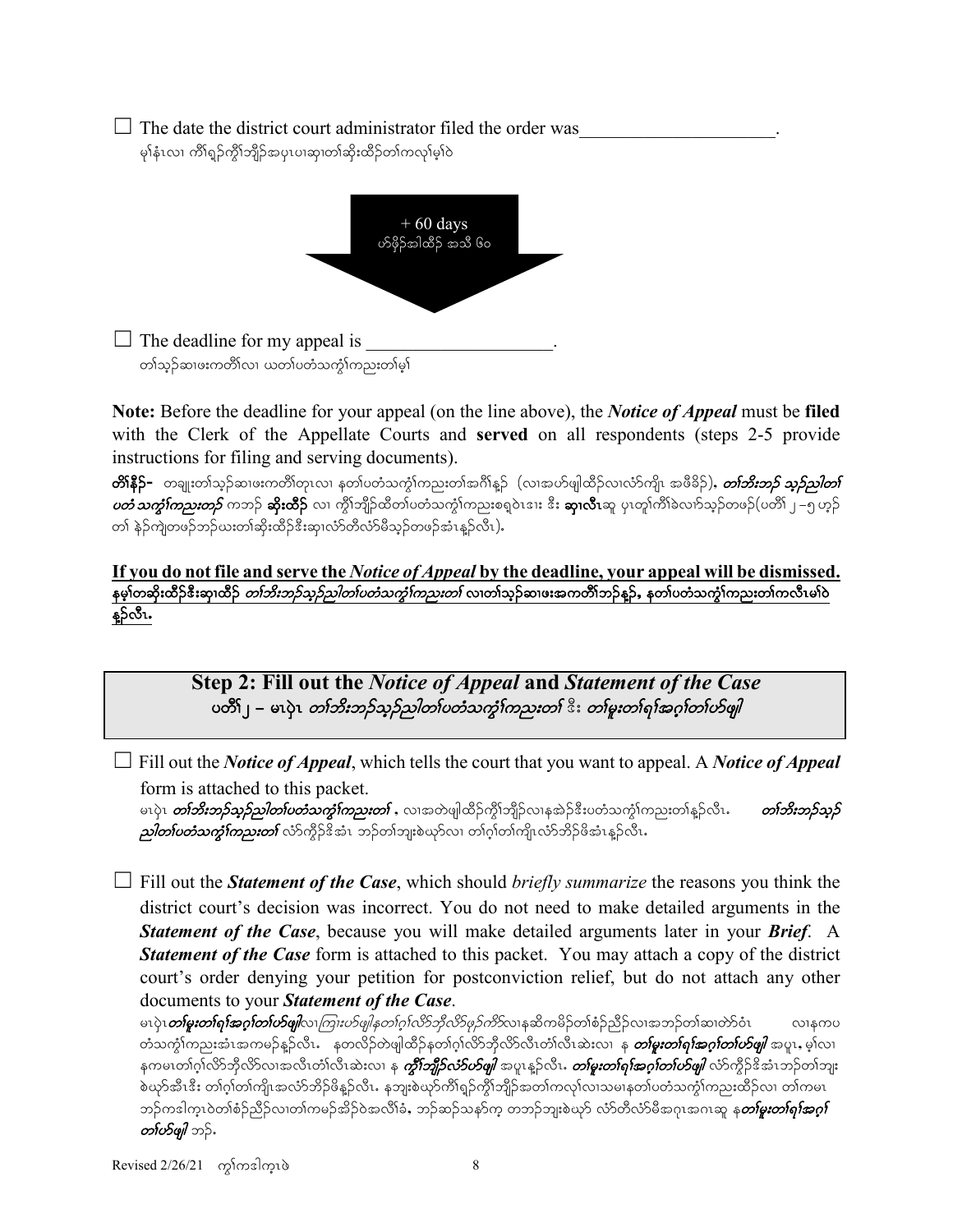Some questions on the *Statement of the Case* may require you to complete some basic legal research about your appeal before you can complete them. Detailed instructions for completing this form are available at http://www.mncourts.gov/courtOfAppeals.aspx#Tab08Resources. တါသံကွါတနီၤလ၊ *တါမူးတါရါတါဂူါအတၤ်ဟိဖျါ* ပူးဘဉ်သူဉ်ကလိဉ်ဘဉ်ဝဲလၢနယုထံဉ်သူဉ်ညါအါထိဉ်သဲစးတါဘျ၊တဖဉ်တချုးလၢနစံးဆ၊ အီၤန္ဥလီၤ. တါနဲ့ဥကျဲလီၤတံ၊လီၤဆဲးလၢအဘဉ်ထွဲဒီး တ၊်မၤပုၤလံာ်ကွိဉ်ဒိအံၤနဒိးန္1သူဖဲ [http://mncourts.gov/CourtOfAppeals.aspx#Tab08Resources.](http://mncourts.gov/CourtOfAppeals.aspx#Tab08Resources)

The party who files the appeal is called the "appellant." In a postconviction appeal, the other party is the State of Minnesota and is called the "respondent." The State of Minnesota is represented by the county attorney and the Minnesota Attorney General. The title of a postconviction appeal is: "(Your name), petitioner, Appellant, vs. State of Minnesota, Respondent."

ပုၤအဖုတဖဉ်လၢအပတံသကွံါကညးထိဉ်တါအံၤကိးသးလၢ<sup>"</sup>ပုၤပတံသကွံါကညးတ<sup>ု</sup>"န္ဉာလိၤႉ လ၊တၢ်ပတံသကွံါကညးတါလ၊ တါစံဉ်ညီဉ် <u>တါကမဉ်အိ</u>ဉ်ဝဲ အလိၢ်ခံအပူၤ, ပုၤအဂၤတဖုန္ဉာကမ္၊ါဝဲ မံဉ်နံဉ်စိထဉ်ကိၢိစဉ်ဒီးကဘဉ်တါကိုးအီၤလ၊ "ပုၤတု၊ကို၊ဖိုႛန္ဉာလီၤ ကဘဉ်ဆ၊ထ၊ဉ်ခ၊ဉ်စးလ၊ ကိၢရှဉ်အပိုးရီဒီးမံဉ်နံဉ်စိထဉ်ပိုးရီအခိဉ်ကျ၊်နူဉ်လီး နတၤ်ပတံသကွဲၤ်ကညးလ၊ တၢ်စံဉ်ညီဉ်တ၊် ကမဉ်အိဉ်ဝဲ အခိဉ် တိမ့်၊်ဝဲ– "(နမံၤ),ပုၤပတံသက္ဂၤ်ကညးထိဉ်တၢ်ႇဒီးမံဉ်နံဉ်စိထဉ်ကိၢိစဉ်,ပုၤတူ၊်ကွိၤ်န္ဉာလီၤ."

The *Statement of the Case* asks whether you are requesting oral argument, but oral argument will not be allowed if any party does not have an attorney. The *Statement of the Case* asks you to indicate which format you will use when you file your *brief*: formal, informal, or previously submitted memorandum of law with a short letter argument. Refer to Step 9 on page 25 for information about the different format options for your *brief*.

 $\emph{on}$ မူးတ $\emph{for}$ အဂ္ဂါအတ $\emph{for}$ ဖြူ သံကွ $\emph{for}$ ရာရာကမ္ဘာတိုင်းသည်တုံကိုလိ $\emph{for}$ တိုလ် $\emph{for}$  တာကိုလိ $\emph{for}$ တိုလိုအ $\emph{for}$ ာအိ $\emph{for}$ တၢ်တဟ္ဥ်အခွဲးဘဥ်**.** *တၢ်မူးတၢ်ရၢ်အဂ္ဂၢ်တပ်မျှါ***သံ**ကွါမ့ှါနကစူးကါကွိၢ်ဘျိဉ်တာကြဲျပုံလည်တခါလည်ဖဲ့နဆိုးထိ၊်*ကွိၤ်ဘျိဉ်လံ5ဟ်မျါ–* ကွိၢ်ဘျိဉ် လ်ာ်ပာ်ဖျါလ၊အဟိထွဲတဘျ၊, ကိုၤ်ဘျိဉ်လံာ်ပာ်ဖျါလ၊တဟိထွဲတ၊်ဘျ၊, ဒီးသဲစးတ၊်ကွဲးနိဉ်ကွဲးယါလ၊ဘဉ်တ၊်ဆု၊ထိဉ်လ၊ညါယှာ်ဒီး လ်ာ်ပရ၊ဖုဉ်ကိဉ် လၢအဟ်ဖျါနတၢ်ဂ္ဂါလိာ်ဘိုလိာန္ဉ်လီၤႉက္ဂါဘဉ် ပတိၢ်ဴ ၉ လံာ်ကဘျံးပၤ ၂၅ လၢနကန္1်အါထိ၊်တၢ်ဂ့ါတ၊်ကျိုးအဘဉ်ယးဒီး*ကို၊်ဘျိုဉ်လံ5ဟ်ဖျါ*းအက္ဂါ အဂီၤတၢ်ယုထၢသ္ဥ်တဖဉ်တက္ခါ.

Fill in all of the blanks on the forms. If you do not fill out all of the blanks, the Clerk of the Appellate Courts may have to return the forms to you, and it may cause you to miss your deadline to appeal.

မၤပုံၤတၢ်လီၤဟိလိၢ်လၢလံာကိုဉ်နိတဖဉ်အဖိခိဉ်တက္မ္မ်ား နမ္န၊်တမၤပုံၤတၤလီးပတ်လည်ခဲလည်နှဉ်, ကိုၤဘျိဉ်ထိတၤ်ပတဲ့သက္ခါကညးစရပဲၤဒးးကဟုဉ် ကဒါကူၤလံာ်ကွိဉ်ဒိသုဉ်တဖဉ်ဆူနအိဉ်,ဒီးကဲထိဉ်တၢ်စဲၤခံဆူနတၤ်သုဉ်ဆ၊ဖးကတိၢ်အအိဉ်သုန္ဉာလီၤ.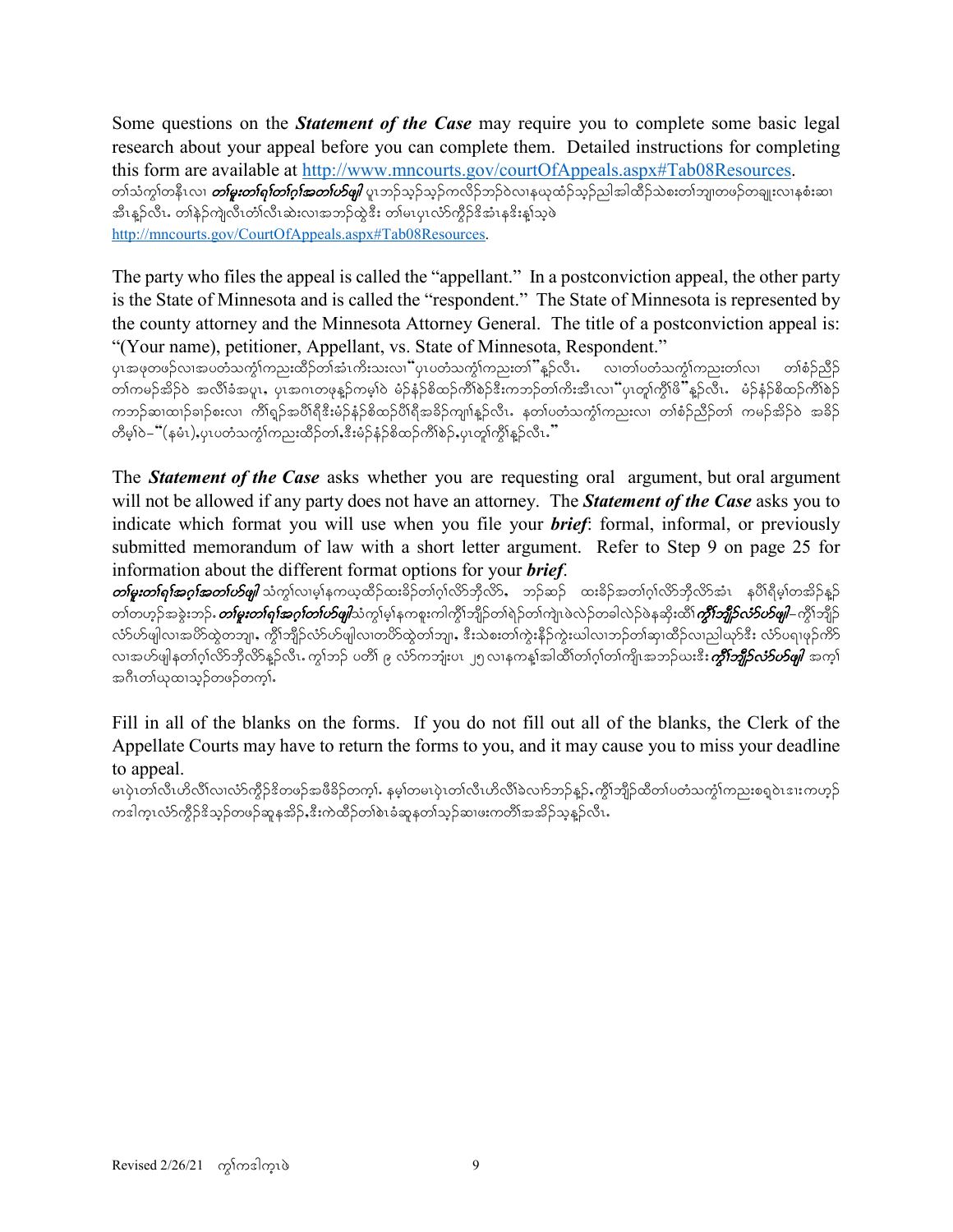# **Step 3: File the** *Notice of Appeal* **and** *Statement of the Case* vosi ၃ – ဆိုးထိဉ် တ*်ဘိးဘဉ်သူဉ်သါတၤ်ပတံသက္*င်္ဂက*ညးတၤ် ဒီး တၤ်မူးတၤ်ရၤ်အဂ္ဂါတၤ်ဟ်ဖျါ*

"Filing" means submitting or delivering documents to the Office of the Clerk of the Appellate Courts. Filing the *Notice of Appeal* is how you tell the Court of Appeals that you are starting an appeal.

ີ"ဆိုးထိဉ်" အခ်ိပညိမ့)်ဝဲ တါဟ္ဥ်ထိဉ်မှတမ့္ပါစိာဆု၊လံာတပ်တ်ဖျါတဖဉ်ဆူကွီ)ဘျိဉ်ထိတၤ်ပတံသက္ဂၤ်ကညးစရူဝဲၤဒၢး န္ဥလီၤ.တၢ်ဆိုးထိဉ် *တၤ်ဘိး*  $\rho$ ာ $\beta$ သူ $\beta$ ည $\ell$ တ်ဟော $\eta$ ာ်ကာ $\eta$ ားတာ် အံၤမ့ $\alpha$ ည်လာနတဲသနတဲသက်စာတိုကညးကို $\alpha$ ည်းကို $\beta$ လာနစးထိဉ်တ $\alpha$ ပတံသက္ငါကညးနဉ်လီၤ

 $\Box$  Choose your method of filing (see instructions below):

ယုထၢနတၢ်ကျိုးကျဲလၢနကဆိုးထိဉ်တၢ် (ကွၢ်တၢ်နဉ်ကျဲလ၊အဖီလာ်)**:** 

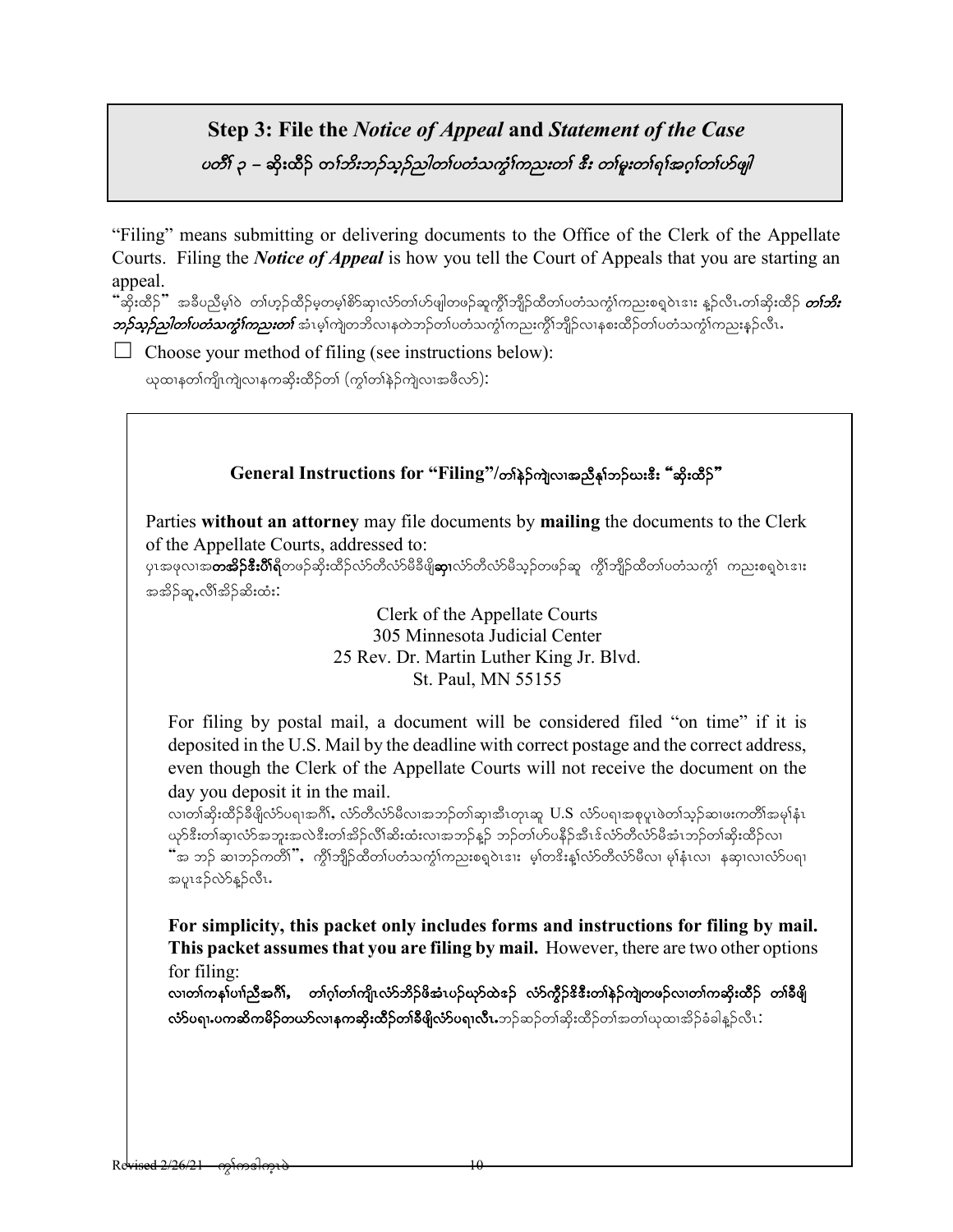- 1) **Hand-delivering** them to the Clerk of the Appellate Courts during business hours (8:00 a.m. to 4:30 p.m. weekdays), or ခီဖျိ **ပုၤနိ1်ကစါအတ1်စိာဆု၊** ဆူကွိၢ်ဘျိဉ်ထိတ1်ပတံသက္ငံ1်ကညးစရူဝဲၤဒၢး ဖဲတ1်ဖံးတ1်မၤနဉ်ရံဉ်အဆၢကတိ1်  $($ ဂီၤ ၈ နဉ်ရံဉ်–တုၤ–ဟါခီ ၄ႏ၃၀ တၢ်ဖံးတ၊်မၤအမှၢ်နံၤ), မှတမှ၊်
- 2) **Submitting them electronically** through the appellate courts' e-filing system, E-MACS. Once you start to e-file in an appellate case, you must continue to e-file throughout the case – you cannot choose later to file in person or by mail. (**Note: All attorneys are required to use E-MACS and cannot file documents by mail or by hand-delivery to the Clerk of the Appellate Courts.**) ဟ္မာ်ထိီာ်တာ်လ၊လီမှာ် ခီဖျိ ပုၤပတံသက္ငါ်ကညးကွိါဘျိဉ်အလိမ့ဉ်ဆိုးထိဉ်အကျိၤအကျဲ, E-MACS နူဉ်လီၤ. ပုၤအဖုသုဉ် တဖဉ်လ၊တအိဉ်ဒီးပိါရီတဖဉ်အလိဉ်တအိဉ်လ၊ကစူးကါ E-MACS ဘဉ်. နမ့္ပ်ယုထ၊လ၊နကလိမ့ဉ်–ဆိုးထိဉ်တ၊်ခီဖိုု E-MACS တဘျီယိန္္), နကဘဉ် လီမ့ဉ်–ဆိုးထိဉ် တၢ်ဂ့ၢ် ဆူညါ ဒ်အံၤ – န ယုထ၊ ကျိၤကျဲ လၢန ကဆိုးထိဉ်လၢခံလ၊ ပုၤနိၢ်ကစါ မှတမှါ လံာ်ပရ၊ တသ့ဘဉ် **(တိ၊နိဉ် – ပိ၊ရိခဲလက်ကဘဉ်စူးကါ E- MACS အီးဆိုးထိဉ်လံာ်တီလံာ်မီခီဖိျလံာ်** ပရၢမ္မတမ္န္ကုန္မွဳဖြဲ႔နဲ့ ကစ္ခုဆူတိုက္ခြဲညီသာပတ္၀င္ခဲ့တဲ့ က်ားစစ္ခင္ခဲ့တဲ့ က်ားစစ္ခင္ခဲ့တဲ့ မ

For information about electronic filing and to submit documents electronically, go to the Clerk of the Appellate Courts' webpage [\(www.mncourts.gov/Clerk-of-](http://www.mncourts.gov/Clerk-of-Appellate-Courts.aspx#tab05AppellateeFiling)[Appellate-Courts.aspx#tab05AppellateeFiling\)](http://www.mncourts.gov/Clerk-of-Appellate-Courts.aspx#tab05AppellateeFiling). For additional instructions on filing, see [Minn. R. Civ. App. P. 125.01.](https://www.revisor.mn.gov/court_rules/ap/subtype/rcap/id/125/#125.01) **The Clerk's Office cannot accept filings by fax or email**. လၢနကသ္ဉ်ညါန1်ပၢါအါထိဉ်တ1်ဆိုးထိဉ်ဒီးဟ္ဥာထိဉ်လံာတိလံာ်မီခီဖိုလီမှဉ်အင်္ဂါ, လဲၤဆူ ကွီၤ်ဘျိဉ်ထိတၤ်ပတံသကဲ့1်ကညးစရူ ဝဲၤ ဒၢႏ အပုၤယဲၤကဘျံး [\(www.mncourts.gov/Clerk-of-Appellate-Courts.aspx#tab05AppellateeFiling\)](http://www.mncourts.gov/Clerk-of-Appellate-Courts.aspx#tab05AppellateeFiling). လၢကန္၊်အါထိဉ် တၢ်ဂ္၊်တၢ်ကျိၤ ဘဉ်ယး တၢ်ဆိုးထိဉ်လံာ်အင်္ဂါ, ကွ၊် <u>Minn. R. Civ. App. P. 125.01</u>. **ပုၤပတံသက္ခံ၊်ကညး စရူကွိ၊်ဘျိဉ်ဝဲၤး၊း** တတူ၊်လိ>်တၢ်ဆိုးထိဉ်တၢ်ခီဖျိစဲးကွဲး<sup>ဥွ</sup>ဆု၊လံာ် မှတမှ၊် အံမှ(လ) ဘဉ်**.** 

☐ Make four copies of each of the *Notice of Appeal* and *Statement of the Case*. Keep one copy of each document for your records.

မၤအါထိဉ် *တ်ဘိးဘဉ်သုဉ်သါတ္ပ်ပတံသက္ခၤ်ကညးတြ*ီး *တစ်မူးတစ်ရစ်အဂ္ဂါတပ်တ်မျါ လံ*ာစးခိလံာ်ကဲ့းဒိ ၄ ဘုဉ်နဉ်တက္ခါ.ဟ်ယာလံာကဲ့းဒိ တဘူဉ်စှာ်စုာလၢနတၤ်မၤနိဉ်မၤယါအဂ်ိါန္ဥာ်တက္နၤ်

☐ File the original of the *Notice of Appeal* and *Statement of the Case* with the Clerk of the Appellate Courts by mailing it to the address above. ဆိုးထိဉ် *တၢ်ဘိးဘဉ်သူဉ်ညါတၤ်ပတံသက္ခံၤ်ကညးတၤ်* ဒီး *တၤ်မူးတၤ်ရၤ်အဂ္ဂၤ်တပ်ဖျါ လံ*ဉ်ခိဉ်ထံးမိၤ်ပု၊် ဒီးကွိၤ်ဘျိဉ်ထိတၤ်ပတံသက္ခံၤ်ကညးစရ dısı: ခီဖိုုဆု၊လံာ်ပရ၊လ၊ လိၢ်အိဉ်ဆိးထံးလ၊တ၊်ဟ်ဖျါလ၊ထးန္**ဉ်တက့**၊်.

☐ File one copy of the *Notice of Appeal* and *Statement of the Case* with the district court of the county where the order you are appealing was filed, by mailing it to that court's address. ဆိုးထိဉ် *တ်ဘိးဘဉ်သုဉ်သါတၤ်ပတံသကွဲ်းကညးတြ*ီး *တြမှူးတၤ်ရ<sup>ှ</sup>အဂူး်တၤ်ဟ်ဖျါ ဆူကိ*ၢ်ရှဉ်ကွိၤ်ဘျိဉ်လၢ ဟိဉ်ကဝိၤအပူၤ ဖဲတၤ်ကလုၤ် လၢနပတံသက္င်္ဂါကညးထိဉ်အားဘဉ်တ၊်ဆိုးထိဉ်အလိၢ်ႇ ခီဖျိဆု၊လံာပရၢဆူ ကွိၤဘျိဉ်အလိၢ်အိဉ်ဆိးထံးန္ဉာ်တက္၊်…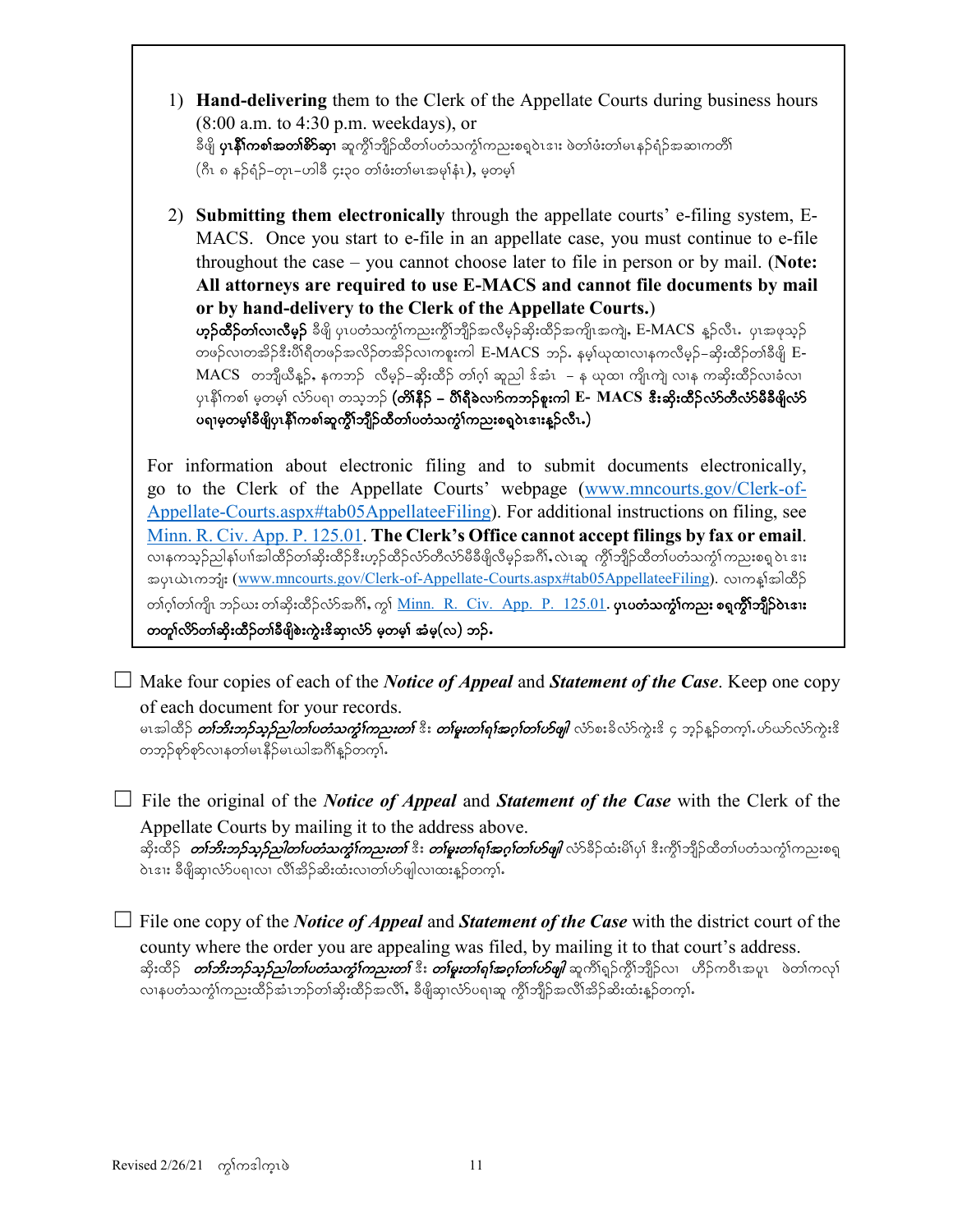# **Step 4: Serve the documents on the other parties** ပတိႆါ၄ – တါဆု၊ဟူဉ်ထိဉ်လံာတီလံာမီတဖဉ်ဆူပုၤအဖုအဂၤတဖဉ်

Any time you submit a document to the Clerk of the Appellate Courts for filing, a copy must also be provided to all other parties at or before the time of filing. This is called "service."

֖֚֚֚֬

ဖဲနဆု၊လံာ်တီလံာမိဆူကွိါဘျိဉ်ထိတါပတံသကွဲါကညးစရူဝဲၤဒၢးလ၊ကပတံထိဉ်တါအဂိါအခါတဘျိလ၊်လ၊်ႇနကဘဉ်ဟုဉ်ထိဉ်စ့၊်ကီးလံာ်ကွဲးဒိတခါ ဆူ ပုၤဂၤအဖုသူဉ်တဖဉ်လ၊အဘဉ်ထွဲဒီးတ၊်ပတံသက္ဂၤ်ကညးအံၤ ဖဲ မှတမှ၊်တချူးတ၊်ပတံထိဉ်တ၊်အခါနူဉ်လီၤ. တ၊်အံၤကိးသးလ၊ "တ၊်ဆု၊ ဟုဉ်" နူဉ်လီၤ.

**Reminder: You must file the** *Notice of Appeal* **and serve it on the other parties by the deadline you calculated in Step 1, or your appeal will be dismissed.**

တိ၊နီဉ်**:** နကဘဉ်ဆိုးထိဉ် တ*ါဘိးဘဉ်သူဉ်ညါတၤ်ပတံသက္ခံ ကြသးတၤ်* ဒီးဆု၊ဟ္ဥ်အီၤဆု ပုၤအဖုအဂၤသ္ဥ်တဖဉ်အအိဉ်တချုးတၢ်သူဉ်ဆၢဖးကတိ၊် လ၊နင်္ဂါဒူးဖဲလါစဲးပတ္စ္ကာ)ဉ်ာသီ, မွတမွှုနတ္ပါပတ္စ္ကာကွုံကညးကဘဉ်တ္ပါလီၤမ္ပါကွာ်အီၤလီၤ

# General Instructions for "Service"/တ<sup>န္</sup>ခ်က္ပြဲလျဖာ္အညီန<sup>္</sup>လ၊ "တ္)ေဆးတုိ့"အဂ်ီ

If a party has an attorney, you must serve the attorney rather than the party. If a party does not have an attorney, you may serve that party directly.

ပုၤတဖုအံၤမ့ါအိဉ်ဒီးပိါရီနူဉ်,နကဘဉ်ဆု၊ဟုဉ်တါဆူပိါရီအအိဉ်လ၊ပုၤတဖုအလိါနူဉ်လီၤ. ပုၤတဖုအံၤပိါရီမ့ါတအိဉ်နူဉ်,ဆု၊ဟုဉ်တါဆူ ပုၤတဖုအအိဉ်လိၤလိၤတက္နါ.

You can serve **by mail** by depositing the documents, correctly addressed, in the U.S. Mail, with adequate first-class postage. You can serve documents by mail yourself. နဆု၊သ္**လ၊လံ>်ပရ၊** ခီဖျိဟ်နှာ်လီၤလံာ်တီလံာ်မီတဖဉ်, လ၊အလီ၊်အိဉ်ဆိးထံးလ၊အဘဉ်ဝဲ, လ၊  $\rm\,U.S\,$ အလံာ်ပရ၊, ဒီးလံာ်ပရ၊လ၊အပတိ၊် အထိကတၢါန္ဉာလိၤ. နဆု၊လံာတီလံာမိတဖဉ်ခီဖျိလံာပရ၊လ၊ နနိ1်ကစၢ်သူန္ဉာလီၤ.

**For simplicity, this packet only includes forms and instructions for service by mail. This packet assumes that you are serving the other parties by mail.** လ၊တၢ်ကန၊်ပၢါညီအင်္ဂါ, တ၊်ဂ္ဂါတ၊်ကျိုးလံာ်ဘိဉ်ဖိအံၤပဉ်ယှာ်ထဲအဉ် လံာ်ကွီဉ်ဖိနီးတ၊်နဲဉ်ကျဲတဖဉ်လ၊တ၊်ကဆိုးထိဉ် တ၊်ခီဖိုု လံာ်ပရ၊ . ပကဆိကမိဉ်တယာ်လၢနကဆိုးထိဉ်တၢ်ခီဖျိလံာ်ပရၢလီၤ

However, there are other methods of service: ဘဉ်ဆဉ်တၢ်ဆိုးထိဉ်ကျိၤကျဲတၢ်အတ၊ံယုထၢအဂုၤအဂၤအိဉ်ဝဲလီၤ $\colon$ 

**(1) In person** ("personal service"): Have another person hand-deliver the document. The person who hand-delivers the document must be 18 years or older and not a party to the appeal. You cannot serve a party in person yourself.

 $\log$ ပြုန် $\delta$ ကစာ် $\left( \text{``} \S$ ကစ $\log$ ဘက်ဆု၊ $\varphi$ ် $\text{''} \right)$  – နမ၊ ပုၤ အဂၤလၢကစိ $\delta$ ဆု၊န္ $\delta$ နၤလႆာတီလႆာမိတဖဉ်တက္ $\delta$ . ပုၤတဂၤ လၢ စိ $\delta$ ဆု၊ လ်ာတိလ်ာမိတဖဉ် အသးနံဉ် ကဘဉ်အိဉ်၁၈နံဉ်, မှတမှ၊် အါန္၊်ဒံး, ဒီးတဘဉ်မှ၊်ပုၤလၢအဘဉ်ထွဲဒီး တ၊်ပတံ သက္ငံ၊်ကညးဘဉ်. နဆု၊ဟူဉ်လံာ်တီလံာမိလ၊ဆူပုၤတဖုအအိဉ် နနိ1်ကစဉ်ဒဉ်ဝဲတသူဘဉ်.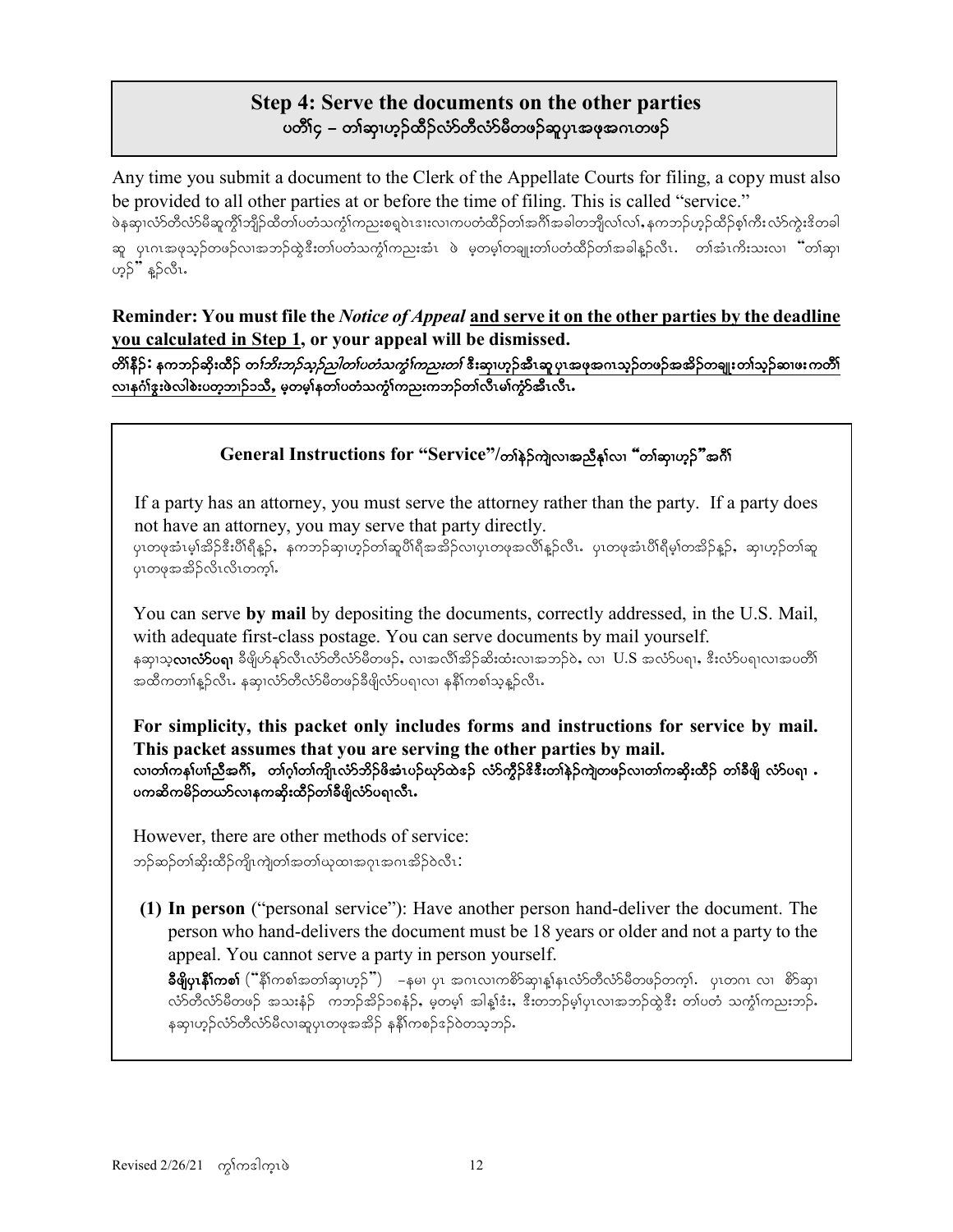**(2) Electronically**: If you filed electronically using the appellate courts' e-filing system, E-MACS, you can serve the respondents electronically as well, if the respondents are registered in E-MACS.

**ခ်ိဖြိုလီမှဉ်–**နမ့္ပ်ဆိုးထိဉ်ခ်ိဖိုလိမ့ဉ်စူးကါဝဲတၤ်ပတံသက္ဂၤ်ကညးကွိၢ်ဘျိၤ်အလိမ့ဉ်– ဆိုးထိဉ် တၤ်မၤအကျိၤ အကျဲ, E-MACS, နဆု၊ ဟ္ဥ်ာထိဥ်တ္က်ဆူပု၊်တူ၊်က္ဂိါအအိဥ်ခ်ီဖိျလိမ္ဥသ္ဝဲစ္င္ပါကီး,ဖဲ့အဝဲသ္ဥမ္နါဆု၊နုဥလီၤအမံၤလ၊ E-MACS ့အပူၤန္ဥလီၤ

**(3)** If the recipient consents to another method of delivery, such as email or fax, you could also use that method for service.

ပုၤဒိးန္၊်တ၊်မ့္ပ်ဟ္ဥအခွဲးလ၊တ၊်ကစိာဆု၊ခ်ီဖျိတ၊်မၤအကျိၤအကျဲအဂၤဒ်သိး အံမ့(လ)မ့တမ့္ပ်္ စဲးကွဲးဒိဆု၊လံာ်န္ဥ်, နဆု၊လ၊ကျိၤကျဲ အဂၤသစ္စ္ပါကီးန္5လီၤ.

For additional instructions on service, see [Minn. R. Civ. App. P. 125.02 and 125.03.](https://www.revisor.mn.gov/court_rules/ap/subtype/rcap/id/125/#125.02) လၢနကဒိးန္၊်အါထိဉ်တ၊်နဲဉ်ကျဲဘဉ်ထွဲတ၊်ဆု၊ဟ္ဥတ၊်အဂိၢဴ, ကွ၊် <u>Minn. R. Civ. App. P. 125.02 and 125.03</u>.

☐ Mail a copy of the *Notice of Appeal* and *Statement of the Case* to the prosecutor (county attorney).

ပရၢယီၤ *တ်ဘိးဘဉ်သူဉ်သါတၤ်ပတံသက္໋ါကညးတၤ် ီး တါမူးတါရၢ်အဂ္ဂါတၤ်ဟိဖျါ* **ဆူ**ပိၢရီလိာ်ကိုၤ် (ဟီဉ်ကဝီၤအပိၢရီ)နဉ်တက္ၢ်.

☐ Mail a copy of the *Notice of Appeal* and *Statement of the Case* to the Minnesota Attorney General by mail, by addressing your documents to: ပရາယီၤ *တ်ဘိးဘဉ်သှဉ်ညါတၤ်ပတံသကွံၤ်ကညးတၤ် ဒီး တၤ်မူး တၤ်ရၤ် အဂ္ဂါတၤ်ဟ်ဖျါ* **ဆူမံဉ်နံဉ်စိထဉ်ပိၢ်ရိ အဓိဉ်ကျ၊်ဓိဖျိလ်ာပရၢႇ** လ၊တၢ်ဆု၊ယိၤနလံာ်တီလံာ်မီဆူ $\colon$ 

> Minnesota Attorney General 1800 Bremer Tower 445 Minnesota Street St. Paul, MN 55101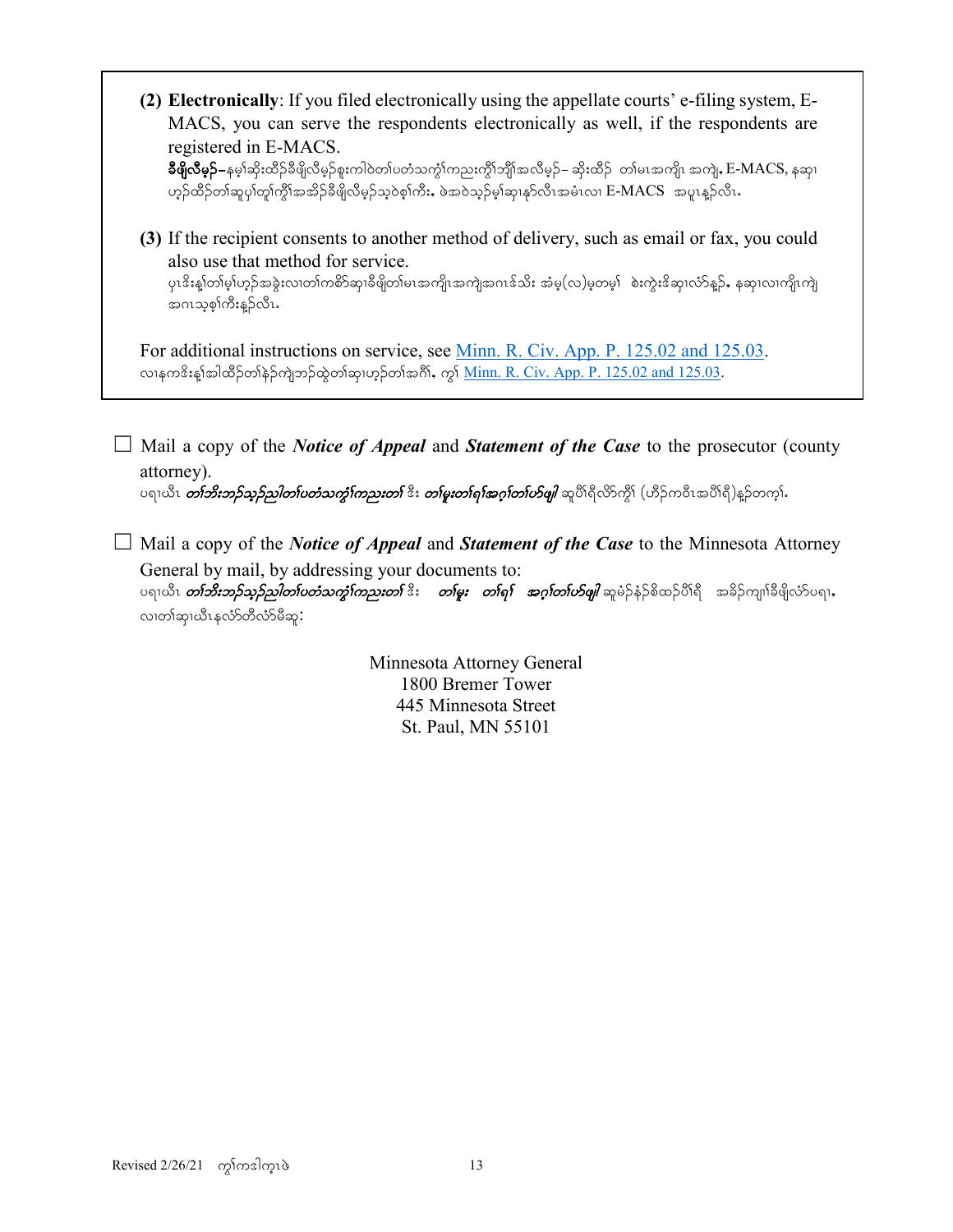# **Step 5: File proof of service/ပတိ**ု ၅ – ဆိုးထိဉ်တါအုဉ်သူလ၊တါဆု၊ဟုဉ်တါ

Every document submitted to the Clerk of the Appellate Courts for filing must be accompanied by a form stating that the document was served on the other parties to the appeal. This is called "proof of service."

လ်ာတီလ်ာမီတဘူဉ်စှာ်စုလ၊ ဘဉ်တ၊်ဟူဉ်လီၤလ၊ ကွိဉ်ဘျိဉ်ထိတ၊်ပတံသကွံ၊်ကညးစရူဝဲၤဒၢးလ၊ တ၊်ဆိုးထိဉ် ကဘဉ်လူၤပိဉ်ထွဲဝဲလ၊ လံာ်ကွိဉ်ဒိ လ၊အစံးဝဲ လံာ်တီလံာမိလ၊ဘဉ်တ၊်ဆုယီၤဆူပုၤအဖုအဂၤတဖဉ်လ၊ ကပတံသက္ဂံ၊်ကညးတ၊်နူဉ်လီၤ $\cdot$  တ၊်အံၤကိးလ၊  $\lq$ ်တ၊်အုဉ်သးတ၊်ဆု၊ဟူဉ်တ၊် $\lq$  $\overset{\circ}{\circ}$ l.

### **General Instructions for "Proof of Service"** တၢ်နဲဉ်ကျဲလၢအညီနှၤ်ဘဉ်ဃး "တၢ်အုဉ်သးတၢ်ဟုဉ်ဆု၊တ၊ိ"

If you serve papers by mail, in person, or by another delivery method (with the consent of the recipient), "proof of service" is required along with any document you file. နမ့္သဆုလံာစီးခ်ိတဖဉ်ခီဖိုလံာပရ္၊, လ၊ပုၤနီၤ်ကစၤ်, မ့တမ့္ပ် ခီဖျိတၤ်ဆု၊ယီၤအကျိၤအကျဲအဂၤ (လ၊တၤ်သႏအိဉ်တူၤ်လိာလၤလံာဖိုတာ်),  $\cdot$ တ်အှဉ်သးလ၊တ၊်ဆု၊တ၊် $\cdot$ အံၤလိဉ်ဘဉ်ဝဲလ၊ လံာ်တီလံာ်မီဒ်လဲဉ်တမံၤဂူၤလ၊ နဆိုးထိဉ်န္ဉာ်လီၤ $\cdot$ 

Usually, "proof of service" is (1) a notarized *Affidavit of Service* or (2) a *Certificate of Service*. The difference between an *Affidavit of Service* and a *Certificate of Service* is that a *Certificate of Service* does not need to be signed in front of a notary. ညီနှုန့ဉ်,တါအုဉ်သးလ၊တါဆု၊ဟုဉ်တ့ါဝံၤအိဉ်ဝဲ (၁)*လံ5ဆိဉ်လီၤသးတါဆု၊ဟုဉ်တါ* **လ၊**ပိါရီအုဉ်ကီၤဝဲ မှတမှါ (၂)*တါအုဉ်သးတါဆု၊ဟုဉ်* တ $\delta$  နှဉ်လီၤ. တါလီၤဆီလၤ*လံာဆိုဉ်လီၤသးတါဆုၤဟူဉ်တ* $\delta$  *ဒီး တါအုဉ်သးတါဆုၤဟူဉ်တၤ် အဘၤ*ဉ်စၢၤအံၤမုါဝဲ*တါအုဉ်သးလၢဆုၤဟူဉ်တၤ်* အံၤ တဘဉ်တါဆဲးလီၤမံၤလၢပိါရီအမဲာ်ညါဘဉ်န္ဉာလီၤ $\centerdot$ 

You may file one *Affidavit of Service* or *Certificate of Service* listing multiple documents, but only if you serve those documents on the same date and on the same parties. နဆိုးထိဉ် *လံာ်ဆိဉ်လီၤသးတ<sup>ု့</sup>ဆု၊ဟူဉ်တၤ် မှ*တမ့်၊ *တၤ်အုဉ်သးတၤ်ဆု၊ဟူဉ်တၤ်* တခါလ၊ပဉ်ယှာ်ကွဲးရဲဉ်လီၤ လံာ်တီလံာ်မိတဘျုးခါသ့ ဒဉ်ထဲ နမ့ါဆု၊ဟုဉ်လံာ်တီလံာမိတဖဉ်အံၤဆူပုၤအဖုတဖဉ်လ၊မုါနံၤတနံၤယိန္ဉာလီၤ.

For additional instructions on proof of service, see [Minn. R. Civ. App. P. 125.04.](https://www.revisor.mn.gov/court_rules/ap/subtype/rcap/id/125/#125.04) လ၊နက္ပါန္)ဘဉ်အါထိဉ်တျနဉ်ကျဲဘဉ်ထွဲတ၊်အုဉ်သးဆု၊ဟုဉ်တ၊်အဂိၢ်ႇက္ဂါ <u>Minn. R. Civ. App. P. 125.04</u>.

**For simplicity, this packet assumes that you are serving the other parties by mail.**  This packet includes a *Certificate of Service By Mail* for each of the documents you need to file to start an appeal. The *Certificate of Service By Mail* must include, from top to bottom: လ၊တါနှါပၢါကညီအင်္ဂါႇလံာ်တါဂ္ဂါတါကျိုးတါဘိဉ်ဖိအံၤဆိကမိဉ်တယာ်လ၊နကဆု၊ဟုဉ်တါဆူပုၤဂၤအဖုတဖဉ်ခီဖျိလံာ်ပရ၊နူဉ်လီၤ တၢ်ဂ္၊်တၢ်ကျိၤလံာ်ဘိဉ်ဖိအံၤပဉ်ယှာ်စ့၊်ကီး *လံာ်အှဉ်သးတှဉ်ဆု၊ဟူဉ်တ၊်ခီဖျိုလံာ်ပရ၊* လၢလံာတိလံာ်မီတဘုဉ်စုာ်စုာ်လၢ နလိဉ်ဘဉ်လ၊က ဆိုးထိဉ်ဒ်သိးကစးထိဉ်တ၊်ပတံသကွဲၤ်ကညးနူဉ်လီၤ**.** *လံာ်အှဉ်သးတဉ်ဆု၊ဟူဉ်တၢ်စီဖျိလံာ်ပရ၊* **ကဘဉ်**ပဉ်ယှာ်,စးထိဉ်ခိဉ်ထံးတုၤလၢလာ် $\colon$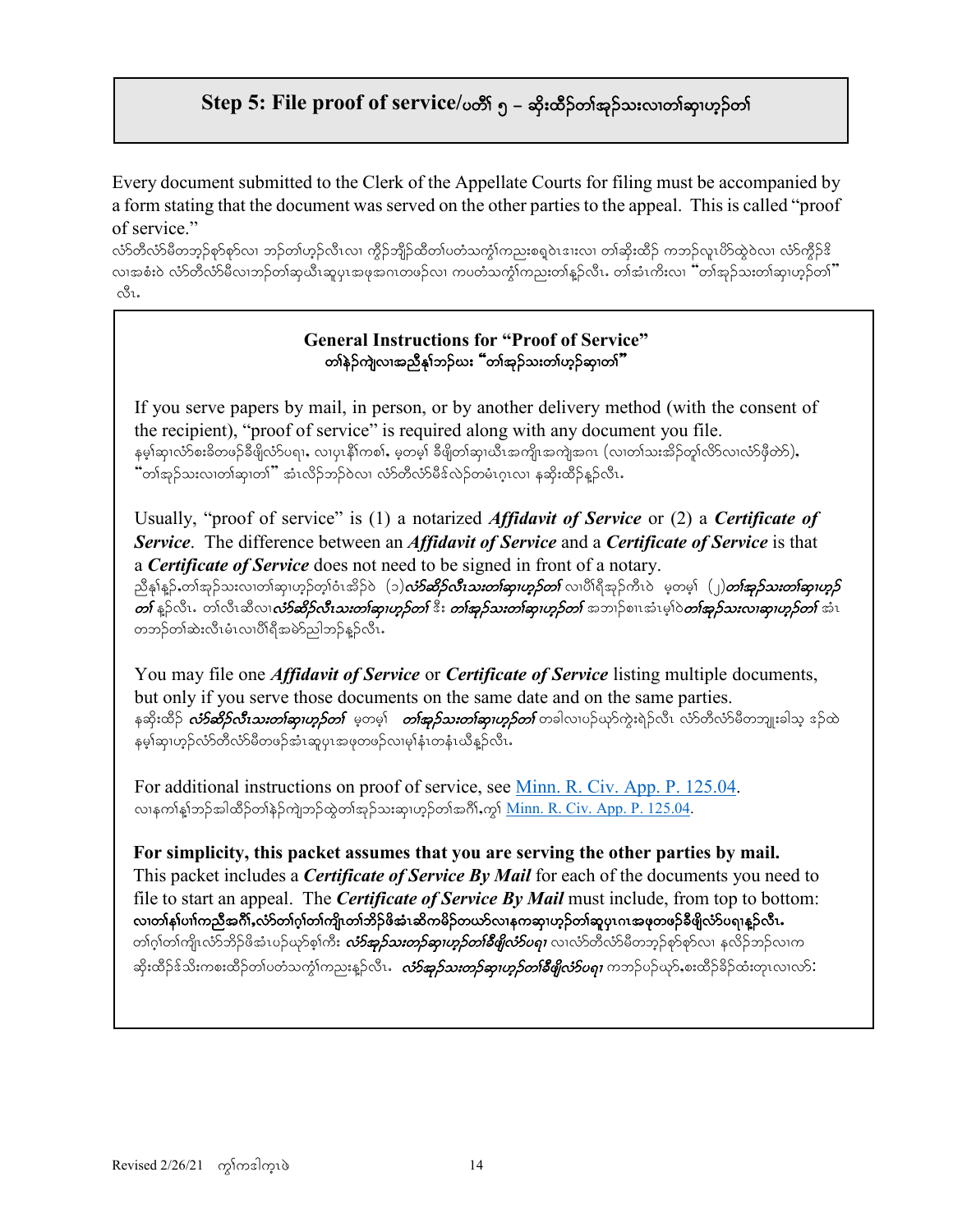- The parties' names and case file number; ပုၤအဖုသွဉ်တဖဉ်အမံၤႇဒီးတၢ်အမူးအရၢိနိဉ်ဂံၢ်;
- County where the form was signed; ဟိဉ်ကဝီၤလၢလံာ်ကွိဉ်ဒိအံၤဘဉ်တါဆဲးလီၤအမံၤ;
- The name of the person who served the documents; ပုၤလၢအဆု၊ဟ္၄်လံာ်တီလံာ်မီတဖဉ်အမံၤ;
- The titles of the documents that were served (on the *Certificate of Service* forms included with this packet, the titles of the documents are already filled in); လံာ်တီလံာ်မီအခိဉ်တီသူဉ်တဖဉ်လၢအဘဉ်တၢ်ဆု၊ဟုဉ် (လ၊ *လံာ်အှဉ်သးတ၊်ဆုဟုဉ်တ၊်* **လံ**ာ်ကွိဉ်ဒိသူဉ်တဖဉ်လ၊ အပဉ်ယုဉ် လ၊တၢ်ဂ့ၢ်တ၊်ကျိုးလံာ်ဘိဉ်ဖိအံၤႇလံာ်တီလံာမီအခိဉ်တီသုဉ်တဖဉ်လ၊အဘဉ်တ၊်မၤပုံၤအီၤဝံၤလံသုဉ်တဖဉ်);
- The date the documents were served; မှၢ်နံၤလၢလံာ်တီလံာ်မိသွဉ်တဖဉ်အဘဉ်တ၊်ဆု၊ဟုဉ်;
- The names of the parties who were served and the addresses to which the documents were mailed or delivered to those parties;

 $\gamma$ ၤအဖုသ္ဉ်တဖဉ်လၢအဘဉ်တၢ်ဟှဉ်လံာတိလံာမိအမံၤဒီးအတ၊်အိဉ်လိါဆိးထံးလၢလံာ်တဖဉ်အကဘဉ်တ၊်ပရၢမူတမ့၊်ဆု၊အီၤ $\mathbf{G}$ 

The signature of the person who served the documents, the date the form was signed, and the county and state where the form was signed. ပုၤလၢအဆု၊လံာ်တိလံာမိတဂၤအတၢ်ဆဲးလီၤမံၤ,မု၊်နံၤလၢလံာ်ကွိဉ်ဒိဘဉ်တ၊်ဆဲးလီၤမံၤႇဒီးဟိဉ်ကဝီၤဒီးကိၢ်စဉ် လၢလံာ် ကီဉ်ဒိအံၤ ဘဉ်တါဆဲးလီၤမံၤ.

 $\Box$  The person who served the documents by putting them in the mail must complete and sign the form titled *Appellant's Certificate of Service by Mail of the Notice of Appeal and Statement of the Case*.

ပုၤတဂၤလၢဆု၊ဟ္၌ လံာ်တီလံာ်မီတဂၤအံၤ ကဘဉ်မၤပုဲ၊ ဒီးဆဲးလီၤမံၤလ၊ ခီဖျိဟ်လီၤဝဲလ၊ လံာ်ပရၢအပူ၊ ကဘဉ်မၤလၢပုံ၊ ဒီးဆဲး လီၤမံၤ လ၊ လံာ်ကွီဉ်ဒိအခိဉ်တိ *ပုၤပတံသက္ခံ၊်ကညးအလံာ်အှဉ်သးလ၊တ၊်ဆု၊ဟ္ဥတ၊်လ၊လံာ်ပရ၊လ၊အမ္၊်တ၊်ဘိးဘှဉ်သူဉ်ညါတ၊်ပတံသက္ခံ၊်ကညး* တ**်း***း တမြးတဲရြအဂ္ဂါအတၤ်တိဖျါ* **အ**ူးန္ဦလီး.

☐ File the *Appellant's Certificate of Service by Mail of the Notice of Appeal and Statement of the Case* by mailing it to the Clerk of the Appellate Courts (see Step 3 above for instructions on how to file documents).

ဆိုးထိဉ် *ပုၤပတံသက္ခံໂကညးအလံာ်အူဉ် သးလၢတၤ်ဆု၊ဟူဉ်တၤ်လ၊လံာ်ပရၤလ၊ အမ္<sup>ု</sup>တၤ်ဘီးဘဉ် သူဉ်ညါ တၤ်ပတံသက္ခံໂကညးတၤ်ီးး တၤ်မူး*  $\emph{obj}$ စားကြီးမှာ $\emph{obj}$  အပြုသုံးလိုပ်ရာဆူ ကွိၤ်ဘျိဉ်ထိတ်ပတံသကွဲၤ်ကညးစရ ဝဲၤဒၢး  $\emph{(}$ ကွ $\emph{f}$ း ပတိ $\emph{f}$  ၃ လၢအဖိခိဉ်လ၊တ $\emph{f}$ နဉ်ကျဲလ၊ ကဘဉ် ဆိုးထိဉ်လံာတီလံာမိတဖဉ်နဲ့လဲဉ်အဂ္ဂါ) နဉ်တက္ငါ.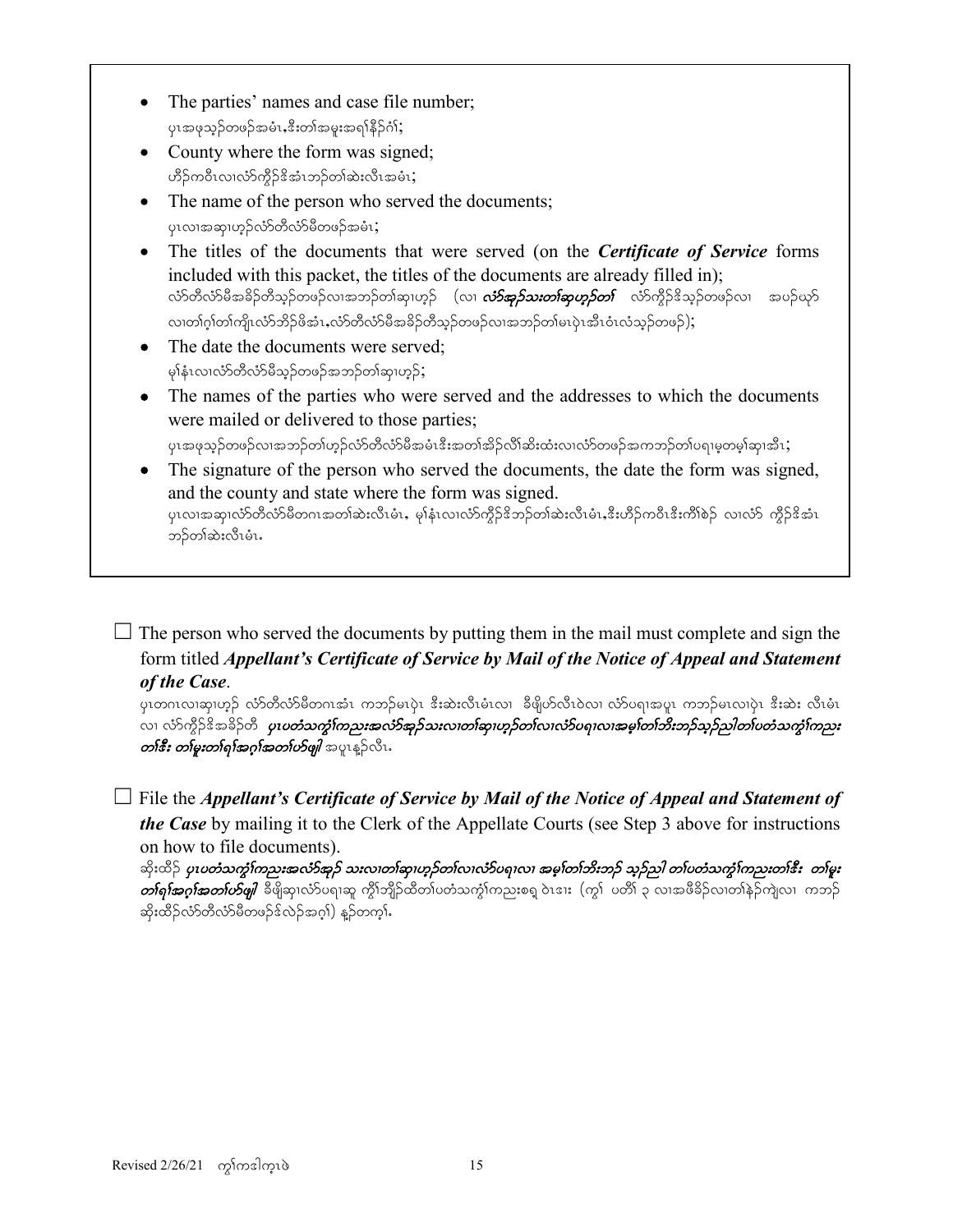# **Step 6: Receive the** *Notice of Case Filing* **and correct any deficiencies** voh ၆ – &ိးန့္ပ် *တၤ်ဘိးဘဉ်သူဉ်ညါတၤ်မူးတၤ်ရၤ်အဂ္ဂၤ်တၤ်ဆိုးထိဉ်* <u>ီး မၤဘဉ်တ၊်လီၤတု</u>ာ်လီၤကာ

After you file your *Notice of Appeal* and *Statement of the Case*, the Office of the Clerk of the Appellate Courts will assign your appeal an appellate court file number and will send you a *Notice of Case Filing*. If you did not provide the court with an email address in your contact information, the *Notice of Case Filing* will be mailed to you. If you provided the court with your email address, the *Notice of Case Filing* and all other correspondence from the court will be distributed to your email address. The *Notice of Case Filing* will list any problems ("deficiencies") with your appeal paperwork that need to be corrected before your appeal can move forward.

ဖဲနဆိုးထိဉ် န *တ်ဘိးဘဉ်သူဉ်ညါတၤ်ပတံသက္င္ပါကညးတါ်* ဒီး *တါမူးတါရ)်အဂ္ဂါတါဟ်ဖျါ* **ဝံ**အလို၊်ခံနဉ်, ကို၊်ဘိုုဉ်ထိတၤ်ပတံသက္ငံ)ကညးစရူဝဲၤ ဒၢး ကဟ္ဥ်လီၤနၤ နတၤ်ပတံသကွဲၤ်ကညးထိဉ်တါမူးတါရၢ်တါဂူါနိဉ်ဂံ၊် ဒီး ကဆုၤန *တၢ်ဘိးဘဉ်သူဉ်သါတါမူးတါရၢ်အဂူ၊်တ၊်ဆိုးထိဉ်* နူဉ်လီၤ**.** နမ္ဒါ တဟ္ဥ်ထိဥ်ကွိၤ်ဘျိဥ်လၤနအံမှ(လ)လ၊တ၊်ဆဲးကျိးတ၊်ဂွါတ၊်ကျိၤအပူၤန္ဥန်, *တ၊်ဘိးဘူဥ်သ္ဥည္)တ၊်မူးတ၊်ရ၊်အဂ္ဂါတ၊်ဆိုးထိဉ် န*ဥ်ကဘဥ်တ၊်ပရၢယီၤ ဆူနအိဉ်လီၤ. နမ့္ပ်ဟ္ဥ်ထိဉ်ကွိၤ်ဘျိဉ်လၤနအံမ့(လ)လ၊တၤ်ဆဲးကျိုးတၤ်ဂု႞တၤ်ကျိၤအပူၤန္ဥ်ႇ *တြားဘည်သူဉ်ညါတၤ်မူးတၤ်ရ<sup>န်</sup> အဂ္ဂ၊် တၤ်ဆိုးထိဉ်* **ဒီး** တၢ်လ၊အဘဉ်ထွဲအဂုၤအဂၤသ္ဉ်တဖဉ်လ၊ကွိၢ်ဘျိဉ်အပူၤအံၤ ကဘဉ်တ၊်ဟူဉ်နီၤလီၤဆူ နအံမှ(လ)နူဉ်လီၤ*. တ်ဘိးဘဉ်သူဉ်ညါ တ၊်မူးတ၊်ရ၊်အဂ္*  $\mathit{obj}$ ဆို $\acute{s}$  ကရဲဉ်လီၤတၢ်ဂ့ါကိ တဖဉ်  $(\H\acute{~}$ တ၊်လီၤတုာ်လီၤက $S$ ဲ) လၢနတ၊်ပတံသကွံါကညး တ၊်လံာ်တ၊်မၤလ၊ အလိဉ်ဘဉ်ဝဲ လ၊ တ၊်ကမၤ ဘဉ်ကူၤ တချုးနတၤ်ပတံသက္င်္ဂါကညးထိဉ်လဲၤဆူညါကသူအဂိါန္ဉာလီၤ

 $\Box$  Receive the *Notice of Case Filing* from the Clerk of the Appellate Courts. ိးန့<sup>်</sup> *တ်ဘီးဘဉ်သုဉ်သါတစြ<i>း***တစ်ရှ***်းဆဂ်တစ်ဆိုးထိဉ်* လ၊ ကွိ\်ဘျိဉ်ထိတ\်ပတံသက္ခဲ\ကညးစရူဝဲၤဒၢးန္ဉ်လီၤ

My appellate case file number is  $\overline{A}$ ယတ်ယတံ့သက်လားထိဉ်တါမူးတါရါတါဂူါနိဉ်ဂါအံၤမှါ

 $\Box$  Review your *Notice of Case Filing* to see if there are any deficiencies. If there are deficiencies, you will have ten days to correct them.

ကွါကဒါက္ၤ န *တၢ်ဘိးဘဉ်သူဉ်ညါတ၊်မူးတ၊်ရၢ်<i>အဂ္***ဂ်တ၊်ဆိုးထိဉ်** န်သိးကထံဉ်မ့၊်တ၊်လီၤတုာ်လီၤကာ်အိဉ်တမံၤမံၤဓါန္ဉ်လီၤ**.** တ၊်လီၤတုာ်လီၤ ကာ်မှ၊်အိဉ်ဝဲန္ဉာ်, နကန့္ အသီ ၁၀ လၢကမၤဘဉ်က္ၤဝဲန္ဉာလီၤ.

 $\Box$  Correct all deficiencies listed. If you do not correct the deficiencies that are listed in your *Notice of Case Filing*, the Court of Appeals may dismiss your appeal. မၤဘဉ်တါလီၤတွာ်လီၤကာ်ခဲလ<sup>ှ</sup>ာ လ၊ဘဉ်တါရဲဉ်လီၤန္နာ်တက္င္ပါ. နမ္)တမၤဘဉ်တါလီၤတွာ်လီၤကာ်လ၊တၢ်ဘှဉ်ရဲဉ်လီၤအီၤလ၊ န *တ၊်ဘိး*  $\rho$ တ်သွဉ်သါတ $\epsilon$ မူးတ $\delta$ ရ $i$ အဂ္ဂါတ $i$ ဆိုးထိီ $\beta$  နူဉ်, တ $i$ ပတံသက္ဂဲ $i$ ကညးကွိ $i$ ဘုံဦ) ဘဉ်သွဉ်သွဉ် ကမၤလီၤမါနတ $i$ ပတံသကွဲ $i$ ကညးနူဉ်လီၤ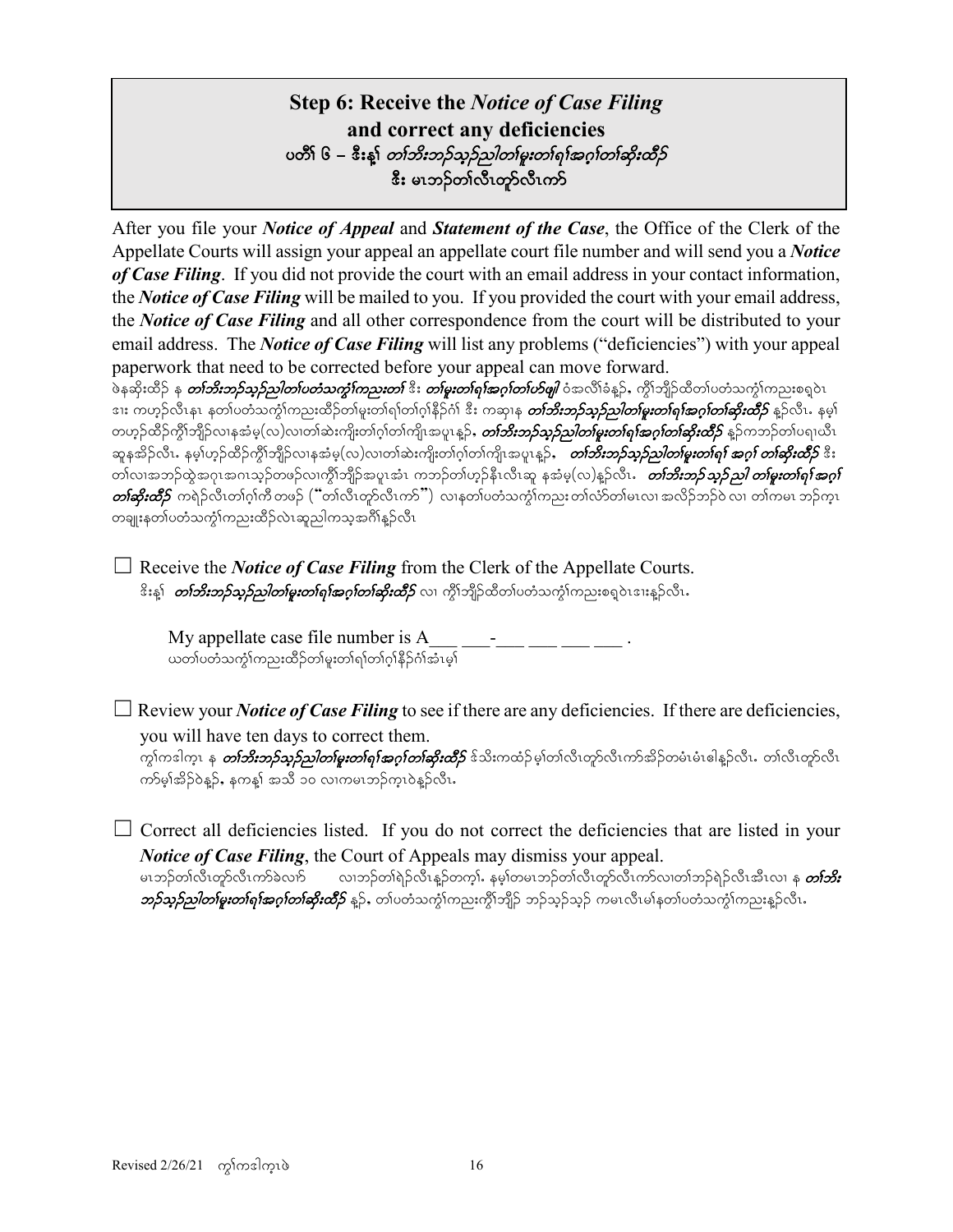# **Step 7: Order your** *Transcript* **(if applicable)** ပတိၱ် ၇ – တ၊်မၤလိ>်လံာ်ကွဲးနီဉ်ကွဲးယါ (မ့္၊်ကြၢး၀ဲဘဉ်၀ဲန္<sup>ဌ</sup>)

In addition to the parties' briefs, the "district court record" is the only information that the Court of Appeals considers in an appeal. The district court record includes documents filed in the district court and evidence used in the hearings before the district court judge or housing court referee.

ပုၤအဖုသ္ဉ်တဖဉ်အကွိ\ဘျိဉ်လံာ်ဟ်ဖျါသ့ဉ်တဖဉ်အမဲာ်ညါ,"ကိ\ရှဉ်ကွိ\ဘျိဉ်အတ\မၤနီဉ်မၤယါ" မ့\တ\ဂ္\တ\ကျိၤထဲတမံၤဓိၤလ၊ တ\ပတံ သက္ဂ်ၤ်ကညးကွိၤ်ဘျိဉ်ကွၤ်ထံဆိကမိဉ်လ၊ တၤ်ပတံသကွဲၤ်ကညးအပူၤန္ဥလီၤ. ကိၤ်ရှဉ်ကွိၤ်ဘျိဉ်အတၤ်မၤနိဉ်မၤယါ ပဉ်ယှာ်လံာတီလံာမိတဖဉ် လ၊ဘဉ်တါဆိုးထိဉ်လ၊ ကိၢရှုဉ်ကွိၤ်ဘျိဉ်အပူၤ ဒီး တါအုဉ်ကီၤသးလ၊ ဘဉ်တါစူးကါဖဲတါစံဉ်ညီဉ်ဒိကနဉ်တါလ၊ ကိၢရှဉ်ကွိၤ်ဘျိဉ်စံဉ်ညီဉ်ကွိၤ် မှတမ္•ါပုၤစံဉ်ညီဉ်ဆ၊တဲာ်တ၊်လ၊ကွိၢ်ဘျိဉ်လ၊အဘုါရဲတ၊်ဂ္ဂါကီဘဉ်ယးဟံဉ်ဓိၤယီဓိၤအမဲာ်ညါန္ဉ်လီၤ

The district court record might also include a *transcript* of the hearing(s) before the district court judge. A *transcript* is a typed copy of what all of the witnesses, parties, and the judge said at your hearing. You should order a transcript of each hearing that you wish the Court of Appeals to consider as part of your postconviction appeal. The deadline for ordering your *transcript* is 30 days after you filed your *Notice of Appeal*. [Minn. R. Crim. P. 28.02, subd. 9.](https://www.revisor.mn.gov/court_rules/rule.php?type=cr&id=28#28.02) ကိၢရျာ်ကွိၤဘျိာအတ၊်မၤနိဉ်မၤယါ ဘဉ်သုဉ်သုဉ်ပဉ်ယှာ *တကွဲးနီဉ်ကွဲးဃါ* **လ၊တ၊်စံဉ်**ညီဉ်ဒိကနဉ်တ၊်လ၊ ကိၢရျာ်ကွိၤဘုိဦာကွိၤန္ဉာလီၤ  $\emph{on}$ က္မွဴးနီးဉိက္မွဴးဃ $l$  မ့္ပ်လာက္မႈဒိလ၊အက္မွဴးနိဉ်မၤယါတၤ်ကတိၤခဲလက်လ၊ အဘဉ်တၤ်စံးတ္ၤ်အီၤ လ၊ပုၤအုဉ်အသးတဖဉ်, ပုၤအဖုတဖဉ်, နီးစံဉ်ညီဉ်ကွီ၊ ဖဲတၢ်စံဉ်ညီဉ်ဒိကနဉ်တ၊်အခါနှဉ်လီၤ.နကြားမၤလိ၁် တ၊်ကွဲးနီဉ်ကွဲးယါလ၊တၢ်စံဉ်ညီဉ်ဒိကနဉ်တ၊်တခါစုာ်စုာလ၊ နအဲဉ်ဒိး တၢ်ပတံသကွံၤ်ကညးကွိၤ်ဘျိဉ် လၢကကွၤ်ထံဆိကမိဉ်ဒ်အမှၤ်ဝဲ နတၢ်စံဉ်ညိဉ်လ၊တၢ်ကမဉ်အိဉ်ဝဲအလိၤ်ခံတ၊်ပတံသကွံၤ်ကညးတၤ်အက္ခအခီနူဉ် လိၤႉ တၢ်သွဉ်ဆၤဖးကတိၤ်လ၊ ကမၤလိ>်န္ *တၢ်ကွဲးနီဉ်ကွဲးဃါ* မ့္ပ်ာ အသီ ၃၀ အတိၤ်ပူ၊ ဖဲနဆိုးထိဉ် *တၤ်ဘိးဘဉ်သူဉ်သါတၤ်ပတံသက္ခၤ်ကညး*  $\omega$ f อำเวอ ซึ่งอ่อ Sออิน. [Minn. R. Crim. P. 28.02, subd. 9.](https://www.revisor.mn.gov/court_rules/rule.php?type=cr&id=28#28.02)

 $\Box$  Answer each of the questions in the grey bubbles below to decide whether you need to request a transcript of a district court hearing. If you do NOT need to request a transcript, skip to Step 8. If you DO need to request a transcript, follow the instructions on the next page.

စီးဆ၊တါသံကုါတခါစုာ်စုလ၊အအိဉ်လ၊ စံဉ်ပိလိအလှုံးဝါယးလ၊လာ်အံၤဒ်သိးကဆ၊တဲာ်မှ၊်တ၊်လိဉ်ဘဉ်လ၊ကယ္ဝထိဉ်တ၊်ကွဲးနိုဉ်ကွဲးယ ါလ၊ ကိၢရှဉ်ကွိၢ်ဘျိဉ်အတၢ်စံဉ်ညီဉ်ဒိကနဉ်တၢ်နူဉ်လိၤ $\cdot$  နမ့္ပါတလိဉ်ဘဉ် လ၊ကယ္ဝထိဉ် တ၊်ကွဲးနီဉ်ကွဲးယါနူဉ် $\cdot$  လဲၤကဟ်ကွဲာ်ဆူ ပတိါ ၈ နဉ် တက္)် နမ္နါလိဉ်ဘဉ်လ၊ ကယ္နထိဉ်တါကွဲးနိဉ်ကွဲးယါန္ဉာ်, ဟိထွဲတါနဉ်ကျဲတဖဉ်လ၊အအိဉ်လ၊ကဘုုံးပၤ လ၊အဟဲနဉ် တက္}်.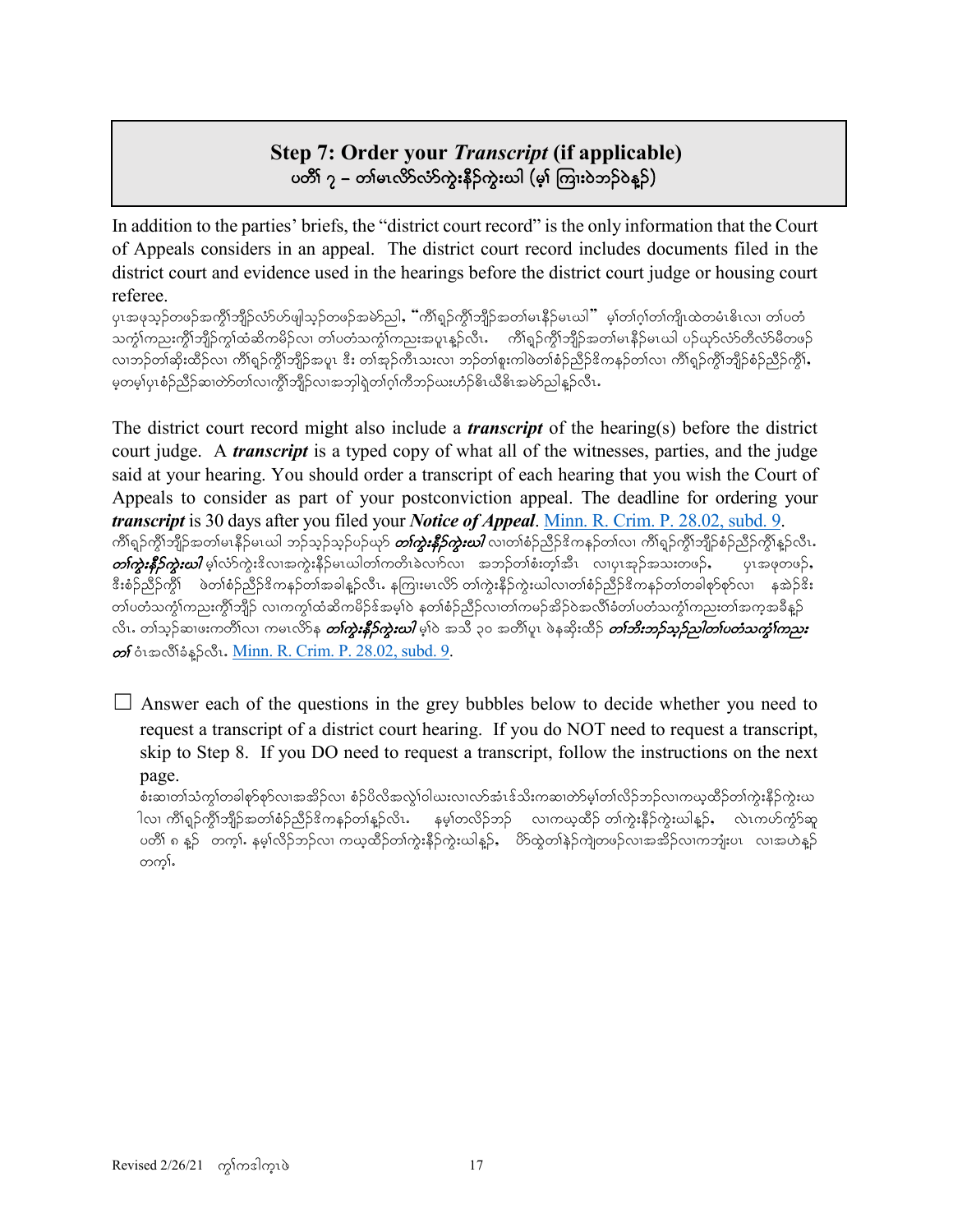If an evidentiary hearing was held on your petition for postconviction relief…

AND

**You WILL need to order a transcript of the hearing on your petition for postconviction relief.**

If you did NOT have a direct appeal of your conviction, Or if NO transcripts were prepared for the direct appeal of your conviction…

If some of the hearings that took place before your postconviction petition are relevant to your postconviction appeal…

If transcripts were already prepared and filed for a direct appeal of your conviction…

**You will NOT need to order a transcript of hearings before your postconviction petition. Those transcripts are already part of the record and will be available to the appellate courts.** 

> If you do NOT need to request a transcript, skip to Step 8

**You WILL need to order a transcript of any hearings before your postconviction petition that are relevant to your postconviction appeal.**

> If you DO need to request one or more transcripts, follow the instructions below for each transcript you need to request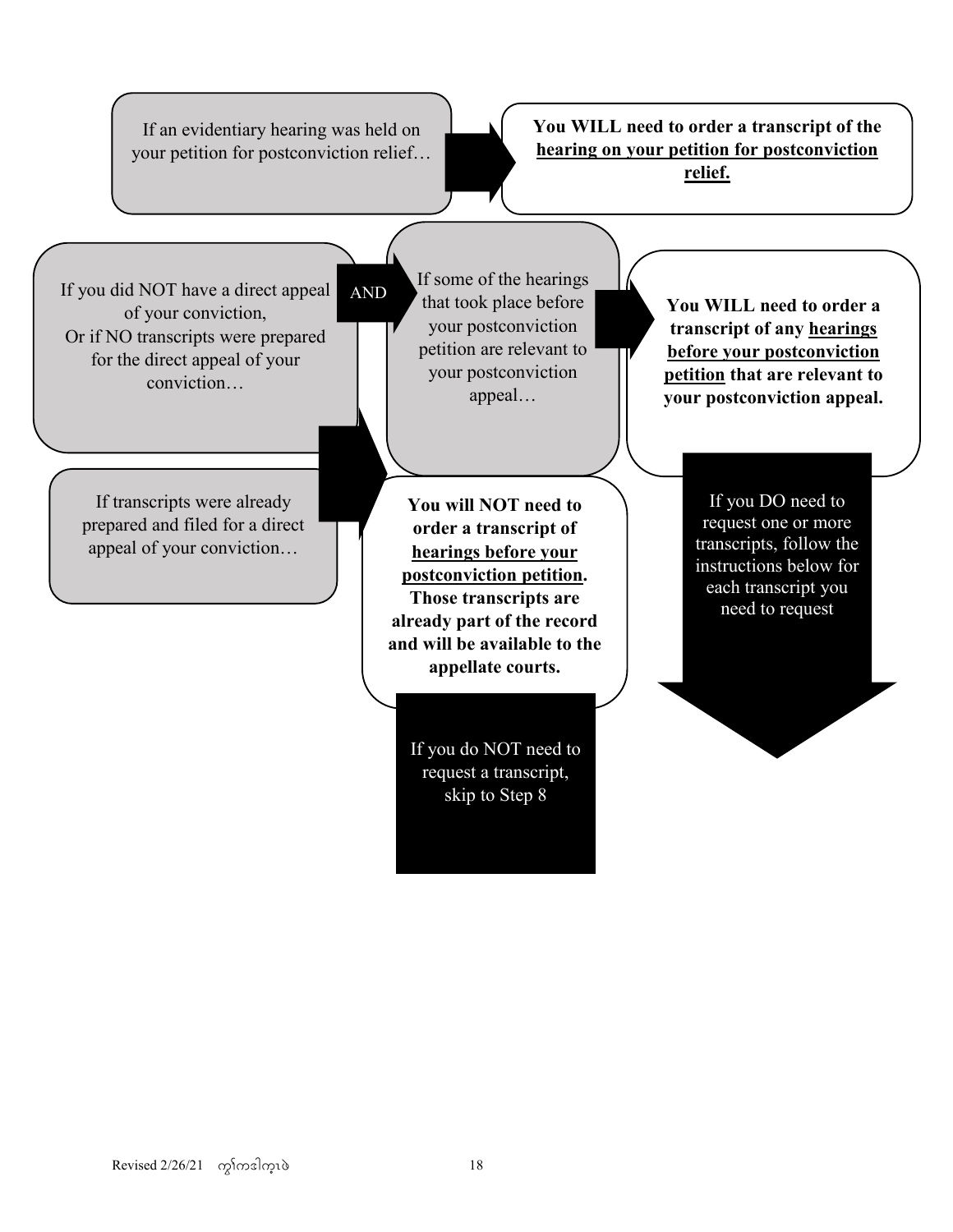

 $\Box$  For each hearing you are requesting a transcript of, gather this information:

လ၊တၢ်စံဉ်ညီဉ်ဒိကနဉ်တခါစုာ်စုာ်လ၊နယ္နထိဉ်တ၊်ကွဲးနိဉ်ကွဲးယါအဂ်ိၢႇထ၊ဖိုဉ်တ၊်ဂ့၊်တ၊်ကျိၤသ္ဉ်တဖဉ်အံၤ $\colon$ 

- (1) District court case file number for your case/တိုကျွှိသျှိုသျှိုသော်ရက်တ်လုံနိုဉ်င်္ဂလ၊ နတ\မူးတ\်ရ\်အဂိ\:
- $(2)$  Date of the hearing(s)/တၢ်စံဉ်ညီဉ်ဒိကနဉ် (သူဉ်တဖဉ်) အမှုနံး $:$
- (3) Name of the judge at the hearing(s)/ $\delta$ S  $\beta$ S  $\delta$  a  $\delta$  and  $\delta$ S ( $\delta$ S  $\delta$  ( $\delta$ S  $\delta$ ) tylR:\_\_\_\_\_\_\_\_\_\_\_\_\_\_\_\_\_\_\_\_\_\_\_\_\_\_\_\_\_\_\_

You will need to provide this information when you request the transcript. နကဘဉ်ဟ့ဉ်ထိဉ်တၢ်ဂုၢ်တၢ်ကျိၤသ့ဉ်တဖဉ်အံၤ ဖဲနယ္နထိဉ်တ၊်ကွဲးနိဉ်ကွဲးဃါအခါနူဉ်လီၤ $\boldsymbol{\cdot}$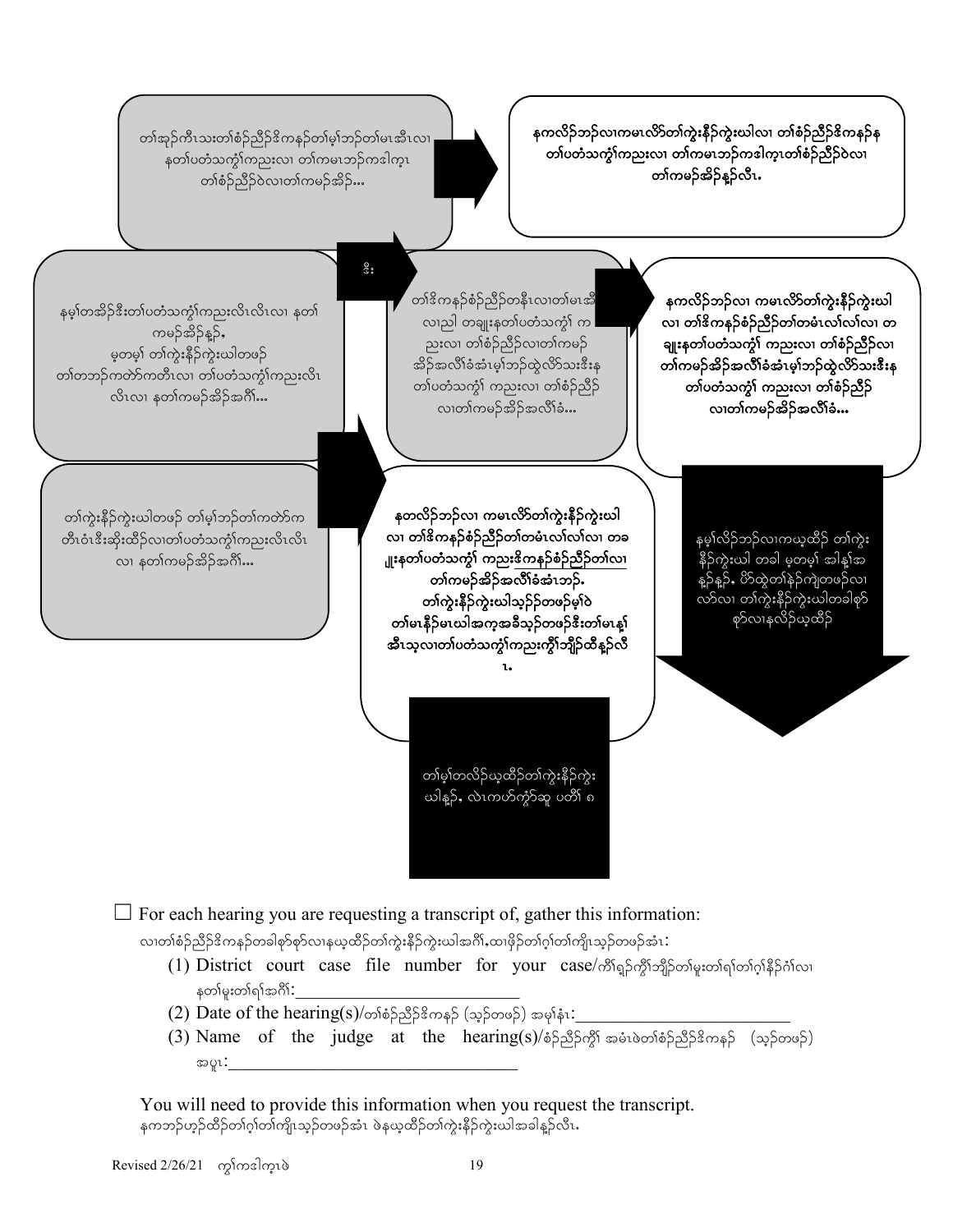$\Box$  Call court administration at the district court where your hearing took place for instructions on how to request a transcript. You can find contact information for the district court at [http://www.mncourts.gov/Find-Courts.aspx.](http://www.mncourts.gov/Find-Courts.aspx)

ကိႏ ကွိၤ်ဘျိဉ်တၤ်ပ၊တၤ်ဆု၊ လ၊ကိၤ်ရှဉ်ကွိၤ်ဘျိဉ် ဖဲတၤ်စံဉ်ညိဉ်ဒိကနဉ်တၤ်ကဲထိဉ်အသးလ၊ကသ္ဉ်ည] တၤ်နဉ်ကျဲလ၊ကဘဉ်ယုထိဉ်တၤ်ကွဲး နိဉ်ကွဲးယါဒ်လဲဉ်အဂ္ဂါန္ဥတက္င္ပါ. နယုထံဉ်န္[ကိၢိရ္ဥက္ဂိၤ်ဘျိဉ်အတၤ်ဆဲးကျိုးတၤဂုုဴတၤ်ကျိၤသ္ဖဲ [http://www.mncourts.gov/Find-](http://www.mncourts.gov/Find-Courts.aspx) $\frac{\text{Courts.aspx}}{\text{D}}$  $\frac{\text{Courts.aspx}}{\text{D}}$  $\frac{\text{Courts.aspx}}{\text{D}}$ န္)လီး.

 $\Box$  Follow court administration's instructions to request a transcript. To request a transcript, court administration should provide you with the following information:

ပိ႒်ထွဲ ကွိၢ်ဘျိဉ်တ၊်ပ၊တ၊်ဆု၊ အတ၊်နဲဉ်ကျဲဘဉ်ယးတ၊်ယုထိဉ်လံာ်ကွဲးနိဉ်ကွဲးယါနူဉ်တက့ၤ်. ဒ်သိးကယ္**ထိဉ် တ၊်ကွဲးနိဉ်ကွဲးယါနူ**ဉ်, ကွိ၊် ဘျိဉ်တၢ်ပၢတၢ်ဆု၊ကြားဟ့ဉ်ထိဉ်နၤတၢ်ဂ့ၢ်တ၊်ကျိၤလၢလာ်တဖဉ်– $\colon$ 

- (1) Court reporter's name/ကို $\frac{1}{2}$ အိုပြီးအပူးဟ်ဖျါတါအမံု $\colon$
- (2) Court reporter's contact information/oปัญหาย่อยเอร์ตุมอร์ ออกอะเจริเอร์เอร์เอร์เอร์

 $\Box$  Pay the fee for the transcript. After you submit your transcript request, the court reporter will contact you and will provide you with an estimated cost to prepare the transcript and the estimated date when the transcript will be complete. Payment must be made before the transcript is prepared.

ဟ္မာ်တ္က်အဘူးအလဲလ္ကတ္က်က္မွဴးနိုဉ်က္မွဴးယါအဂ်ိုန္ဥတက္မ္က်န္တန္ ဖုတ္ညလိုင္ပံေနတ္ပါတ္ပါက္မွဴးနိုဉ္ငံကုံး ယါ၀ံၤန္ဥန္ ကိုုဘျဉ္အအပူၤဟိုဖျတ္ပြ ကဆဲးကျိုးနၤဒီး တဲဖျါနၤတၢ်အဘူးအလဲလ၊တၢ်ကတ်ာကတိၤတ၊် ကွဲးနိဉ်ကွဲးယါ ဒီးမု၊်နံၤလ၊ တ၊်ကွဲးနိဉ်ကွဲးယါကဝံၤဝဲန္ဉာလိၤႉတ၊်အဘူး အလဲကဘဉ်ဟ့ဉ်လီၤ၀ဲ တချုးလ၊တၢ်ကတ်ာကတိၤတၢ်ကွဲးနိဉ်ကွဲးယါစးထိဉ်ဝဲန္ဉာလီၤ

What if I cannot afford the transcript fee?/ယမ္Sဟ္မာတ်ကွဲးနိဉ်ကွဲးဃါအဘူးအလဲမ့္ပါတန္ ဘာဉ်န္ဝဲလဲဉ်.

• If you qualify for representation by the Office of the Minnesota Appellate Public Defender, that office can assist with requesting a transcript without requiring a fee. Call (651) 201-6700 to determine whether you qualify for representation and to request assistance with your transcript request.

နမ့)်ကြားဝဲဘဉ်ဝဲလၢကကဲထိဉ်တါခၢဉ်စးလ၊ မံဉ်နံဉ်စိထဉ်တါပတံသကွံၤ်ကညးတၤ်ကမျၤာ်ပုၤ တြိဆ၊တၢ်ဝဲၤဒၢးန္ဉ်, ဝဲၤဒၢး ကမၤစၢၤနၤ နီးတါယ္ထိတိုတါကွဲးနီဉ်ကွဲးယါ လ၊ အတလိဉ် ဟ္ဥတါဘူးတါလဲဘဉ်န္ဥာလီၤ.ကိႏ  $(651)$  201- $6700$  န်သီးကသုဉ်ညါမှ) နကြၢးဝဲ ဘဉ်ဝဲလ၊ ကကဲထိဉ်ချဉ်စးနီး ယူထိဉ် တါမၤစၢၤလ၊ နတၢ်ကွဲးနိဉ်ကွဲးယါအတၢ်ယူ ထိဉ်နဉ်လီၤ.

• Even if you don't qualify for representation by the appellate public defender, you wecan request that the district court waive your transcript fees. Instructions and forms for making this request are available at [http://mncourts.gov/GetForms.aspx?c=19&p=70.](http://mncourts.gov/GetForms.aspx?c=19&p=70) These forms must be filed in the district court where your case was decided. နမ့**်္ာ**ကြားဝဲဘဉ်ဝဲလ၊ ကကဲထိဉ်ခၢဉ်စး လ၊ တ<sup>ု</sup>ပတံသက္ဂ်္ဂါ ကညးတ၊်ကမျာၤ်ပုၤတြီဆ၊တၢ်ဒဉ်လဲ>်, နယ္နထိဉ်လ၊ ကိၢ်ရှ္ဉ် ကွိၢ်ဘျိဉ်ကစူးကွဲာ်နတၢ်ကွဲးနိဉ်ကွဲးယါအဘူးအလဲသ့န္ဉာလိၤႉ တါနဲဉ်ကျဲဒီးလံာ်ကွိဉ်ဒိတဖဉ်လၢကမၤတၢ်ယ္ထိဝိုအံၤ ဒိးန္၊်အိၤ သူဖဲ  $\frac{\text{http://mncounts.gov/GetForms.aspx?c=19&p=70}}{\text{a}}$  နူဉ်လီၤ. လ်ာ်ကွိဉ်ဒိတဖဉ်အံၤာကဘု်တါဆိုး ထိဉ် လၢကိၢရှဉ်ကွိၢ်ဘျိဉ်ဖဲနတ၊်မူးတ၊်ရ၊်အံၤဘဉ်တ၊်ဆ၊တဲာ်ဝဲအလိ၊်နဉ်လီၤ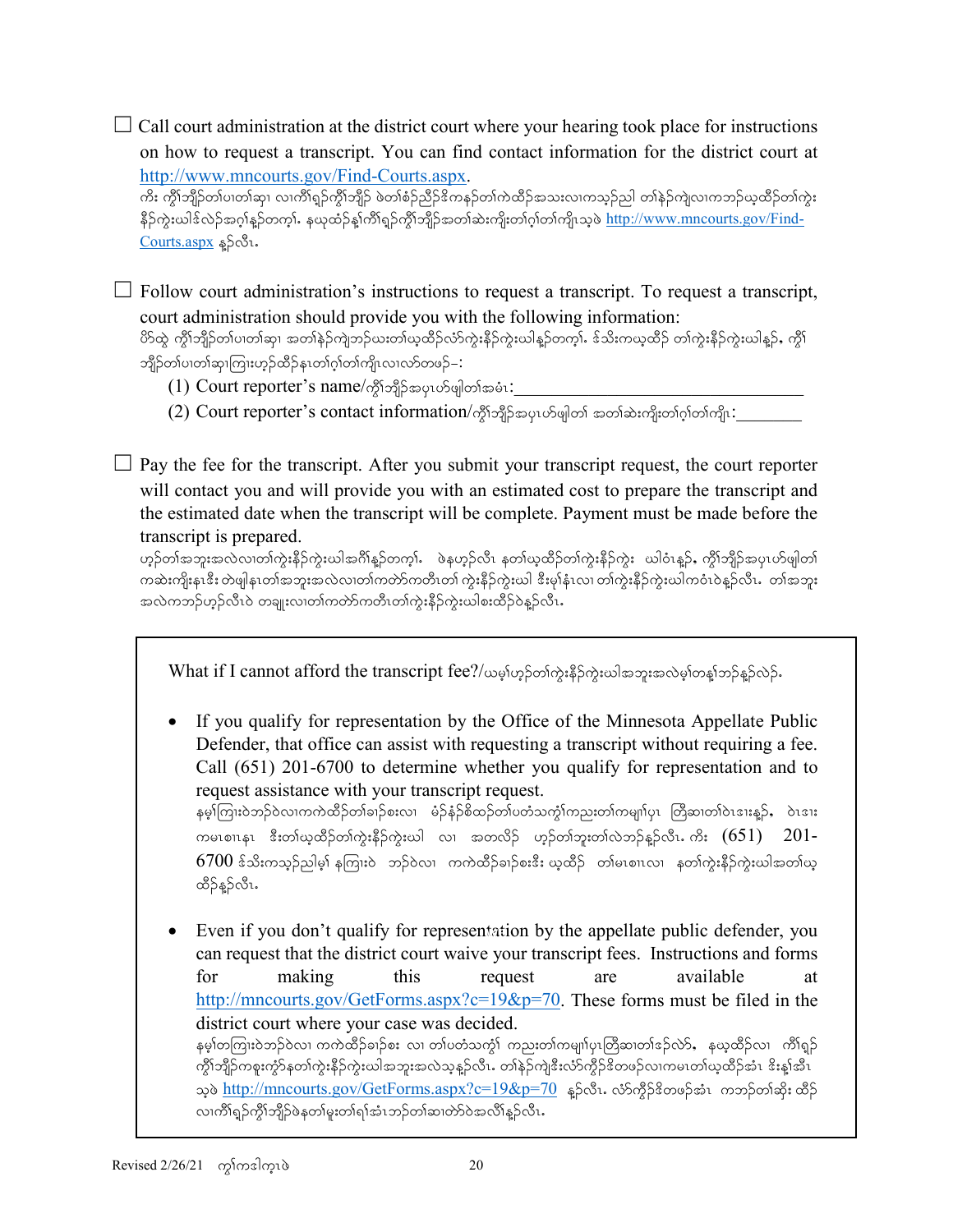$\Box$  Provide the court reporter with the names and contact information for the other parties involved with the appeal, so that the court reporter can provide them with copies of the transcript. **It is the appellant's responsibility to order copies of any transcript being prepared for appeal for all the other parties to the appeal.**

ဟူဉ်ထိဉ်ကွိၢ်ဘျိဉ်အပုၤဟ်ဖျါတၢ်လ၊ ပုၤအဖု အဂၤလ၊ အဘဉ်ထွဲဒီးတၢ်ပတံသက္ခံ၊်ကညးသုဉ်တဖဉ် အမံၤအသဉ်ဒီးအတၢ်ဆဲးကျိးအဂ္ဂါ အ ကျိုး လျတ္ပါနဉ်အယို ကိုုသျှိုဉ်ပုံယွဖျါ တုု ဟွဉ်လီးတျကူးနိုဉ်ကူးယါအလုံာကူးဒို့ဆူအဝဲသွဉ်ကသူအင်္ဂျီနဉ်လီး**. တျဆုံးမျှဝဲ** ပုၤလိ>်က္ဂ်ီ၊ (ပုၤအဖုလၢပတံသက္ဂံၤ်ကည္းထိဉ်တၤ်) ့အမူ အဒါလၢ ကမၤလိ>်တၤ်ကွဲးနိဉ်ကဲ့းဃါလံာ်ကဲ့း ဒိတမံၤလၤ်လၤ်လ၊ ဘဉ်တၤ်ကတာ ကတီၤလ၊ တၢ်ပတံသကွံၤ်ကညးအင်္ဂါလ၊ ပုၤအဖုခဲလက်အင်္ဂါလ၊တာ်ပတံသကွံၤ်ကညးအပူၤန္ဥလီၤ

☐ Work with the court reporter to fill out a *Transcript Certificate*. This form tells the Court of Appeals that you have requested the transcript and will pay the court reporter. See Minn. [R. Civ. App. P. 110.02.](https://www.revisor.mn.gov/court_rules/ap/subtype/rcap/id/110/#110.02) The court reporter will have this form, or it is available online at [http://www.mncourts.gov/SupremeCourt/Court-Rules/Forms-Appendix-for-the-Rules-of-](http://www.mncourts.gov/SupremeCourt/Court-Rules/Forms-Appendix-for-the-Rules-of-Civil-Appellate-Pr.aspx)[Civil-Appellate-Pr.aspx.](http://www.mncourts.gov/SupremeCourt/Court-Rules/Forms-Appendix-for-the-Rules-of-Civil-Appellate-Pr.aspx) The *Transcript Certificate* must include:

မၤသကိႏတ<sup>ြင္သြ</sup>ီး ကွိၢ်ဘျိဉ်အပုၤဟ်ဖျါတၤ်လၤ ကမၤပုဲၤလီၤ *တၤ်ကွဲးနီဉ်ကွဲးယါလံာ်အုဉ်သး* နူဉ်တက္i်. လံာ်ကွိဉ်ဒိအံၤတဲဖျါထိဉ် တၤ်ပတံသ ကွံ\်ကညးကွိ\ဘျိဉ်လၢနယ္ဝတိဉ်တၤ်ကွဲးနိဉ်ကွဲးယါဝံၤလံဒီး ကဟုဉ်တၤ်အဘူးအလဲဆူကွိ\ဘျိဉ်အပုၤဟ်ဖျါတၤ်နူဉ်လီၤ. ကွ\ ကွိ\ဘျိဉ်အပုၤ ဟ်ဖျါတ၊်ကအိဉ်ဒီး လံာ်ကိုဉ်ဒိအံၤႇ မှတမှ၊် တ၊်ဒီးနှ၊်အီးသူလ၊ အူထ၊ဉ်နဲးအဖီခိဉ်ဖဲ [http://www.mncourts.gov/SupremeC](http://www.mncourts.gov/SupremeCourt/Court-Rules/Forms-Appendix-for-the-Rules-of-Civil-Appellate-Pr.aspx) [ourt/Court-Rules/Forms-Appendix-for-the-Rules-of-Civil-Appellate-Pr.aspx](http://www.mncourts.gov/SupremeCourt/Court-Rules/Forms-Appendix-for-the-Rules-of-Civil-Appellate-Pr.aspx) \$5.81.

**တက္မႈနိဴဉ်ကူးဃါလံာ်အုဉ်သး** ကဘဉ်ပဉ်ယုဉ်–:

- 1) The date you requested the transcript from the court reporter; မှၢ်နှံၤလၢနယ့ထိဉ်တကွဲႏနိုဉ်ကွဲးဖျါလ၊ ကွိၢ်ဘျိဉ်အပုၤဟ်ဖျါတၢ်;
- 2) An estimated date that the court reporter will complete the transcript, deliver it to the parties, and file it with the district court;

```
မှ)နံးလ၊ ကွိ)်ဘျိဉ်အပုၤဟ်ဖျါတ၊်ကမၤဝံၤတ၊်ကွဲးနိဉ်ကွဲးယါႇ ဆု၊ယီၤဆူပုၤအဖုတဖဉ်ႇ ဒီးဆိုးထိဉ်လ၊ကိၢ်ရှဉ်ကွိၢ်ဘျိဉ်;
```
- 3) Your signature (if you are acting as your own attorney); and/ နဆဲးလီၤမံၤ (နမ့္ပ်မၤတၢ်ဒ်နပိၢရီအသိးန္}; ဒီး
- 4) The signature of the court reporter. ကွိ\်ဘူဉိအပုၤဟ်ဖျါတၤ်အဆဲးလီၤမံၤ.
- $\Box$  The court reporter will file the completed *Transcript Certificate* electronically. ကွိၢ်ဘျိဉ်အပုၤဟ်ဖျါတ၊် ကဆိုးထိဉ် *တၢ်ကွဲးနိုဉ်ကွဲးယါလံာ်အှဉ်သး* **လၢဘ**ဉ်တ၊်မၤပုံၤလီၤအီၤလ၊ ခီဖျိလီမှဉ်နူဉ်လီၤ**.**

After the court reporter receives payment, the court reporter will prepare the transcript and provide it to you and the other parties electronically or by mail. The court reporter will also file a copy of the transcript in the district court and verify with the Clerk of the Appellate Courts that this was done.

ဖဲကွိၢ်ဘျိဉ်အပုၤဟ်ဖျါတၢ်ဒိးန္၊်ဘဉ်တၢ်အဘူးအလဲဝံၤန္ဉဉ်, ကွိၢ်ဘျိဉ်အပုၤဟ်ဖျါတ၊်ကကတ်ာကတီၤတၢ်ကွဲးနိဉ်ကွဲးယါဒီးဟုဉ်လီၤလၢနအိဉ်ဒီးပုၤအဖု အဂုၤအဂၤတဖဉ်လၢ လိမ္နဉ် မှတမှ၊် လံာ်ပရၢနူဉ်လီၤ. ကွိၢ်ဘျိဉ်အပုၤဟ်ဖျါတ၊် ကဆိုးထိဉ်စု၊်ကီးတ၊်ကွဲးနိဉ်ကွဲးယါလံာ်ကွဲးဒိ ဆူကိၢ်ရှဉ်ကွိၢ်ဘျိဉ် ဒီး ကဆိုးထိဉ် ့တါဆု၊တါကွဲးနိဉ်ကွဲးယါအလံာ်အှဉ်သး ဒီးကွိၢ်ဘျိဉ်ထိတ၊်ပတံသကွံၢ်ကညးတါစရူဝဲၤဒၢး ဒ်သိးကမၤဂၢါမၤကျၤၤဝဲလၢတါအံၤဘဉ် တါမၤဝံၤလံန္9လီၤ.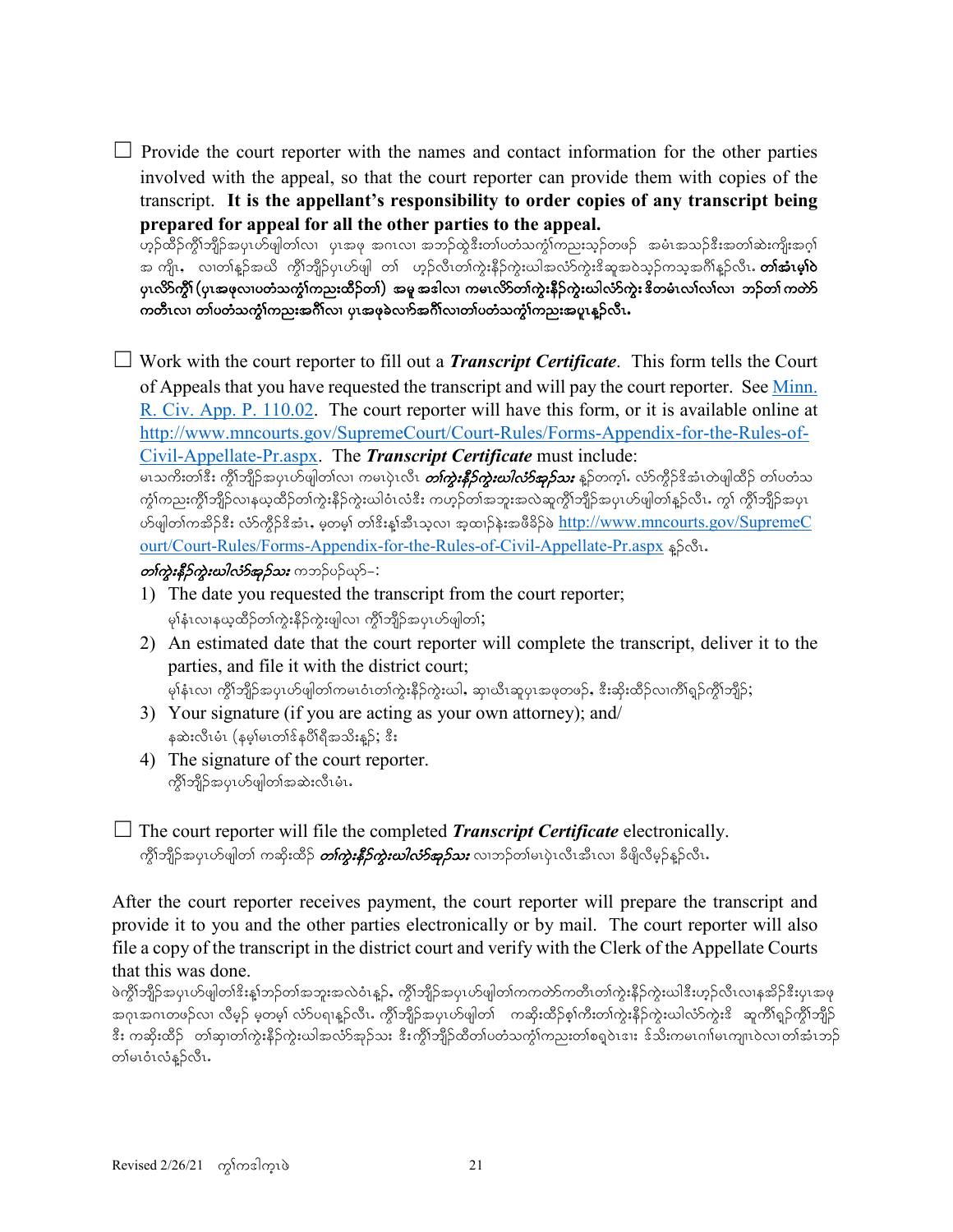# **Step 8: Calculate the Deadline for your** *Brief* ပတိ်၊ ၈ – တၢ်ဂံ၊်ဒူးတၢ်သွဉ်ဆ၊ဖးကတိၢ်လ၊န *ကိုၤ်ဘျိဉ်လံဉ်ဟိဖျါ* အင်္ဂါ

Your written argument on appeal is called a "brief." As the appellant (appealing party), **you must file a** *brief***, or your appeal will be dismissed.** See [Minn. R. Civ. App. P. 142.02.](https://www.revisor.mn.gov/court_rules/ap/subtype/rcap/id/142/#142.02) You are responsible for calculating and keeping track of your own deadlines – appellate court staff cannot do it for you.

နတၢ်ကွဲးဂ္၊်လိာ်ဘိုလိာ်လၢနတ၊်ပတံသက္ဂၢ်ကညးအံၤတ၊်ကိႏအီၤလ၊ "ကွိၢ်ဘျိဉ်လံာ်ပာဖျါ" နှဉ်လီၤ. ဒ်ပုၤလိာကွိ႞ (ပုၤပတံသက္ဂၤ် ကညးထိဉ်တ၊် အဖု) အသိး, နကဘဉ်ဆိုးထိဉ် *ကွိၢ်ဘျိုာ်လံာ်ဟ်ဖျါ*လ၊တၢ်သူဉ်ဆ၊ဖးအကတိၢ် ဒီးဆု၊ထိဉ်ဆူပု၊အဖုအဂုၤအဂၤသုဉ်တဖဉ်, မှတမှ၊် နတ၊်ပတံသကွံ၊် ကညးအံၤ ကဘဉ်တါဆိကတိါ်ကွဲာ်နူဉ်လီၤ. ကွ $\delta$  <u>Minn. R. Civ. App. P. 142.02</u>. နအိဉ်ဒီးမူဒါလ၊ ကင်္ဂါဒွး ဒီး တိါနိုဉ်လူၤထွဲ နကစါ အတၢ်သုဉ်ဆ၊ဖးကတိါ – တ၊်ပတံသကွဲၢ်ကညးကွိၢ်ဘျိဉ်အပုၤမၤတၢ်ဖိမၤတၢ်လ၊နဂိၢ်တ္စသဘဉ်နူဉ်လီၤ

The deadline for your *brief* depends on whether you requested a transcript and whether the transcript was sent electronically or mailed to you (See [Minn. R. Crim. P. 28.02, subd. 10;](https://www.revisor.mn.gov/court_rules/cr/id/28/#28.02) [Minn.](https://www.revisor.mn.gov/court_rules/cr/id/34/#34.04)  [R. Crim. P. 34.04\)](https://www.revisor.mn.gov/court_rules/cr/id/34/#34.04):

တၢ်သွဉ်ဆ၊ဖးကတိၢ်လၢနု *ကွိၤ်ဘျိဉ်လံ>်ပာဖျါ*အံၤဒိးသန္ၤထိဉ်အသးလ၊ မွှန်ယူထိဉ်တၢ်ကွဲးနိဉ်ကွဲးယါဝံၤလံဓါ ဒီး တၢ်ကွဲးနိဉ်ကွဲးယါအံၤ မွှာဘဉ် တါဆု၊အီၤလ၊ လီမှဉ် မ့တမ့ါ် လံာ်ပရၢဆူနအိဉ် (ကွ1် <u>[Minn. R. Crim. P. 28.02, subd. 10;](https://www.revisor.mn.gov/court_rules/cr/id/28/#28.02) [Minn. R. Crim. P. 34.04](https://www.revisor.mn.gov/court_rules/cr/id/34/#34.04)</u>):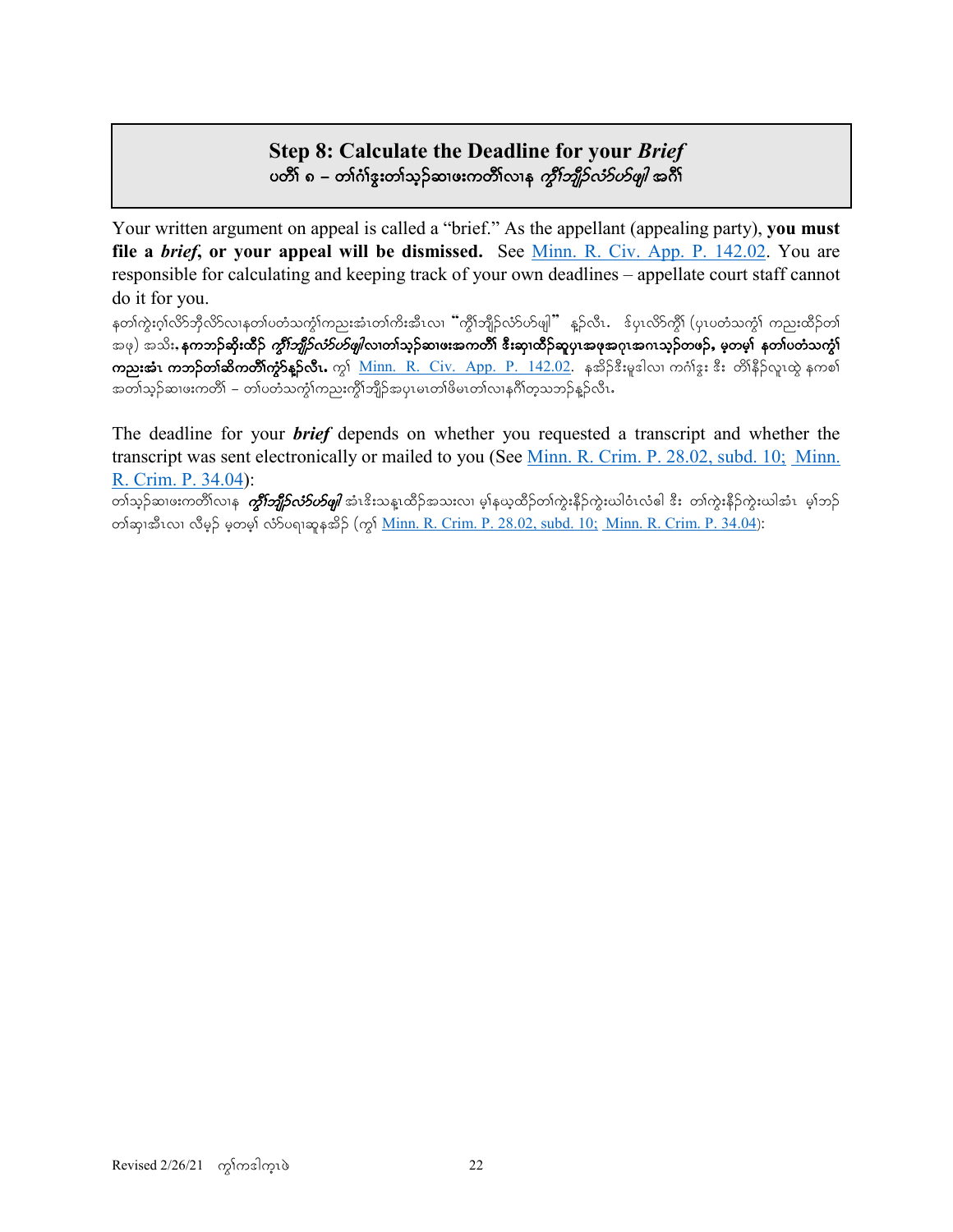![](_page_22_Figure_0.jpeg)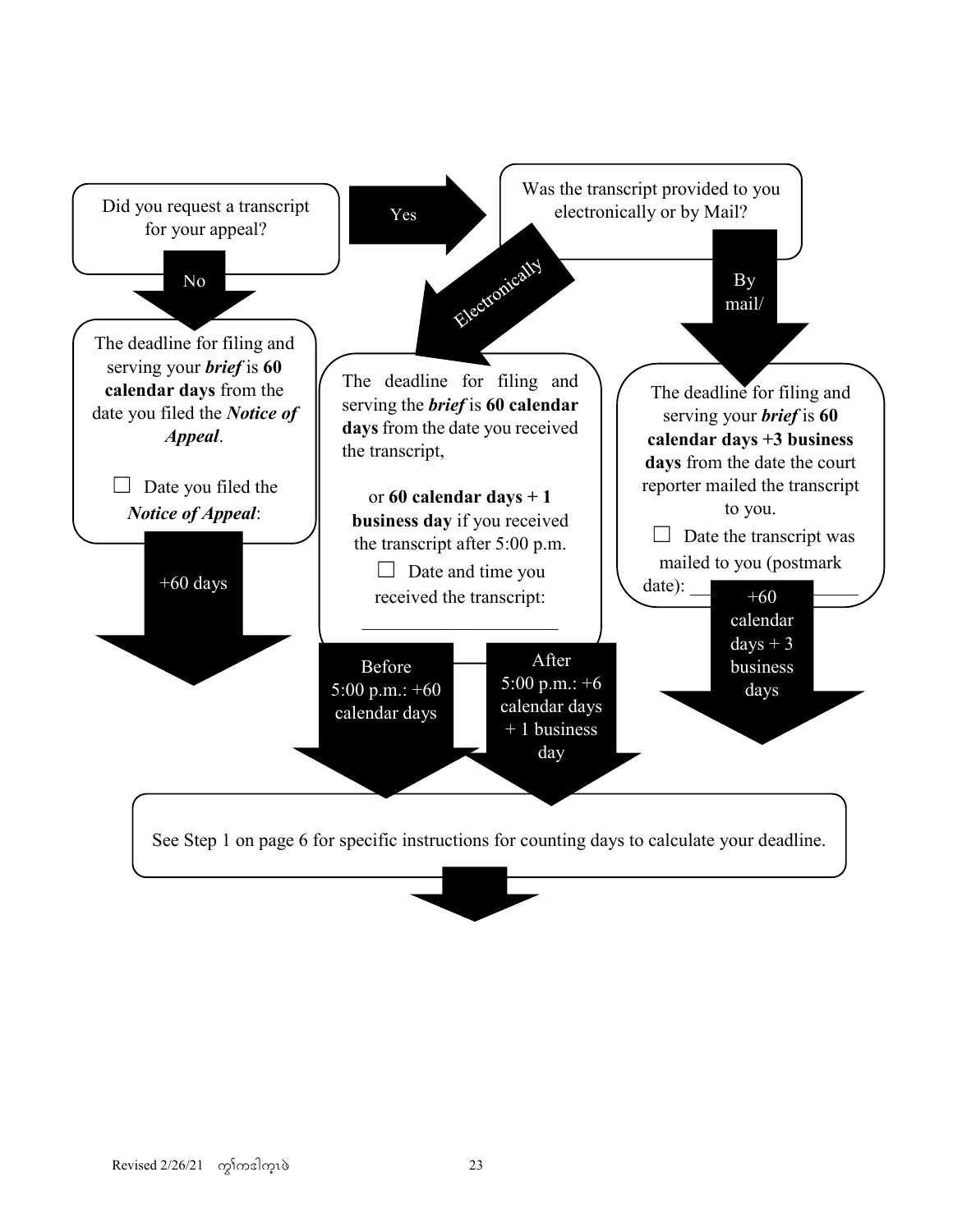![](_page_23_Figure_0.jpeg)

တၢ်သ့ဉ်ဆၢဖးကတိၢ်လၢ ယက္ဂိ<sup>ု</sup>ဘျိဉ်လံာ်ဟ်ဖျါမ့<sup>န်</sup>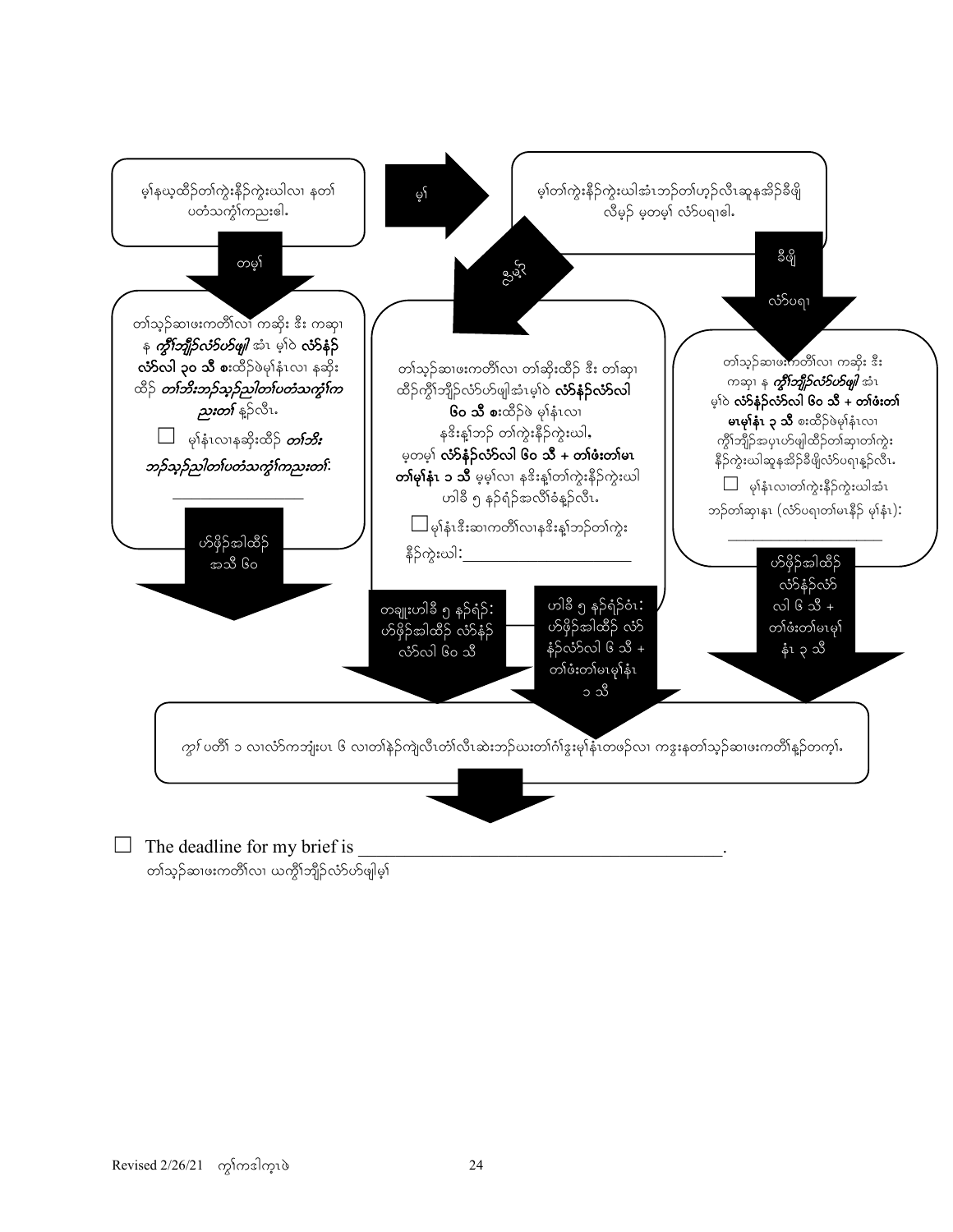# $Step 9$ : Prepare your *Brief/*ပတိၤ် ၉ – ကတ်ာကတီၤန*က္ဂ်ီးဘျိုဉ်လံ5ပ§ဖျါ*

Your *brief* is your opportunity to tell the Court of Appeals why you believe the district court's decision was wrong. Your *brief* must include legal authorities (case citations, statutes, or court rules). All statements of fact must be supported by references to the transcript or other evidence in your district court record.

န *ကွိၢ်ဘျိုာ်လံာ်ဟ်ဖျါ မ့*ါ်နတါ်ခွဲးတါယာ်လ၊ ကတဲတါပတံသကွိၢ်ကညးကွိါဘျိဉ် ဘဉ်မနုၤအယိနနာ်လ၊ တါစံဉ်ညီဉ်ဆ၊တဲာ်လ၊နပတံသကွိၢ်ကညး တါအံၤ ကမဉ်ဝဲန္ဥာလီၤ. န *ကွီးဘျိဉ်လံ5ဟ်ဖျါ က*ဘဉ်ပဉ်ယှာ် သဲစးပုၤဘဉ်မူဘဉ်ဒါ (လံာ်လၢအယၢၤထိဉ်ဝဲတါမူးတါရါတါဂုါအမံၤတဖဉ်, သဲစး တဖဉ်, မ့တမ့်၊ ကွိၢ်ဘျိဉ်တ၊်သိဉ်တ၊်သိတ၊်ဘျ၊တဖဉ်) လီၤ. တ၊်ဂ့၊်လ၊ဘဉ်တ၊်ဟ်ဖျါထိဉ်ခဲလ၊ာ်အံၤ ကဘဉ်တ၊်ဆိဉ်ထွဲအီၤလ၊ လံာ်ကွ၊်သတြၤ တဖဉ် ဆူ တါကွဲးနိဉ်ကွဲးယါ မှတမ့)် တါအှဉ်ကီၤအသးအဂုၤအဂၤလၢနကိၢ်ရှဉ်ကွိၢ်ဘျိဉ်အတၢ်ကွဲးနိဉ်ကွဲးယါအပူၤန္ဉာလီၤ

### You have three options for the format of your *brief*: နအိဉ်ဒီးတ၊်*ယုထ၊* ၃ ခါ လ၊ န *ကွိၤ်ဘျိဉ်လံာ်ဟ်ဖျါ အက္*၊်အဂီၤ $\colon$

**(1) Formal** *Brief***:** A formal brief includes a table of contents, a statement of the legal issues, a statement of the case and the facts, an argument, a conclusion, and an addendum. See [Minn. R. Civ. App. P. 128.02,](https://www.revisor.mn.gov/court_rules/ap/subtype/rcap/id/128/#128.02) [Minn. R. Civ. App. P. 130.02.](https://www.revisor.mn.gov/court_rules/ap/subtype/rcap/id/130/#130.02) A formal brief must be bound in a specific way, and can't just be stapled. A list of approved binding methods under Minn. [R. Civ. App. P. 132.01](https://www.revisor.mn.gov/court_rules/ap/subtype/rcap/id/132/#132.01) is available at http://mncourts.gov/Clerk-of-Appellate-Courts.aspx# [ApprovedBriefBindingMethods.](http://mncourts.gov/Clerk-of-Appellate-Courts.aspx#%20ApprovedBriefBindingMethods)

 $\partial \! \! \partial \!\! \partial$ ) ကြီးသိုးတိုးများအတိုက်သည်။ အသိုးသိုးသိုးတဲ့ပါတယ်အလိုက်သျာ ပည်သို တက်ခြိည်တီတဖဉ်, သံစးတက်က်တိတ်ဟ်ဖျါ တ၊်မူးတ၊်ရၢ်အဂ္ဂါတ၊်ဟ်ဖျါ ဒီး တ၊်ဂု၊်တ၊်ကျိၤတဖဉ်, တ၊်ဂု၊်လိ>်ဘိုလိ>်, တ၊်ဂု၊်ကျ၊၊်တဲ၊်, ဒီး လံာ်ဘူးစဲဟိထွဲအခံတဘုဉ်နူဉ်လီၤ.ကွ၊် [Minn. R. Civ. App. P. 128.02,](https://www.revisor.mn.gov/court_rules/ap/subtype/rcap/id/128/#128.02) <u>Minn. R. Civ. App. P. 130.02</u>. ကွိ<sup>ု</sup>ဘျိဉ်လံ>်ဟ်ဖျါလ၊အပိ>်ထွဲတၢ်ဘျ၊အံၤ ကဘဉ်စ၊ တ်ၢိဃာ်လၢကျဲလီၤဆီ, းီး တ1် ဆးစဲ ဘူး အီၤတသ္စ္ဘာာ်…ကျိုးကျဲလ၊အဘဉ် တ1် တူ့ ၊်လိာ်အီၤလ၊ တ1်ကစ၊တံၢ်တၢ်အံၤ တၢ်ကွဲး ရဲဉ လီးအီးဖဲ [Minn. R. Civ. App. P. 132.01](https://www.revisor.mn.gov/court_rules/ap/subtype/rcap/id/132/#132.01) အဖိလာ် နီး တၢိနိးနှုံအီးသူဖဲ [http://mncourts.gov/Clerk-of-Appellate-](http://mncourts.gov/Clerk-of-Appellate-Courts.aspx#%20ApprovedBriefBindingMethods)[Courts.aspx# ApprovedBriefBindingMethods.](http://mncourts.gov/Clerk-of-Appellate-Courts.aspx#%20ApprovedBriefBindingMethods)

**(2) Informal** *Brief***:** If the court gives permission to file an informal brief, it may be simply stapled instead of bound. It must include a written argument and addendum. *See* [Minn. R.](https://www.revisor.mn.gov/court_rules/ap/subtype/rcap/id/128/#128.01)  [Civ. App. P. 128.01, subd. 1.](https://www.revisor.mn.gov/court_rules/ap/subtype/rcap/id/128/#128.01) To receive permission to file an informal brief, you would need to file a motion requesting permission. See page 14 for more information about motions.

*ကွိဳ)ဘျိုာ်လံာပာဖျါ***လၢအတပိာထွဲတၢ်ဘျ**၊ – ကွိၢ်ဘျိဉ်မ့္ပ်ဟ္ဥအခွဲးလ၊ ကဆိုးထိဉ်ကွိၢ်ဘျိဉ်လံာ်ပာဖျါလ၊အတပိာ်ထွဲတၢ်ဘျ၊နူဉ်, ထဲဒဉ် တါဆးစဲဘူးစးခိအံၤသ့ဝဲလ၊ တါစ၊တံါတါအလိါန္βလီၤႉ ကဘဉ်ပဉ်ယုာ် တါဂူါလိ $5$ ဘိုလိ $5$ လ၊ဘဉ်တါကွဲးလီၤအီၤ ဒီး လံာ်ဘူးစဲဟိုလွဲ အခံတဘုဉ်နဉ်လီၤ. ကွ\ <u>Minn. R. Civ. App. P. 128.01, subd. 1</u>.  $\hat{s}$ သိးကန္)တဉ်တါအခွဲးလ၊ကဆိုးထိဉ်ကွိၢ်ဘျိဉ်လံာ်ဟ်ဖျါလ၊ တပိာ်ထွဲ တါဘျ၊နူဉ်**,** တါကလိဉ်ဘဉ်လ၊နကဆိုးထိဉ်တါဆု၊နုာ်လ၊တါယ္စထိဉ် အခွဲးနူဉ်လီၤ*. ကွ*၊် လံာ်ကဘျံးပၤ ၁၄ ဒ်သိးကန္၊်အါ ထိဉ် တၢ်ဂ္၊်တ၊်ကျိၤဘဉ်ယး တ၊်ဆု၊နှာ်တဖဉ်န္ဉာ်တက္န၊်.

**(3)** *Memorandum of Law* **and** *Short Letter Argument***:** If you gave a written argument to the district court in support of your postconviction petition, you may file that *Memorandum of Law* as your brief, along with a short letter argument that addresses the district court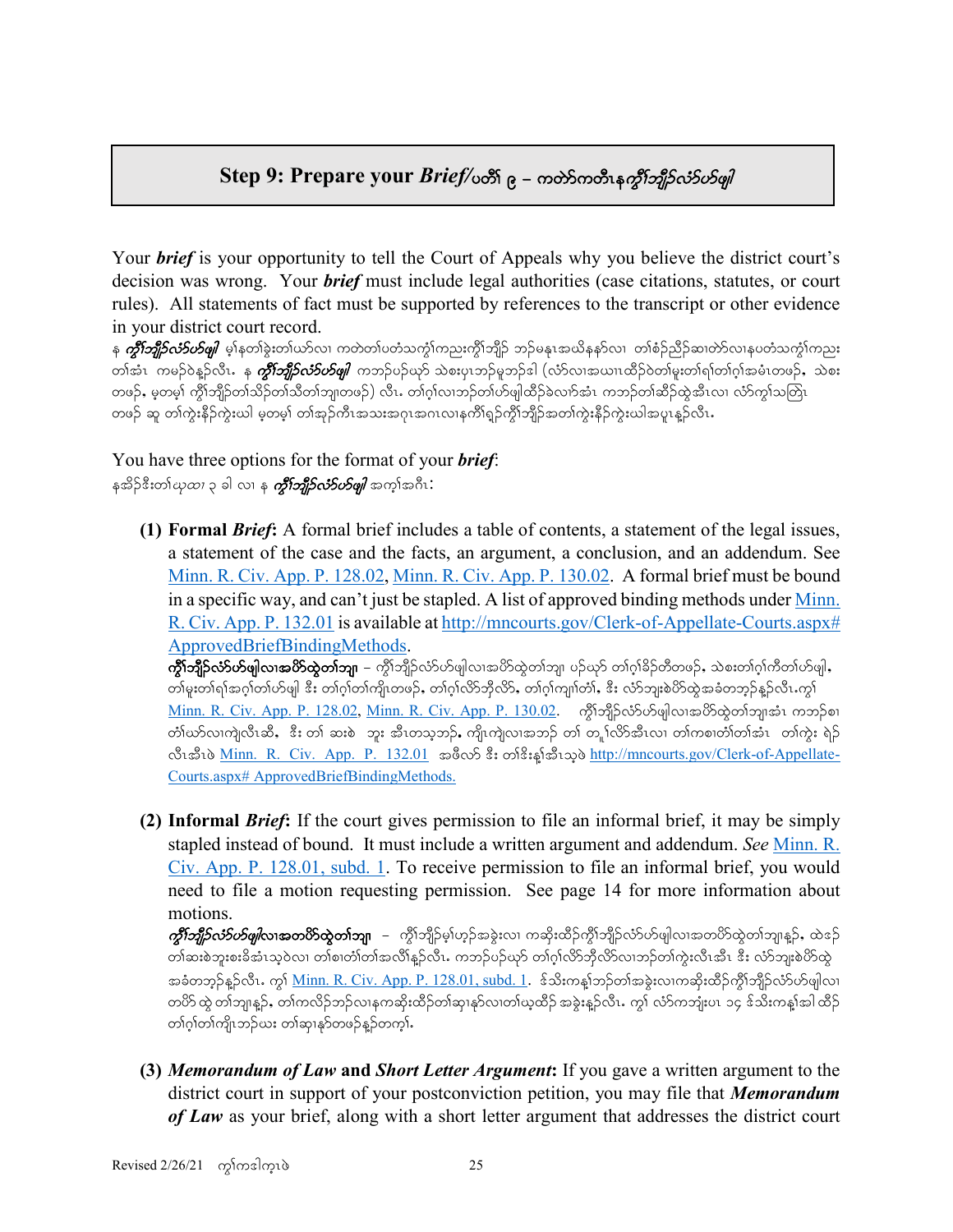judge's denial of your postconviction petition. This may be stapled and must include an addendum. See [Minn. R. Civ. App. P. 128.01, subd. 2.](https://www.revisor.mn.gov/court_rules/ap/subtype/rcap/id/128/#128.01)

 $\partial$ စးတ $i$ လိ $\partial$ ဘၢလိ $\partial$ ကိုးအတ $i$ ကုံးနီ $\beta$ နီးတ $i$ ဂ္ $i$ လိ $\partial$ ဘိုလိ $\partial$ အလ $\partial$ စျေဖှ $\partial$ ကိ $S$  – နမ္န္ $i$ ဟ္ဥထိဉ် တ $i$ ဂ္ဂါလိ $\partial$ သဘည်တ $i$ ကုံးလီၤလၤ ကိၢ်ရှဉ် ကွိၢ်ဘျိဉ်လအကဆိဉ်ထွဲ ဖဲနတၢ်စံဉ်ညိဉ်လ၊တ၊်ကမဉ်အိဉ်ဝံၤအလိၢ်ခံတ၊်ပတံသကွၢ်ကညး နူဉ်, နဆိုးထိဉ် *သဲစးအတၤ်လိာဘ၊*  $\partial\Im$ ကိုးအတ $\hat\eta$ းနီ $\hat\beta$  ဒ်နက္ဂိါဘျိဉ်လံ $5$ ဟ်ဖျါအသိးသ့, ယှာ်ဒီးတၢ်ဂ္ဂါလိ $5$ ဘိုလိ $5$ အလံ $5$ ပရၢဖှဉ်ကိSလ၊ အတဲဖျါထိဉ် ကိါရှဉ်ကွိါဘျိဉ်စံဉ် ညီဉ်ကွိၤ်သမၢဝဲ နတၢ်စံဉ်ညီဉ်လ၊တၢ်ကမဉ်အိဉ်ဝံၤအလိၤ်ခံတၤ်ပတံသကွဲၤ်ကညးတၤ်နှဉ်လီၤႉ တ၊်အံၤတၤ်ဆးစဲဘူးအီၤသ့ န ပဉ်ယှာ် လံာ်ဘူးစဲဟိထွဲအခံတဘုဉ်လီၤ. ကွ<sup>ု</sup> <u>Minn. R. Civ. App. P. 128.01, subd. 2</u>.

 $\Box$  Choose the format for your *brief* (formal, informal, or short letter argument). Note: This should match the option you marked in your *Statement of the Case*. ယုထ၊ န *ကွီးဘျီဉ်လံာ်ဟ်ဖျါ* အက္ခ္အရာဂါ (ပိဉ်ထွဲတာ်ဘျ၊, တပိဉ်ထွဲတာ်ဘျ၊, မှတမှ)် တာဂွာ်လိဘိုလိဉ်အလံဉပရၢဖုဉ်ကိဉ်), တိ၊နိဉ် $\colon$  တာ်အံၤ

ကြးလီၤပလိ>်သးဒီးတၢ်ယုထၢလၢနမၤနိဉ်ယာ်လၢ န *တ်မူးတၢ်ရၢ်အဂ္ဂ်တ်ပာဖျါ န*ဉ်လီၤ**.** 

☐ Write your *brief*. The Minnesota State Law Library website has helpful information about writing briefs and example briefs you can read [\(http://mncourts.libguides.com/appeals/briefs\)](http://mncourts.libguides.com/appeals/briefs). ကွဲးန *ကွိ1်ဘို့ဉ်လံ5ဟ်ဖျါ.* **မံ**ဉ်နံဉ်စိထဉ်ကိ<sup>ု</sup>စဉ်သဲစးအလံာ်ရိဒၤးအပှာ်ယဲၤသန္**အိဉ်ဝဲဒီးတၢ်ဂ္**ဂါကျီၤလၢအဘျုးအဖိုဉ်အိဉ်ဝဲဘဉ်ယး တၢ်ကွဲး ကိုၤ်ဘျိဉ်လံာ်ပာ်ဖျါတဖဉ် ဒီး ကိုၤ်ဘျိဉ်လံာ်ပာ်ဖျါအဒိတဖဉ်လၢနဖးအီၤသ္ [\(http://mncourts.libguides.com/appeals/briefs\)](http://mncourts.libguides.com/appeals/briefs).

 $\Box$  Prepare the addendum to your *brief*. No matter what type of brief you file, the appellant's brief must include an addendum (respondents may include an addendum with their brief, but the addendum is required for appellant's brief). The requirements for your addendum are listed in [Minn. R. Civ. App. P. 130.02.](https://www.revisor.mn.gov/court_rules/ap/subtype/rcap/id/130/#130.02)

ကတ်ာကတိၤလံာဘူးစဲဟိထွဲတဘူဉ်လ၊ န *ကွိၢ်ဘျိုာ်လံာဟ်ဖျါ* အင်္ဂါတက္i်. နဆိုးထိဉ် ကွိၢ်ဘျိုာ်လံာ်ဟ်ဖျါ အကလှာ်ဒ်လဲဉ်ဒ်လဲဉ်ဂူး, ပုၤ ပတံ သက္ခံ၊် ကညးထိဉ်တ၊်ဖိအကို၊်ဘျိဉ် လံဉ်ဟ်ဖျါ ကဘဉ်ပဉ်ယှာ် လံဉ်ဘူးစဲပိဉ်ထဲတဘွဉ် (ပုၤတ္စ္ပါက္ငို ဘဉ်သွဉ်သွဉ် ပဉ်ယှာ လံဉ်ဘူးစဲပိဉ်ထွဲ တဘုဉ် ယှာ်ဒီးအဝဲသုဉ်ကွိၢ်ဘျိဉ်လံာ်ဟ်ဖျါႇ ဘဉ်ဆဉ်လံာ်ဘျးစဲ ဟိတွဲတဘုဉ်အံၤ လိဉ်ဘဉ်ဝဲလ၊ ပုၤပတံသကွံၢ်ကညးထိဉ် တၢ်အကွိၢ်ဘျိဉ်လံာ် ဟ်ဖျါ) နူဉ်လီး. တၢ်လိဉ်ဘဉ်တဖဉ်လ၊ နင်္လာဘူးစဲဟိထွဲတဘုဉ်အံၤ ဘဉ်တၢ်ကွဲးရဲဉ်လီၤအီၤဖဲ <u>[Minn. R. Civ. App. P. 130.02](https://www.revisor.mn.gov/court_rules/ap/subtype/rcap/id/130/#130.02)</u> နူဉ်လီး.

• One required part of your addendum is a copy of the decision you are appealing, even if you submitted a copy of the decision in the beginning of the appeal. If the addendum to your brief does not include a copy of the decision, the Clerk's Office will reject the entire brief.

တၢ်လိဉ်ဘဉ်တမံၤလၢ နင်္လာဘျးစဲပိာ်ထွဲအံၤမ့္ပ် တၢ်စံဉ်ညီဉ်ဆ၊တဲာလံာ်ကွဲးဒိလ၊နပတံသက္ငံ)ကညးထိဉ်ဝဲ,နမ့္ပ်ဟ္ဉ်ထိဉ်တၢ်စံဉ်ညီဉ်ဆ၊ တ်ာအလံာ်ကွဲးဒိဖဲတ၊်ပတံသကွဲၤ်ကညးထိဉ်စးထိဉ်သိသိအခါမှၤ်ဝံၤဒဉ်လဲာနဉ်လီၤ. နတၤ်ဘျးစဲဟိသွ်လၢနကွိၤ်ဘျိဉ်လံာဟ်ဖျါအံၤ မှၤ တပဉ်ယှာ်တၢ်စံဉ်ညီဉ်ဆ၊တဲာ်လံာ်ကွဲးဒိန္ဥ်, ကွိၤ်ဘျိဉ်ထိတၤ်ပတံသက္ငံၤ်ကညးစရူဝဲၤဒးး အံၤကသမၢနက္ဂိၤ်ဘျိဉ်လံာ်ပာဖျါဒီတဘူဉ်ညါနူဉ်  $\mathring{\mathcal{O}}$ l.

• Your addendum may also contain up to 50 additional pages of documents from the record or statutes, rules, cases or other authorities that would be helpful to the court when reading your brief. However, **you cannot include any new evidence that was not presented to the district court judge.**

နင်္လာဘူးစဲဟိထွဲအံၤ ဘဉ်သွဉ်သွဉ် ပဉ်ယှာအါထိဉ်တုၤလၤလံာ်ကဘူးပၤ ၅၀ ဘွဉ်လၤလံာ်တီလံာ်မီတဖဉ်လၢ တ၊်မၤနိဉ်မၤယါ မှတမ့)် သဲစး, တါသိဉ်တါသီတါဘျ၊တဖဉ်, တါမူးတါရါတါဂုါတဖဉ် မဲ့တမ္နါ ပုၤအိဉ်စိအိဉ်ကမီၤအဂၤတဖဉ်လ၊ အကဲဘျုးကွိါဘိုုဉ်သဲ့ဖဲ တါဖး ဖျါထိဉ်နကွိၤ်ဘျိဉ်လံာ်ပာဖျါအခါန္ဥလိၤႉ ဘဉ်ဆဉ်သနာ်က္န**, နထၢနှာ်အါထိဉ်တၢ်အှဉ်ကီၤသးအသီလ၊ တၢ်တဟ်ဖျါတ္၊်အီၤလ၊ ကိၢရှဉ် ကွိၤ်ဘျိဉ်စံဉ်ညီဉ်ကွိၤ်** တသ့ဘဉ်န္ဉာ်လီၤ.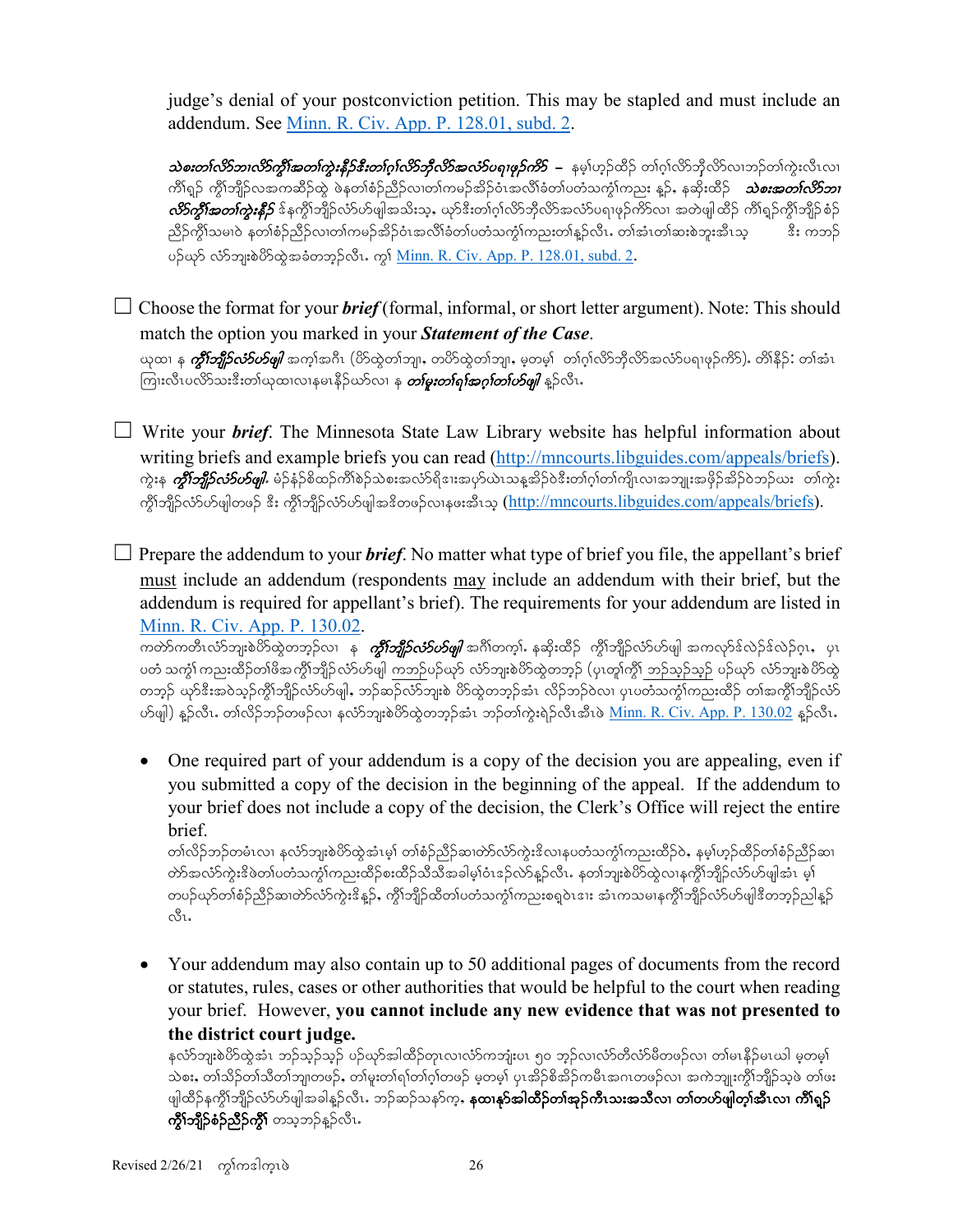# **Step 10: File and Serve your Paper Copies of your** *Brief* ပတိၢ် ၁၀ – ဆိုးထီဉ် <sup>နွ</sup>ံး ဆု၊ထီဉ် နက္ဂိၢ်ဘျိဉ်လံာ်ပာဖျါလံာ်စးခိတၢ်ကွဲးဒိတဖဉ်

Even if you e-file and e-serve your *brief* using the appellate courts' E-MACS system, you will need to file and serve **paper** copies of your *brief*. See [Minn. R. Civ. App. P. 131.03.](https://www.revisor.mn.gov/court_rules/ap/subtype/rcap/id/131/#131.03) **Note: Briefs are the only document type that requires additional service of paper copies even after the document has been e-filed and e-served using the E-MACS system.** 

နမ့္ပ်ပတံထိဉ်န *ကွိၤ်ဘူိည်လ်ာပြေုါ* ခရိုလိမ့ဉ်–တါဆိုးထိဉ် ဒီး လိမ့ဉ်–တါဆု၊ထိဉ် ခီဖျိတါစူးကါဝဲ တ၊်ပတံသက္ငံ)ကညးတ၊်လ၊ကွိၢ်ဘူိဉထိဒ်သိးက ကွါကဒါကူၤတါစံဉ်ညီဉ်ဆ၊တဲာ်ဟဲလ၊ကွိါဘျိဉ်ဖှဉ်အ E-MACS တါမၤကျိၤကျဲဒဉ်လဲ>်, နကဘဉ်ဆိုးထိဉ် ဒီး ဆု၊ ထိဉ် န*ကွိါဘျိဉ်လံ>်ပာဖျါ* လ၊လံာစဴးခ်ိတ္က်ကွဲးဒိအါဘုဉ်န္ဥလိၤ. ကွ<sup>ေ</sup><u>[Minn. R. Civ. App. P. 131.03](https://www.revisor.mn.gov/court_rules/ap/subtype/rcap/id/131/#131.03)</u>တိ၊နိ**ဠိ– လံာတီလံာမီအံၤ ဘဉ်တ၊်လီမှဉ်–တ၊်ဆိုးထိဉ် ဒီး လီမှဉ်–** တၢ်ဆု၊ထိဉ် ခီဖျိတၢ်စူးကါဝဲ E-MACS တၢ်မၤကျိၤကျဲ ဝံၤသနာ်က္**ဒ**ဉ်လဲာ် ကွီၢ်ဘျိဉ်လံာ်ပာ်ဖျါတဖဉ် မ့ၢ်ဝဲလံာ်တီလံာ်မီထဲဒဉ်တကလှာ်လၤ လိဉ်အါထီဉ်တ၊်မၤဒ်အမှ၊် လံာ်စးခိလံာ်ကွဲးဒိအါဘူဉ်နူဉ်လီၤ.

☐ Make **eight** paper copies of your brief. If you are filing a formal brief, make sure **seven** of the copies are bound according to the instructions in [Minn. R. Civ. App. P. 132.01.](https://www.revisor.mn.gov/court_rules/ap/subtype/rcap/id/132/#132.01) Keep **one** copy of the brief for your records.

မၤအါထိဉ် နက္မိၫဘျိဉ်လံာ်ဟ်ဖျါလ၊ လံာစးခိလံာ်ကွဲးဒိ **၈** ဘ့ဉ်နှဉ်တက့ၤ်. နမ့္ဆြားထိဉ် ကွိၤဘျိဉ် လံာ်ဟ်ဖျါလ၊ အဟိထွဲတၤ်ဘျ၊အသိးန္ဉ်**,** မၤလီၤတံၤလ၊ လံာ်ကွဲးဒိ နွံ့**ဘူဉ်** နဉ်ကဘဉ်တ္ပါစၢယာ်အီၤ ဒ်တ္ပါနဉ်ကျဲဖျါလ၊ <u>[Minn. R. Civ. App. P. 132.01](https://www.revisor.mn.gov/court_rules/ap/subtype/rcap/id/131/#131.03) န</u>ှဉ်လီၤ. ဟ်ယာ် နတၢ်ကွိၢ်ဘျိဉ်လံာ်ပာ်ဖျါတၢ်ကွဲးဒိ**တခါ**လၢနတၢ်မၤနိဉ်မၤယါအဂိၢ်န္ဉ်တက္i်.

☐ File **five** paper copies of the brief by mailing them to the Clerk of the Appellate Courts (see Step 3 above for instructions on how to file documents). If you are filing a formal brief, four copies should be bound and one should be unbound.

ဆိုးထိဉ်ကွိၢ်ဘျိဉ်လံာ်ဟ်ဖျါ လံာ်စံးခိလံာ်ကွဲးဒိ ၅ ဘူဉ် ဒီးပရၢ ဆူ ကွိၢ်ဘျိဉ်ထိတၤ်ပတံသက္ခံၤ်ကညးစရူဝဲၤဒၢႏ (ကွၤ် ပတိၢ် ၃ လၢအိဉ်လၢအဖိ ခိဉ်လ၊ တါနဉ်ကျဲလ၊ ကဘဉ်ဆိုးထိဉ်လံာတိလံာမိဒ်လဲဉ်အဂ္ဂါ) နှဉ်တက္ငါး နမ့္ဆုဆိုးထိဉ်ကွိၤ်ဘျိဉ်လံာပာမျါလ၊အပိာ်ထွဲတၤ်ဘျ၊နူဉ်, လံာ်ကွဲးဒိ ၄ ဘူဉ်ကြုးလၢဘဉ်တၢ်စၢဃာ်အီၤဒီးတဘူဉ်နူဉ်တၢ်တဘဉ်စ၊ဃာ်အီၤဘဉ် $\boldsymbol{\cdot}$ 

☐ Serve **two** paper copies on the prosecutor (county attorney). ဆု၊လံာ်စးခ်ကွဲးဒိ **ခံ**ဘူဉ် လၢပိါရီလိာ်ကွီါ (ဟိဉ်ကဝီၤအပိါရီ)နူဉ်တက္**ါ.** 

> Note: If the Minnesota Attorney General is representing the state, serve these copies on the Minnesota Attorney General instead of the county attorney.

တိ၊နိ5်: မံဉ်နံဉ်စိထဉ်ပိ၊ရီအခိဉ်ကျπ်အံၤ မှ၊်ကဲခၢဉ်စးလ၊ကိၢ်စဉ်နှဉ်, ဆု၊ လံာ်ကွဲးဒိတဖဉ်အံၤဆူ မံဉ်နံဉ်စိထဉ်ပိ၊ရီအခိဉ်ကျπ် လ၊ ဟိဉ်ကဝီၤပိါရီအလိါန္ဉ်တက္i်.

☐ The person who served the brief must fill out and sign the form titled *Appellant's Certificate of Service by Mail of Brief* (see Steps 4 & 5 above for instructions about service and proof of service).

ပုၤတဂၤလၢအဆု၊ကွိၢ်ဘျိဉ်လံာ်ဟ်ဖျါအံၤ ကဘဉ်မၤပုံၤဒီးဆဲးလီၤအမံၤလ၊လံာ်ကွိဉ်ဒိလ၊အခိဉ်တိမ့္ပ် *ပုၤ<i>ပတံသကွာ်ကြည္းတၤ်အလံာ်အုဉ်သး*  $\omega$ တာ်ဆု၊ဟူ $\beta$ လံ $\beta$ ပဈ $\omega$ ၊အမှု၊်ကွိါ်ဘျို $\beta$ လံ $\delta$ ပ $\beta$ ဖျါ $\,$ (ကွ $\,$ ၊ ပတိ $\,$ ် ဒိုး ၅ လ $\,$ အျပ $\,$ လားလ $\,$ ၊ တိုးဆု $\beta$ သးလၢတၢ်ဆု၊ဟ့ဉ်တၢ်) လီၤ.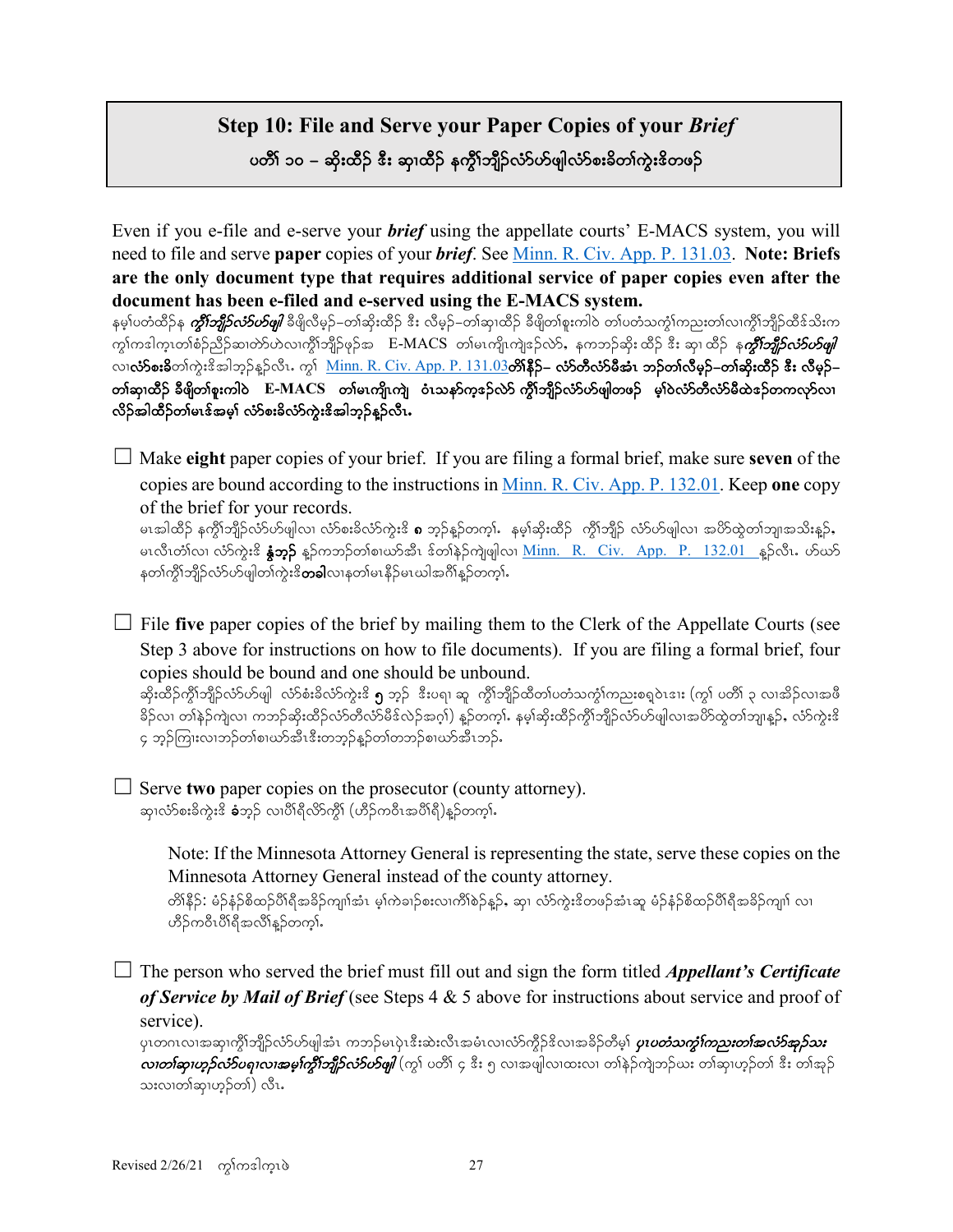$\Box$  File the *Appellant's Certificate of Service by Mail of Brief* by mailing it to the Clerk of the Appellate Courts (see Step 3 above for instructions on how to file documents).

ဆိုးထိဉ် *ပုၤပတံသကွါ ကညးတါအလံာ်အှဉ်သး လၢတါဆု၊ဟုဉ်လံာ်ပရၢလၢအမူ၊်ကွီ၊်ဘျီဉ်လံာ်ဟ်ဖျါ* **လ၊လံာ်ပရ၊ဆူ ကွိ<sup>ု</sup>ဘျိဉ်ထိ တ၊်ပတံ** သက္ခံ)ကညးစရူဝဲၤဒၢႏ် (ကု ပတိ) ၃ လ၊ အဖျါလ၊အဖီခိဉ် လ၊တ္န်နှဲဉ်ကျဲလ၊ကဘဉ်ဆိုးထိဉ်လံာတီလံာမိတဖဉ်နဲ့လည်အဂ္ဂါ) တက္ခါ.

### **General Information about "Motions"/တ၊ဂ္)တ၊ကျိုလ၊အညီနှ၊်ဘဉ်ဃး"တ၊်ဆု၊နှာ်တဖဉ်"**

If you cannot serve and file your brief by the deadline you calculated and you need more time, or if you want to make any other request of the court, you must serve and file a signed, written request asking the court for the relief you need. This formal request is called a "motion."

နဆု၊ထိဉ် ဒီး ဆိုးထိဉ် နက္ဂိါဘျိဉ်လံာ်ဟ်ဖျါဖဲတါသွဉ်ဆ၊ဖႏကတိ၊လ၊နင်္ဂါဒူးတ္)ဝဲမ္)တသွ ဒီး နလိဉ်ဘဉ်အါထိဉ်တါဆ၊ကတိ၊နဉ်,မှတမှ၊ နမ့္ပ်က္ဆဲဉ်ဒီးမၤတ္ပ္ပ်ယ္မွတ္ရွိသည္။အပညာမ်ားလုပ္လားလုပ္ရွည္နည္နည္း နက္သည္အသုတ္အသုတ္အသုတ္အသုတ္အသုတ္အသုတ္အသုတ္အသ တါကွဲးလီၤအီၤ လ၊ယ့ကညးကွိါဘျိဉ်လ၊တါမၤစၢၤမၤစါလ၊နလိဉ်ဘဉ်န္ဉာ်လီၤ**.** တါအံၤတါကိႈးအီၤလ၊ <sup>"</sup>တါဆု၊နှာ်" န္<sub></sub>ဉ်လီၤ**.** 

The motion must state (1) what you are requesting and (2) the reason(s) for that request. The requirements for a motion are found in [Minn. R. Civ. App. P. 127](https://www.revisor.mn.gov/court_rules/ap/subtype/rcap/id/127/) and specific instructions for requesting a briefing extension are found in [Minn. R. Civ. App. P. 131.02.](https://www.revisor.mn.gov/court_rules/ap/subtype/rcap/id/131/#131.02) တါဆု၊နှာ် ကဘဉ်ဟ်ဖျါ (၁)တါမနုၤလၢနယ္နထိဉ် (၂) နတါယ္နထိဉ်တၢ်ဂ္၊် (သူဉ်တဖဉ်) လ၊တါယ္နထိဉ်လၢနကမၤန္ဥာလီၤႉ တၢဴလိဉ်ဘဉ် သွဉ်တဖဉ်လ၊တါဆု၊နှာ်အင်္ဂါန္ဥနယုထံဉ်နှုံအီးသူဖဲ [Minn. R. Civ. App. P. 127](https://www.revisor.mn.gov/court_rules/ap/subtype/rcap/id/127/) နီးနထံဉ်နှုံတါနဉ်ကျဲ လီးတံ၊လီး ဆဲးသုဉ်တဖဉ်လ၊တါယ္နထိဉ် တါဟ္နဉ်အါထိဉ်တါဆ၊ကတိါလ၊ကွိါဘျိဉ်လံာ်ဟ်ဖျါသ္၀ဲ <u>Minn. R. Civ. App. P. 131.02</u>.

You must serve the written motion on the respondents. When you file your motion with the Clerk of the Appellate Courts, you must also file proof of service (such as a *Certificate of Service*). See Steps 4 & 5 for more instructions about service and proof of service. နကဘဉ်ဆု၊တါဆု၊နှာ်လ၊အဘဉ်တါကွဲးလီၤဆူပု၊တူါကွိၢ်သူဉ်တဖဉ်အအိဉ်နူဉ်လီၤ. ဖဲနဆိုးထိဉ် တါဆု၊နှာ်လ၊ ကွိါဘျိဉ်ထိတါပတံသကွါ ကညးစရူဝဲၤဒၢးအခါနူဉ်ႇ နကဘဉ်ဆိုးထိဉ်စ့ၢ်ကီး တၢ်အုဉ်သးလ၊တ၊်ဆု၊ဟုဉ်တ၊် (ဒ်အမ္**၊်** *လံာ်အုဉ်သးတ၊်ဆု၊ဟုဉ်တ၊***)** နှဉ်လီၤ*.* ကွ၊် ပ တိ)် ၄ ဒီး ၅ လ၊ကသ္ဥ်ည္ပါတ၊်နဲ့ဥ်ကျဲအါ ထိဥ်ဘဥ်ယးတ၊်ဆု၊ဟ္ဥ်တ၊် ဒီး တ၊်အူဥ်သးတ၊်ဆု၊ဟ္ဥ်တ၊်နူဥ်လီၤ

If you are requesting an extension of a deadline, your motion should be served and filed before the deadline you wish to extend.

နမ့္ပ်ယ္နထိဉ်လ၊တ္ပ်ကမၤယံာထိဉ်နတ္ပ္သည္ဥဆ၊ဖႏကတိ၊န္ဥ်, နတ္ပ္ဆဆု၊နာအီးကဘဉ်တ္ပ္ပဆု၊ဒ္မီး ဆိုးထိဉ်အီၤတချုးတ္ပ် သူဉ်ဆ၊ဖႏကတိ၊ လ၊ နအဲဉ်ဒိးမၤယံာ်ထိဉ်နဉ်လီၤ.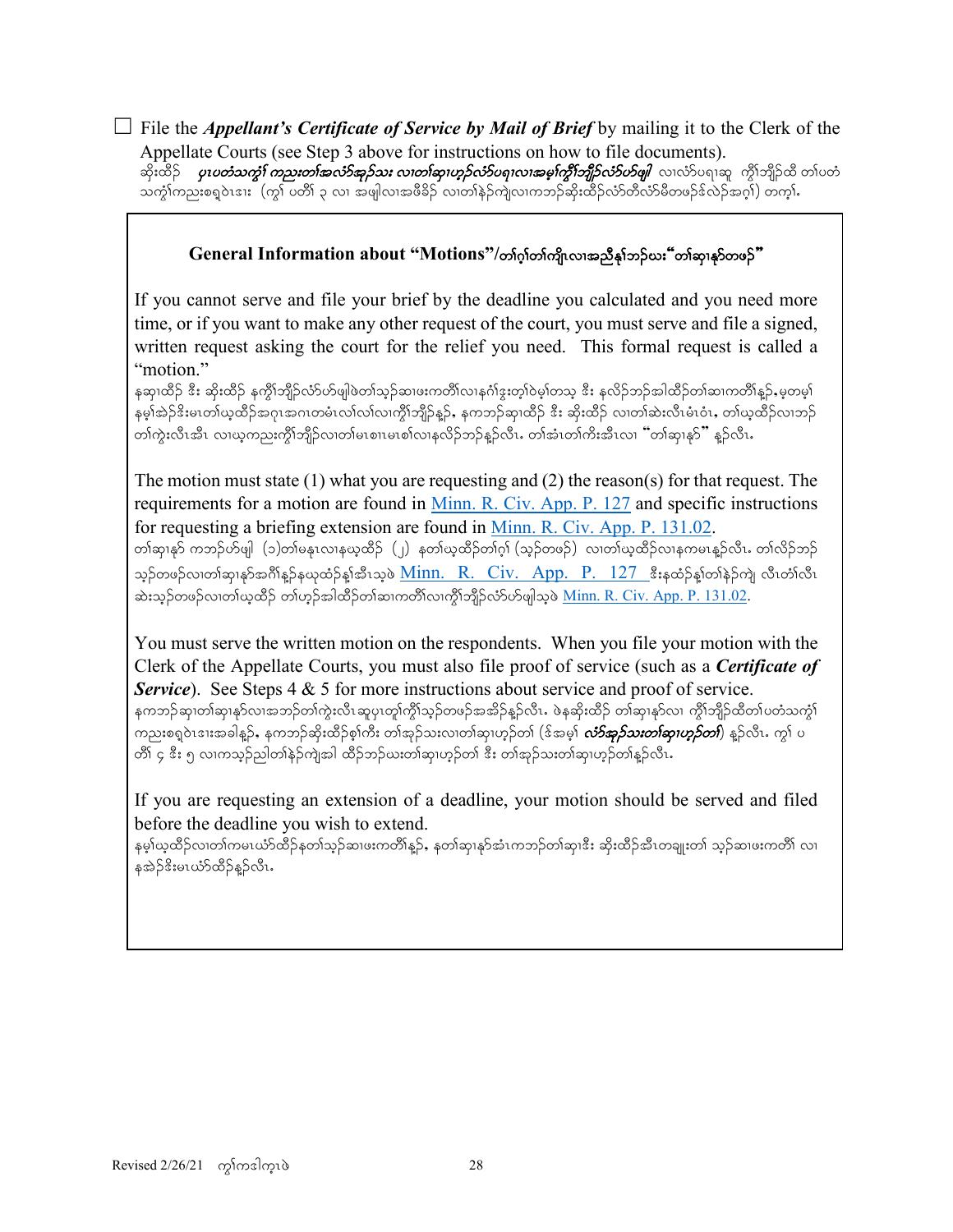# **Step 11: Prepare, file, and serve a** *Reply Brief* **(optional)** ပတိၢ် ၁၁ – ကတ်ာ်ကတီၤႇ ဆိုးထိဉ်ႇ ဒီးဆု၊ထိဉ် *တၢ်ခီဆၢကွိၢ်ဘျိဉ်လံာ်ဟ်ဖျါ* (တ၊်ယုထ၊အီၤသ့)

After you file your brief, the respondent has 45 days to serve and file the *respondent's brief*. If the *respondent's brief* raises new issues that are not addressed in your brief, you may wish to file a *reply brief* responding to those new issues (but you do not have to file a *reply brief*). Your reply brief cannot raise new grounds for reversal or issues that were not raised in your brief or the *respondent's brief*.

ဖဲနဆိုးထိဉ် နက္ဂိၢဘျိဉ်လ်ာဟ်ဖျါဝံၤအလိၢ်ခံနဉ်, ပုၤတု၊်က္ဂိၢအိဉ်ဝဲ ၄၅ သိလၢကဆု၊ထိဉ်ဒီးကဆိုးထိဉ် *ပုၤတု၊်က္ဂိါအကွီးဘျိဉ်လံ5ဟ်ဖျါ* နဉ်လီၤ*. ပုၤ*  $\phi$ ကို $\eta$ ်တိုကျိည်ကိုင်းတို့မျိုး မှုကျွာအါထိဉ်တက်ခြိုင်တို့အသိလ၊နကိုကျိဉ်အလံာ်ဟ်ဖျါ တဟ်ဖျါဝဲနဉ်, နုဘဉ်သွဉ်မှုက်လက ကဆိုးထိဉ်  $\emph{orb}$ နီဆ၊ကွိါ်ဘျိုာ်လာ်ဟ်ဖျါ ကခိဆ၊ဝဲတ၊်ဂ္ဂါအသိတဖဉ် (ဘဉ်ဆဉ် တမ့်)နကဘဉ်ဆိုးထိဉ် *တၤ်နီဆ၊ကွိါ်ဘျိုဉ်လာ်ပမျို)* ဘဉ်. နတၢ်ခီဆ၊ကွိၢ်ဘျိဉ် လ်ာ်ပေါ့အုံး နူးအိဉ်ထိဉ်တျပုံအသိတဖဉ်လ၊ ကယဉ်ကဒါကွဲာ် မှတမှု၊် တျပုံကိုတဖဉ်လ၊ တျတဘဉ်ဟ်ဖျါထိဉ်လ၊ နကွိၢ်ဘျိဉ်လာပြုအပူး မှ တမ္နါ *ပုၤတ္စ္ပါက္ဂ်ိါအက္ဂ်ိါဘျီဉ်လံာ်ဟိဖျါ*အပူၤ တသ္စဘဉ်.

If you choose to file a *reply brief*, the deadline is 15 days after the date you were served with the *respondent's brief*. [Minn. R. Crim. P. 28.02, subd.](https://www.revisor.mn.gov/court_rules/cr/id/28/#28.02) 10. If the respondent's brief was served on you by mail, you may add three days from the date respondent put the brief in the mail. [Minn. R. Civ.](https://www.revisor.mn.gov/court_rules/ap/subtype/rcap/id/125/)  [App. P. 125.03.](https://www.revisor.mn.gov/court_rules/ap/subtype/rcap/id/125/) See Step 1 for specific instructions on calculating deadlines.

နမ္န္က်ယ္မထၤလၤနကဆု၊ထိဉ်*တ်ခ်ိဆၢက္စီးဘျီဉ်လံ>်ပာဖျဲ* န္႕်ာ့ တၫသ္ဥဆၤဖႏကတိၤ်အုံးမွျပဲ ၁၅ သိဖလၤမု၊နံၤလ၊ တၢဘဥ်ဆု၊နၤ*့ပျတ္ရကြွီး အကျို*  $\mathscr{A}$ ြာတ $\mathscr{A}$ တိုင်း  $\mathscr{A}$ ု ( $\mathscr{A}$ ). R. Crim. P. 28.02,  $\text{subd. }10.$ ပု၊တူ $\text{h}$ က္ဂိုအက္ဂိုဘျီဉ်လံ $\text{c}$ ပ်ဖျါအံၤမ္ $\text{t}$ ဘုရားလ၊ လံ $\text{t}$ ပေျန္ဉ်, နထ၊ နှာ်အါထိဉ် ၃ သိသ္**လ၊ မု**)နံၤလ၊ ပုၤတု၊်ကွိ႞ဒၢနုာ်လီၤအကွိၢ်ဘျိဉ်လံာ်ပာ်ဖျါလ၊လံာ်ပရၢအပူၤန္ဉာလီၤ**.** <u>[Minn. R. Civ. App. P. 125.03](https://www.revisor.mn.gov/court_rules/ap/subtype/rcap/id/125/)</u> ကွ§် ပတိါ ၁ လ၊တါနဲဉ်ကျဲလီၤတႆ၊လိၤဆဲးလ၊ ကင်္ဂါဒွးတါသုဉ်ဆ၊ဖးအကတိါန္<sup></sup>ဉ်တက္**ါ.** 

 $\Box$  The date I was served with the *respondent's brief* was မှါနံၤလၢတါဆု၊ဃီၤယၤ *ပုၤတူ၊်ကွီးအကွီ၊်ဘျိဉ်လံဉ်ဟိဖျါ မှ*ါဝဲ

![](_page_28_Figure_6.jpeg)

 $\Box$  The deadline for my *reply brief* is တၢ်သ္ဉ်ဆၤဖးကတိၢ်လၤ ယ*ကိုၤ်ဘျီဉ်လံာ်ဟ်ဖျါ မ့*ၢ်ဝဲ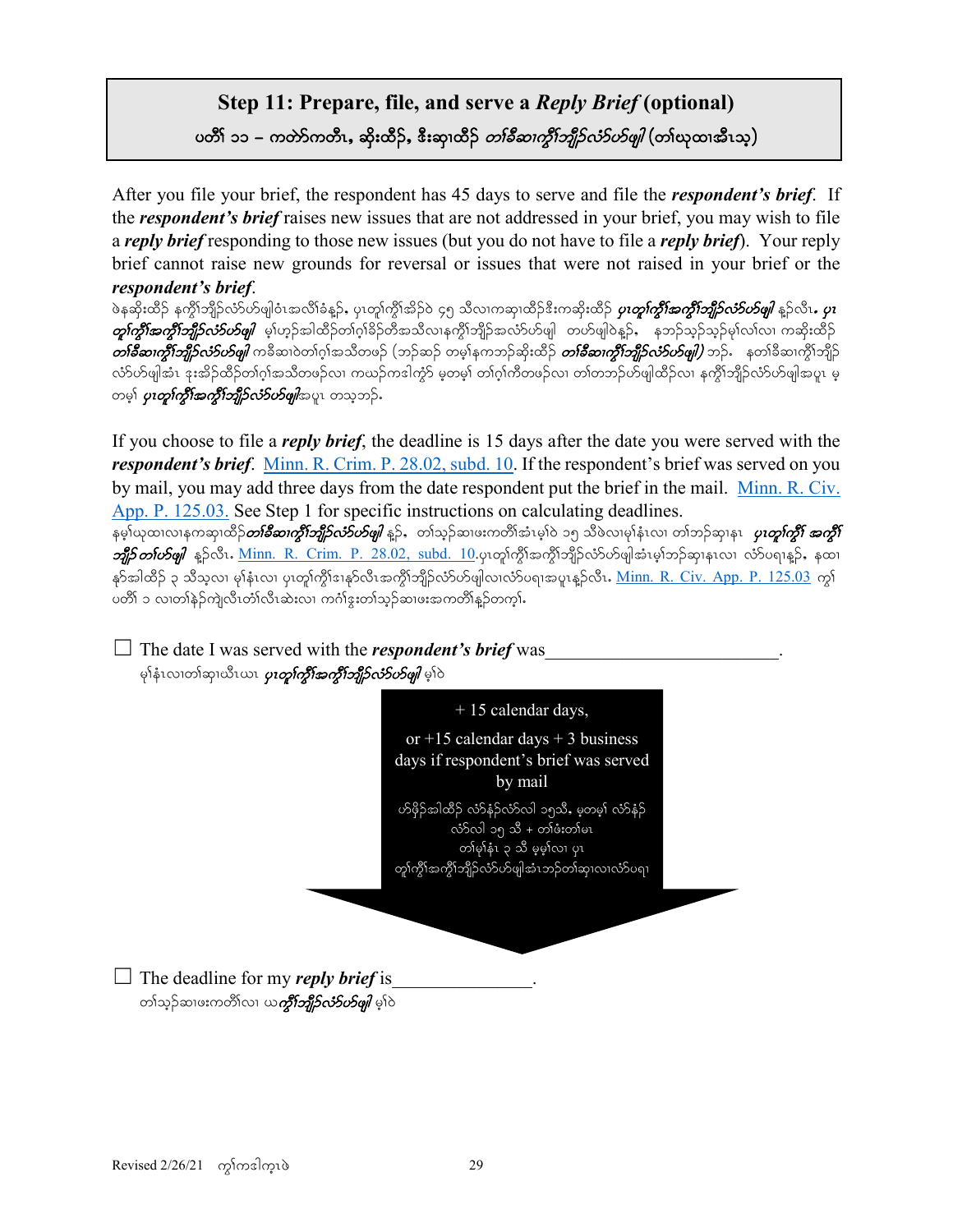# **What Happens Next?/**တစ်နေကေကဲထိဉ်သးဆူညါလဲဉ်.

# **Court of Appeals Receives the Evidentiary Record and Briefs** တၢ်ပတံသကဲ့၊်ကညးကို၊်ဘျီဉ်ဒိးနှုတ်၊အုဉ်ကီၤသးတ၊်မၤနိီဉ်မၤယါဒီးကို၊်ဘျီဉ်လံာ်ဟ်ဖျါတဖဉ်

If you requested a transcript of a hearing in your postconviction appeal (or the underlying criminal case), the court reporter will file that transcript with the district court. The district court sends the record from your case, including the transcript(s), to the Court of Appeals.

နမ့္ပ်ယ္စထိဉ်တ္က်က္မွဴးနိဉ်ကွဲးယါလ၊ တၢ်စံဉ်ညီဉ်ဒိကနဉ်တျ်စဲနတၢ်စံဉ်ညီဉ်လ၊တမဉ်အိဉ်ဝံၤအလိၢ်ခံတ၊်ပတံသက္ခံ၊်ကညး (မူတမူ၊် တ၊်ဂူ)ခိဉ်သူဉ် လ၊တါမၤကမဉ်ကွိၢ်မှဉ်သဲစးတ၊်မူးတ၊်ရ၊်အဂ္ဂါ), ကွိၢ်ဘျိဉ်အပုၤဟ်ဖျါတ၊်ကဆိုးထိဉ်တ၊်ကွဲးနိဉ်ကွဲးယါလ၊ကိၢရှဉ်ကွိၢ်ဘျိဉ်နှဉ်လီၤ. ကိၢရှဉ်ကွိၢ်ဘျိဉ် ဆု၊တါမၤနီဉ်မၤယါလ၊ နတၢ်မူးတၢ်ရၢ်, ပဉ်ယှာ် တၢ်ကွဲးနီဉ်ကွဲးယါ (သူဉ်တဖဉ်), ဆူတၢ်ပတံသက္ခံၤ်ကညးကွိၤ်ဘျိဉ်အအိဉ်နူဉ်လီၤ

As described in Step 11, the respondent has an opportunity to submit a brief to the Court of Appeals, and you may (but do not have to) file a reply brief after you receive the respondent's brief.

 $\delta$ ဘဉ်တ၊်ဟ်ဖျါလ၊ ပတိ၊် ၁၁ နဉ်, ပုၤတု၊်ကို၊်တ၊်အိဉ်ဝဲဒီးတ၊်အခွဲးအယာ်လ၊ ကဟ္ဥ်ထိဉ်ကို၊်ဘျိဉ်လံာ်ဟ်ဖျါဆူတ၊်ပတံသကုံ၊်ကညးကို၊်ဘျိဉ်, ဒီး နဘဉ်သွဉ်သွဉ် (ဘဉ်ဆဉ်တမ့ $\mathsf{[} n$ ဘဉ်) ဆိုးထိဉ်တ $\mathsf{[} s$ ဆီးကို $\mathsf{[} n$ ညီယ်တွေဖြစ်န $\mathsf{[} s$ ုံးနှံ့ကိုကို $\mathsf{[} n$ ည်လိုးတွဲဖြင်းအလိ $\mathsf{[} s$ နူဉ်လီ $\mathsf{[} \cdot \mathsf{[} \cdot \mathsf{[} \cdot \mathsf{[} \cdot \mathsf{[} \cdot \mathsf{[} \cdot \mathsf{[} \cdot \mathsf{[} \cdot \mathsf{[} \cdot \mathsf{$ 

### **Oral Argument or Non-Oral Consideration**  $\alpha$ :ခိဉ်တက်လိုက်သီလို မတမ) တင်္ကာကျဆိုကမိဉ်တင်္ကလာမာ်ထးခိဉ်တက်လိုဘီလိုက

After the parties have filed their briefs, your appeal will be scheduled for consideration by a panel of three Court of Appeals judges. You will receive a *Notice* of the date of oral argument or nonoral consideration by the panel. This notice will also include the names of the judges assigned to decide your case.

ဖဲပုၤအဖုသ္ဥ်တဖဉ်ဆု၊ထိဉ်အတၢ်ဟ်ဖျါတဖဉ်ဝံၤ, နတၤ်ပတံသက္ငၢ်ကညးအံၤကဘဉ်တၢ်ရဲဉ်လီၤကျဲ၊လီၤလ၊တၢ်ကကွၢ်ဆိကမိဉ်တ၊်လ၊ တ၊်ပတံ သင်္ကုကညးစံဉ်ညီဉ်ကွိ၊် ၃ ဂၤအအိဉ်နဉ်လီၤ. နက<sup>္ခ</sup>ိုးနှုတ်ဉ် *တ်ဘီးဘဉ်သှဉ်သါ* ဘဉ်ထွဲမှုနံၤလ၊ ထးခိဉ်တၢ်ဂ္ဂါလိ၁်ဘိုလိ၁် မှတမှ၊် တ၊်တကွ<sup>ု</sup> ဆိကမိဉ်တါလ၊တမ့ါထးခိဉ်တါဂုါလိ5်ဘိုလိ5် ခီဖျိပု၊စံဉ်ညီဉ်ကွိၢ်တဖဉ် နဉ်လီၤ. တါဘိးဘဉ်သူဉ်ညါပူၤကပဉ်စ့ါကီး စံဉ်ညီဉ်ကွိၢ်သူဉ်တဖဉ်လ၊ ဘဉ်တါယုထၢအီၤလၢကဆၢတဲာ်ဝဲနတၢ်မူးတၢ်ရၢ်တခါအံၤန္ဉာလီၤ

If you are not represented by an attorney, the Court of Appeals will not allow oral argument by any party. See [Minn. R. Civ. App. P. 134.01.](https://www.revisor.mn.gov/court_rules/ap/subtype/rcap/id/134/)

နမ္)တအိဉ်နီးပိုးရီနဉ်, ပုၤပတံသက္ပါကညးကို)ဘျိဉ်တဟ္ဥခဲ့းလ၊တ၊်ကမၤထးခိဉ်ဂ္ဂါလိာဘိုလိာဆူပုၤနီတဖုဘဉ်. ကု} Minn.  $\rm R$ . Civ. App. [P. 134.01.](https://www.revisor.mn.gov/court_rules/ap/subtype/rcap/id/134/)

In deciding your appeal, the Court of Appeals looks at the evidence used in the hearing(s) before the district court judge. You may not give new evidence on appeal without first getting permission from the Court of Appeals. The Court of Appeals generally does not accept new evidence.

လၢတ်ကဆ၊တဲာ်နတၤ်ပတံသက္ခံ၊်ကညးအင်္ဂါ, တၤ်ပတံသက္ခံ၊်ကညးကွိၢ်ဘျိဉ်ကကွ၊်တ၊်အှဉ်သးလ၊အဘဉ်တ၊်စူးကါအိၤ ဖဲနတၢ်စံဉ်ညီဉ်ဒိကနဉ် (သ္ဉ်တဖဉ်) လၢကိၢရှ္ဝ်ကိုၤဘျိဉ်အမဲာ်ညါအခါန္ဥလီၤ တေါဟ္ဥပျဲလ၊ပုၤပတံသက္ငံ၊ ကညးကွိၤ်ဘျိဉ်မ္၊်တအိဉ်ဘဉ်န္ဥ နဟူဉ် ထိဉ်တၤ်အုဉ်သး အသိ လၢနတၢ်ပတံသက္င်္ဂါကညးအင်္ဂါတသူဘဉ်. တၢ်ပတံသက္င်္ဂါကညးကွိုဘျိဉ်ညီနှၤ်တတူ၊်လိာ်တ၊်အုဉ်သးအသီဘဉ်.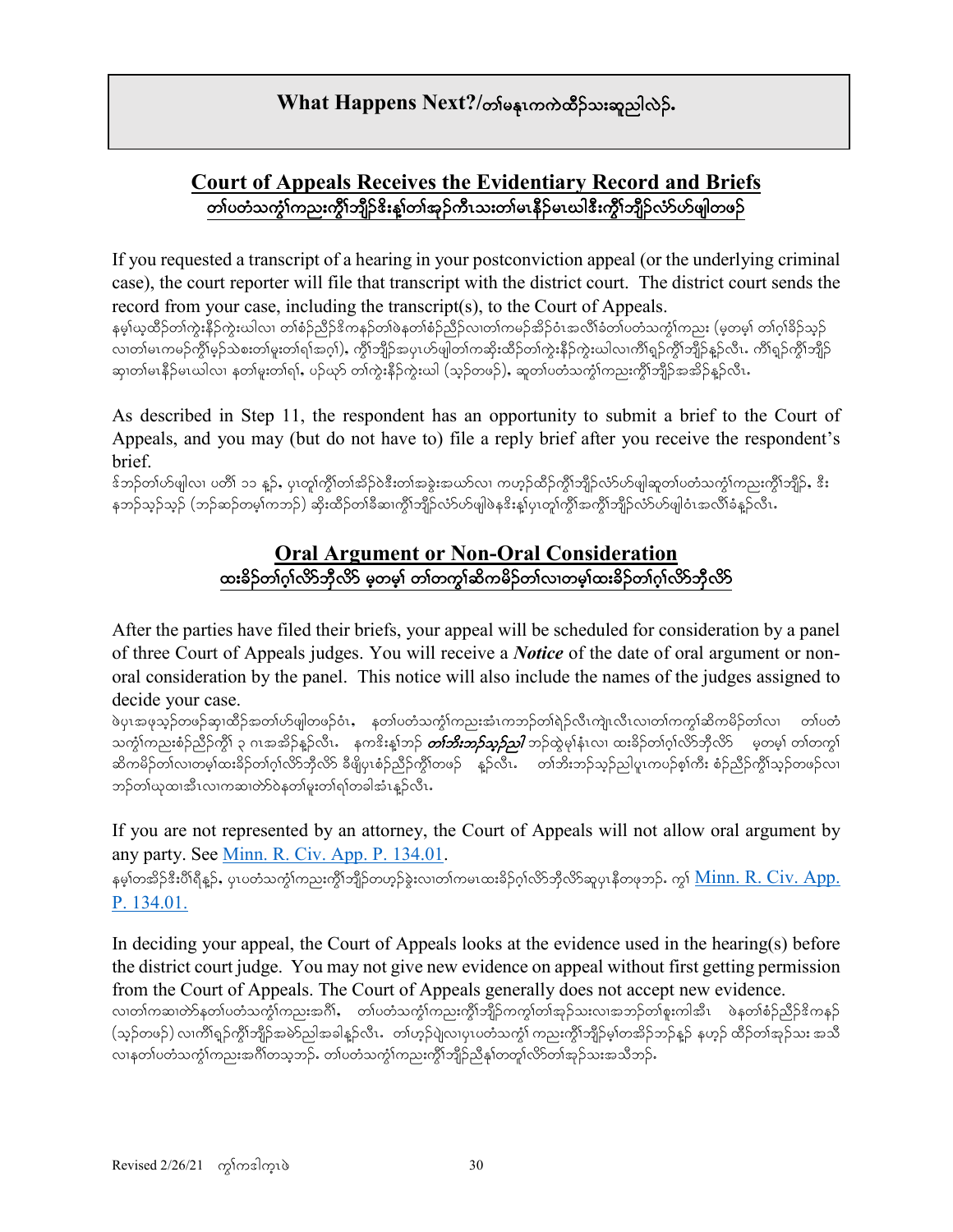# **Opinion is Issued/တါတံ့**ဉ်တိုဟ္ဥလီၤ

The Court of Appeals will issue a written decision, called an "opinion," within 90 days after the appeal is scheduled for oral argument or non-oral consideration.

www.conjucky.com/webSupport/www.com/webSupport/witch/theory/witch/theory/tomas/tension/view/to/webs/<br>The distribution of the formula of the world of the distribution of the distribution of the state of the state ကညးတါအံၤဘဉ်တါရဲဉ်လီၤကျဲၤလီၤလၢ ဖဲထးခိဉ်ဂ္ဂါလိာ်ဘိုလိာ်တါ မှတမူ) တါတကွါဆိကမိဉ်တါလ၊တမူ၊်ထးခိဉ်တ၊်ဂ္ဂါလိာဘိုလိာ နူဉ်လီၤ

If you wish to appeal the Court of Appeals decision, you have 30 days after the opinion is issued to file a *petition for further review (PFR)*, which is a request for the Minnesota Supreme Court to review the Court of Appeals decision. See [Minn. R. Crim. P. 29.04, subd. 2.](https://www.revisor.mn.gov/court_rules/cr/id/29/#29.04) erh>tJ.'d;ywHouGH>un;w>ywHouGH>un;uGD>bsD.tw>pH.nD.M.< w>qXuwD>td.0JtoDA30AzJw>qXwJmw>xH.tHR b.w>[h.

လီၤ ဝံၤအလိၢ်ခံလၢနကဆု၊ထိဉ်*တၤ်ပတံသကွာ်ကညးလၢဆူညါတၤ်ကကွၤ်ကပါက္ၤအဂိၢ် (* $PFR$ *), လၢအမ္န၊်တၢ်ယ္မထိဉ်တၢ် ဆူမံဉ်နံဉ်စိထဉ်ကွိၢ်ဘိုဉ်* အထိကတၢါ ဒ်သိးကကွါကဒါက္၊တါပတံသကွဲါကညးကွိါဘျိဉ်အတါဆ၊တဲာ်နူဉ်လီၤ.ကွါ <u>Minn. R. Crim. P. 29.04, subd. 2</u>.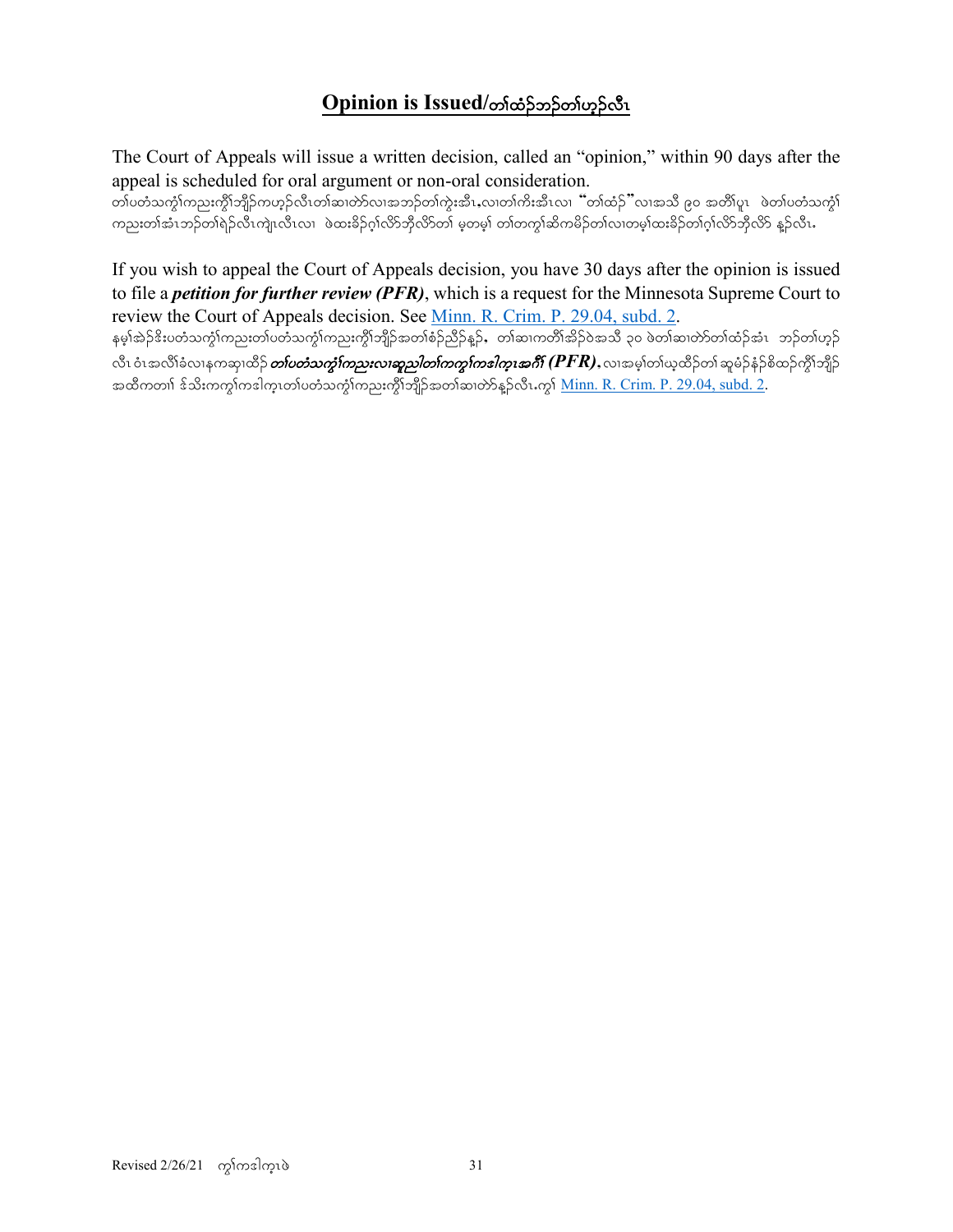**THIS FORM MUST BE COMPLETED IN ENGLISH** တၢ်ကဘဉ်မၤပုဲၤလံာ်ကွိဉ်&အံၤလ၊အဲကလံးကျိာ်

## **NOTICE OF APPEAL BY DEFENDANT TO COURT OF APPEALS** တၢ်ဘိးဘဉ်သူဉ်ညါတၢ်ပတံသကွံၤ်ကညးတၢ်လၢပှၤတူၢ်ကွိၢ်ဆူတၢ်ပတံသကွံၤ်ကညးကွိၤ်ဘျိဉ်

COUNTY OF \_\_\_\_\_\_\_\_\_\_\_\_\_\_\_\_ \_\_\_\_\_\_\_\_ JUDICIAL DISTRICT မံဉ်နံဉ်စိထဉ်ကိ $\delta$ စ် $\beta$ 

STATE OF MINNESOTA DISTRICT COURT ဟိဉ်ကဝီၤ $\,$ တာပြီး w $\,$ ကားများကားများကားများကားများကားများကားများကားများကားများကားများကားများကြသည် ကြိုးကြွေး

> **NOTICE OF APPEAL BY**<br>Plaintiff/<sub> $\varphi$ 10850\$1, **DEFENDANT TO COURT**</sub> **DEFENDANT TO COURT OF APPEALS** တၢ်ဘိးဘဉ်သ့ဉ်ညါတၢ်ပတံသကွံၢ်ကညးတၢ်<br>လၢပှၤတူၢ်ကွိၢ်ဆူတၢ်ပတံသကွံၢ်ကညး ကွိၤ်ဘျိဉ်

 $\mathrm{vs.}/\mathrm{sc}$ :

Defendant/ $\varphi$ 10 $\gamma$ δ $\gamma$ δ,

 $TO/\infty$ :

Clerk of the Appellate Courts Minnesota Attorney General 305 Minnesota Judicial Center 1800 Bremer Tower 25 Rev. Dr. Martin Luther King Jr. Blvd. 445 Minnesota Street St. Paul, MN 55155 St. Paul, MN 55101

 District Court File No. ကိၢရှဉ်ကိုၤဘိုဘိုတ္ကမူးတါရှါ

တၢ်ဂ္နနိ် ၃ဂံ<u>ဂ်. \_\_\_\_\_\_\_\_\_\_\_</u>

Date Judgment, Sentence or မှ<mark>ု</mark>နံၤလၢတၢ်ကွဲးလိၤနိဉ်တၢ်စံဉ်ညိဉ်တ<mark>ာ်</mark> တ<sup>ှ</sup> မတမ<sup>ှ</sup> တၢ်ကလုၢ်ဘဉ်တၢ်ကွဲးနိဉ်ဟ်ယီၤတၢ်**:** 

Telephone: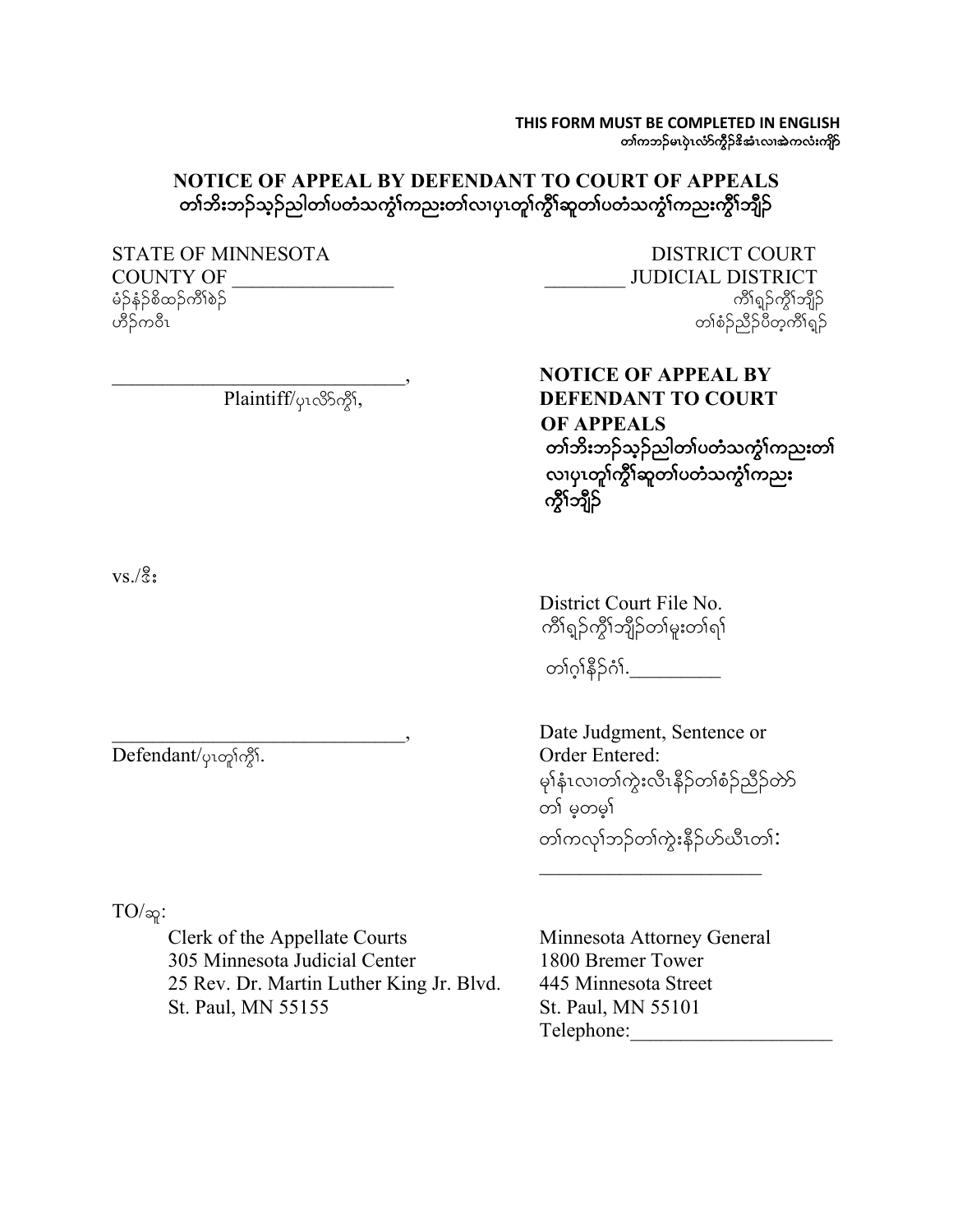PLEASE TAKE NOTICE that the above-named Defendant hereby appeals to the Court of Appeals of the State of Minnesota from the following judgment or orders of the abovenamed District Court:

ဝံသးစူၤဟ်သူဉ်ဟ်သးလၢ ပုၤအမံၤဖျါလ၊ထးလ၊အမ့္ပ်ပုၤတူ၊်က္ဂိုအံၤ ပတံသက္ဂံ၊်ကညးတ၊်ဆူတ၊်ပတံသက္ဂံ၊်ကညးကွိ၊်ဘျိဉ်လ၊ <u>မံ</u>ဉ်နံဉ်စိထဉ်ကိၢိစဉ်အပူၤလ၊ တၢ်စံဉ်ညီဉ်တာ်တာ် မ့တမ့)် တၢကလုၤ် လ၊အပိာ်ထွဲဝဲလ၊ကိၢရှဉ်ကိၢ်ဘျိဉ်အမံၤဖျါလ၊ထးနှဉ်လီၤ:

Order denying in whole or in part a petition for postconviction relief under Minnesota Statutes, Chapter 590, entered on the/တာကလုပ်လေးအသမ၊ ခဲလက်ခဲဆ့ မဲ့တမ္န၊ တက်ုတတ်ဘဉ်ထွဲ <u>တၢ်ပတံသကွံၢ်ကညးတၢ်ဒ်သိးတ၊်ကမၤဘဉ်ကဒါက္ၤတၢ်စံဉ်ညီဉ်ဝဲလၢအတ၊်ကမဉ်အအိဉ် ခီဖျိမံဉ်နံဉ်စိထဉ်သဲစး, အဆၢဒိဉ်</u> ၅၉၀ အဖိလာ်, လၢဘဉ်တၢ်ကွဲးနိဉ်လိၤလ၊ \_\_\_\_\_\_ day of/မုနံ $\sim$  \_\_\_\_\_\_\_\_\_\_, 20/၂၀\_\_\_လီၤ.

Dated/rk>eHR: \_\_\_\_\_\_\_\_\_\_\_\_\_\_ \_\_\_\_\_\_\_\_\_\_\_\_\_\_\_\_\_\_\_\_\_\_\_\_\_\_\_\_\_\_\_\_\_\_\_\_

| (signature/ဆဲးလီးမံၤ)     |  |
|---------------------------|--|
| Name/๋ง:                  |  |
| Address/လိၢိအိ်််ာဆီးထံး: |  |
| Telephone No./ලීගමි:      |  |
|                           |  |

(Effective for criminal actions commenced or arrests made after 12 o'clock midnight January 1, 1990.)

 $\alpha$ (တါဘျ $\alpha$ းထိဉ်သူအီၤလ၊ တါဟူးတါဂဲၤလ၊ အမၤကမဉ်ကွိၢ်မှဉ်သဲစး အိဉ်ထီသီ မှတမ့ါ တါဖိဉ်ယာ်တါလ၊ဘဉ်တါမၤအီၤ ၁၂ နဉ်ရံဉ် ဖးဖီမှ၊် လါယနူၤအါရံၤ ၁ သိ, ၁၉၉၀ အလိၢ်ခံနဉ်လိၤ.)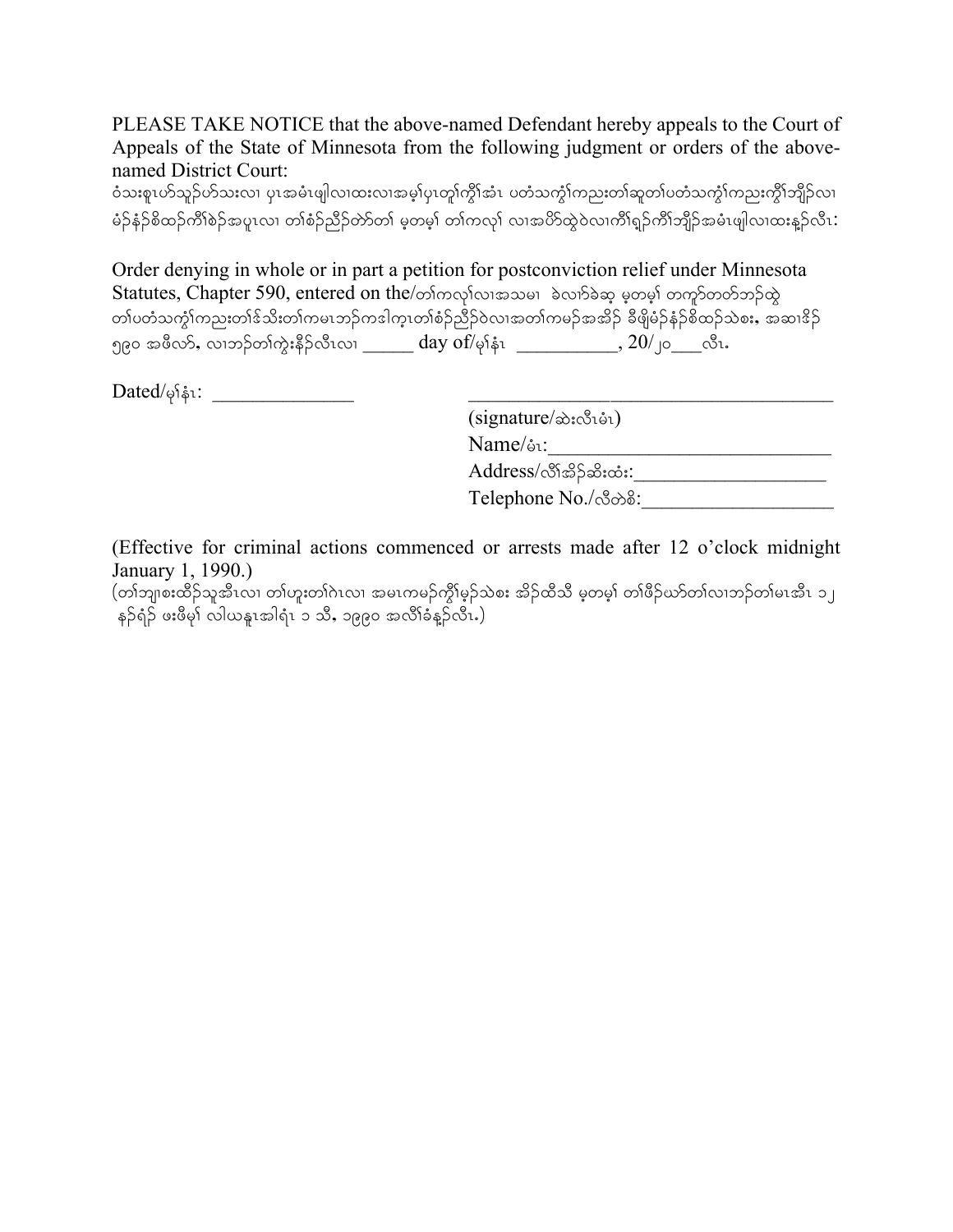#### **THIS FORM MUST BE COMPLETED IN ENGLISH** တၢ်ကဘဉ်မၤပုံၤလံာ်ကွိဉ်&အံၤလ၊အဲကလံးကျိဉ်

### **STATE OF MINNESOTA IN THE COURT OF APPEALS** မံဉ်နံဉ်စိထဉ်ကိၢိစဉ် တၤ်ပတံသက္ခါကညးကွိၤဘျိဉ်

### $CASE\ TITLE/$ တ်မူးတါရာ်တါဂ္ဂါခိဉ်တီ:

(The lines below should match the names in the case title on your district court paperwork.)  $(\hat{\omega}$ ာ်ကျိၤလ $\hat{\omega}$ အားရာကြီးထိုလားအီးမီး $\hat{\omega}$ ကားအိ $\hat{\rho}$ လ်၊ တ၊်မူးတ၊်ရ၊်အခိဉ်တီလ၊အအိဉ်လ၊ကွိၢ်ရှဉ်ကွိ၊်ဘျိဉ်အလံာ် တါမၤတဖဉ်အပူးနူဉ်လီး.)

 $\mathcal{L}_\text{max}$  , where  $\mathcal{L}_\text{max}$  and  $\mathcal{L}_\text{max}$ 

 $vs./\text{\textdegree}$ :

# COURT OF APPEALS CASE # ကွိ\ဘျိဉ်တ\ပတံသကွဲ\ကညးတ\မူးတ\ရ\ တ1်ဂ္ဂါနီဉ်ဂံ၊

## **STATEMENT OF THE CASE OF APPELLANT** တနမူးတှရာ်အဂ္ဂါတစ်ဖျါလ၊ ပုၤပတံသက္ခံၫ်ကညးထိဉ်တၤ်

*Additional instructions for completing this form are available at http://mncourts.gov/CourtOfAppeals.aspx#tab0103Resources* ကွโအါထိဉ်တနဲ့ဉ်ကျဲတဖဉ်လ၊ ကမၤပုံၤလႆာ်ကွိဉ်နိအံၤဖဲ *http://mncourts.gov/CourtOfAppeals.aspx#tab0103Resources*

1. District court where case originated/ကိ<sup>ု</sup>ရှဉ်ကွိၢ်ဘျိုာ်ဖဲတၢ်ဂ့ၢ်စးထိဉ်အသး: \_

 $County District Court/ \mathcal{S}$ ဉ်ကဝိၤကိါရှဉ်ကို႞ဘျိဉ် $\mathcal{S}$ ကျိည်

Name of presiding judge/စံဉ်ညီဉ်ကွိၤ်လ၊အပၢလိၢ်ဆ္ဉ်နီၤအမံၤ:

**2. Jurisdictional Statement:** Appeal from district court order denying a petition for postconviction relief.  $\overline{\textbf{obj}}$ ဉ် $\overline{\textbf{obj}}$ အော်တာ်အတာ် $\textbf{obj}$ း တာ်ပတံသက္ခံ $\text{obj}$ သားလ $\text{obj}$ ရာ်တွိ $\text{obj}$ ာအတာ်ကလု $\text{obj}$ အသမ $\text{obj}$ 

တၢ်ပတံသကွဲ်ကညးတ၊်ဒ်သိးတၢ်ကမၤဘဉ်ကဒါက္ၤတၢ်စံဉ်ညီဉ်ဝဲလၢအတၢ်ကမဉ်အအိဉ်).

a. Statute, rule, or other authority authorizing appeal: Minn. R. Crim. P. 28.02, subd. 2. သဲစး, တၢ်သိဉ်တၢ်သိတၢ်ဘျ၊, မ့တမ့၊် ပုၤဘဉ်မူဘဉ်ဒါအဂၤလ၊ အဟုဉ်စိဟုဉ်ကမီၤတၢ်ပတံသကွံၤ်ကညး: <u>Minn.</u> R. Crim. P. 28.02, subd. 2.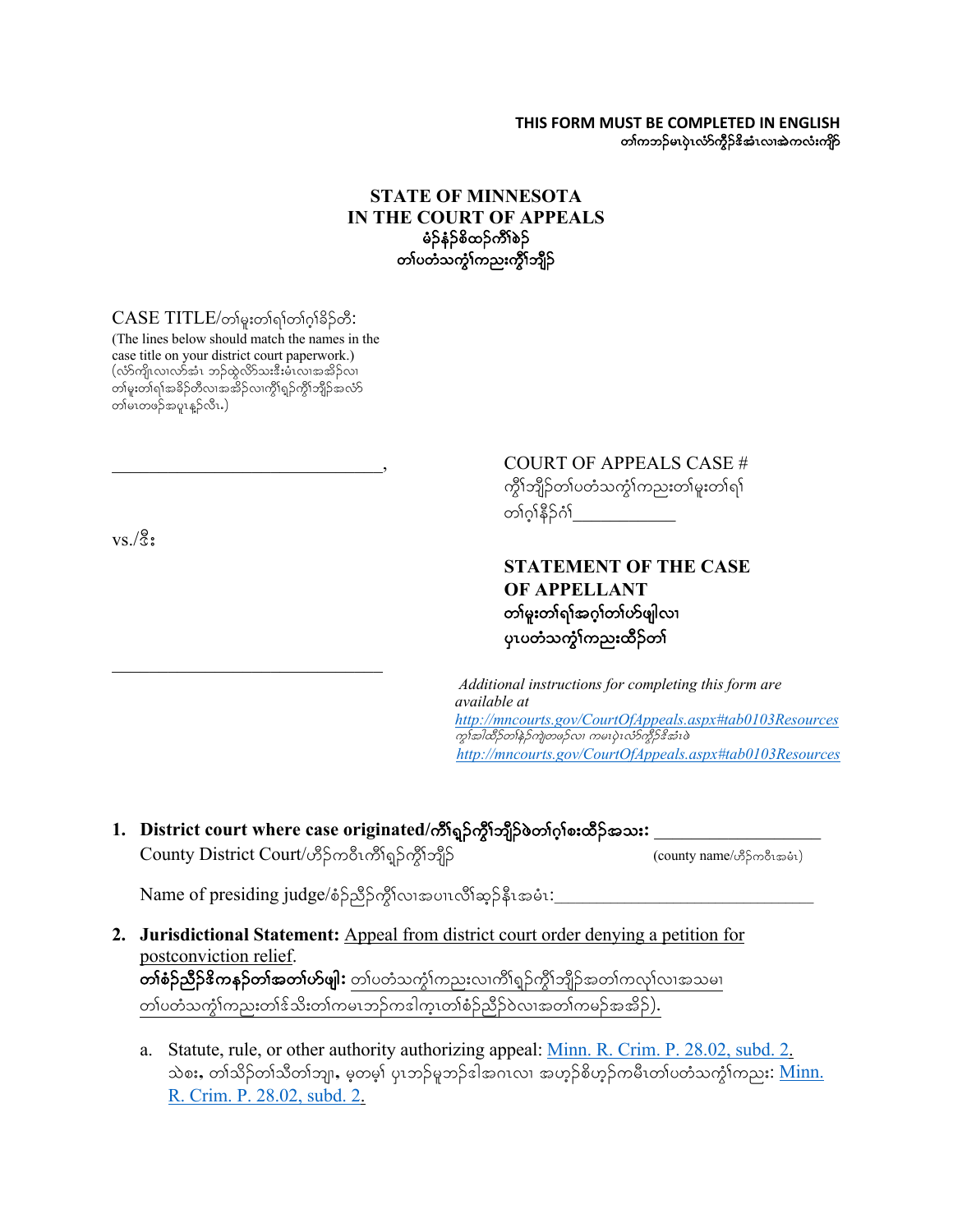- b. Date of service of notice of filing of order from which appeal is taken: မု)နံၤလ၊တါဟုဉ်လီၤတါဘိးဘဉ်သ့ဉ်ညါကွိ်ါတါကလု၊်တါကွဲးနိဉ်ကွဲးယါလ၊တါပတံသကွံါကညးထိဉ်အံၤဘဉ်တါဟံး န္)်အီး:
- c. Authority fixing time limit for filing notice of appeal (specify applicable rule or statute): Minn. Stat. § 590.06. ပုၤဘဉ်မူဘဉ်ဒါဘိုဘဉ်တါဆၢကတိိါတါဟ်ပနိဉ်လ၊ တါဆိုးထိဉ်တါဘိးဘဉ်သုဉ်ညါတါပတံသကွံ<sup>ရ</sup>ကညးတါအင်္ဂါ (ymzsgxD.Aw>od.w>oDw>bsXArhwrh>AoJp;vXAt-uX;0Jb.xGJ0JAvDRwH>vDRqJ;=): Minn. Stat. § 590.06.
- d. Date of filing any motion that tolls appeal time: ry>မူ များလည်သည်။ ကမ္ဘာလီး များလည်း<br>မျန်းလ၊တါဆု၊နု၁်လီးတါဆိုးထိဉ်လ၊ ကမၤယံာ်ထိဉ်တါပတံသက္ခါကညးအဆ၊ကတိါ:
- e. Date of filing of order deciding tolling motion: မှါနံလ၊ဆိုးထိဉ်တါကလု၊်လ၊ဆ၊တဲာ်တါမၤယံာ်ထိဉ်တါဆု၊နှာ် $\colon$
- f. Date of service of notice of filing of order deciding tolling motion: မု)နံးလ၊ တါဆု၊ဟ့ဉ်တါဘိးဘဉ်သုဉ်ညါတါဆိုးထိဉ်တါကလု $\widehat{\text{low}}$  အဆ $\widehat{\text{ob}}$ တါမ $\widehat{\text{high}}$ ာထိဉ်တါဆု၊န $\widehat{\text{high}}$
- **3. State type of litigation and designate any statues at issue:** ကိ<sup>န်</sup>စဉ်တ၊်လိာဘ၊လိာ်ကွီၤ်အကလှာ်ဒီးတ၊်နဉ်ဖျါထီဉ်တ၊်ဘျ၊သဲစးလ၊အိဉ်ဒီးတ၊်ဂ့၊်ကီ $\colon$ 
	- a. Type of litigation: Criminal ; postconviction တၢ်လိာဘၢလိ>်ကွိၤ်အကလု>်: ပုၤမၤကမဉ်ကွိၤ်မှဉ်သဲစး:တၢ်စံဉ်ညီဉ်တၢ်ကမဉ်အိဉ်ဝဲအလိၤ်ခံ
	- $\rm b. \quad Stature(s) \ at \ issue/\&\o\pi(\infty\circ\beta)$ လ၊အိဉ်ဒီးတၢ်ဂ္ $\rm h\sigma\text{:} \quad$
- **4. Short description of issues that were raised in the district court, and how the district court judge decided those issues:** တၢဴဟ်ဖျ်ဖှဉ်ကိ $S$ ဘဉ်ဃးတၢ်ဂ္ဂၢ်ကီတဖဉ်လ၊ တၢဴဟ်ဖျါထီဉ်အီၤလ၊ ကိၢရူဉ်အကွိၢ်ဘျီဉ်, ဒီး မှ၊်ကိၢရု၊်အကွိၢ်ဘျီဉ် အပုၤစံဉ်ညီဉ်ကွိ<sup>ု</sup>ဆၢတဲာ်ဝဲတၢ်ဂ္<sup>ု</sup>ကီတဖဉ်နူဉ်ဒ်လဲဉ်အဂ္ဂါ**:**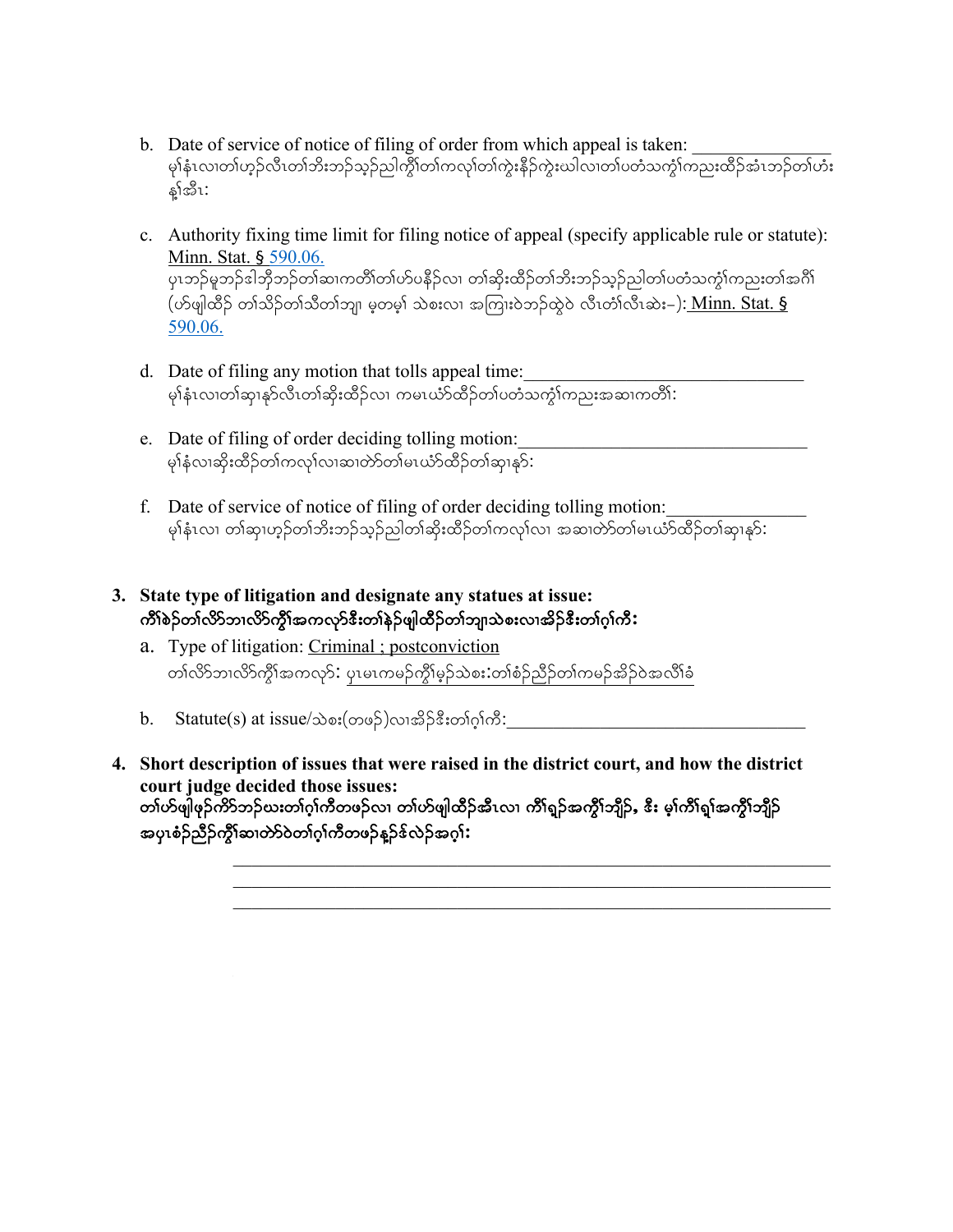**5. Short description of the issues you are raising in this appeal** (Summarize why you are appealing, by describing what you think the district court judge did wrong in 1-2 sentences. You can make a detailed argument in the brief that you will be filing later): တၢ်ဂူၢ်ိဳလ၊ နဟ်ဖျါထီဉ်အီၤလ၊ တၢ်ပတံသကွဲ၊်ကညးအံၤအပူၤ အတၢ်ဟ်ဖျါဖုဉ်ကိ $\mathsf S$  (ကွဲးကျ၊ၢ်တံ၊်လ၊လံာ်ကျိၤ တကျိၤ မ့တမ့်၊ ခံကျိၤလၢတၢ်ဂ့ၢ်မနုၤအယိ နပတံသက္ငၢ်ကညးတၢ်တက္န၊်နက္ခဲးတၢ်ဂ့ၢ်လိ>လၢ အိဉ်ဒီး အဂ္ဂါလီၤတံါလီၤဆဲးဖဲ ကိုါဘျိဉ်လံာ်ဟ်ဖျါအပူၤလ၊ တါကဆိုးထိဉ်အီၤလၢခံ):

## 6. **Related appeals** (တၢ်ပတံသက္ခံကြညးလၢအဘဉ်ထွဲတဖဉ်):

- a. List any prior or pending appeals arising from the same district court case as this appeal (write appeal numbers, or write "none"): ကွဲးရဲဉ်လီၤ တ $\mathfrak h$ ပတံသကွံ $\mathfrak h$ ကညးလၢည $\mathfrak l$  မှတမ့ $\mathfrak h$  တ $\mathfrak h$ ဟင်္ဘာကည $\mathfrak m$ လားလာတ $\mathfrak h$ အီၤ $\mathfrak s$ းတဖ $\mathfrak h$ လ၊အအိဉ်ထိဉ်ဖဲ ကိၢရှဉ်ကွိၢ်ဘျိဉ်တၢ်ဂ္ဂါတမံၤယီ ဒ်တၢ်ပတံသက္ငံ၊ကညးအံၤအပူၤ tod;A(uGJ;vDRw>ywHouGH>un;eD.\*H><Arhwrh>?none"):
- b. List any pending appeals arising from different district court cases that raise similar issues to this appeal (write appeal numbers, or write "none known"): ကွဲးရဲဉ်လီၤ တၢ်ပတံသကွံၤ်ကညးလ၊ တၢ်တဆ၊တဲာ်အီၤဒံးတဖဉ် လ၊အအိဉ်ထိဉ် တမံၤမံၤဖဲ ကိၢ်ရှဉ်ကွိၤ်ဘျိဉ်လ၊ <u>အလီၤဆီလိ>်သ</u>းလၢအဟ်ဖျါထိဉ်<u>တၢ်ဂ့ၢ်တဖဉ်လ၊အဒ်သိးလိ>်သ</u>း လ၊တ၊်ပတသက္ခံၫကညးအံၤအပူ၊ (ကွဲးလိၤ  $\overline{\mathrm{op}}$ တ်ပတံသက္ခ်ါကညးနိ $5$ င်္ဂါ, မှတမွ $\overline{\mathrm{h}}$  "none known"):

# 7. **Contents of record/တၢ်ကွဲးနိ**ဉ်အခိဉ်တီတဖဉ်:

- a. Is a transcript necessary to review the issues on appeal? မ့ါတါကွဲးနိဉ်ကွဲးယါလိဉ်ဘဉ်ဝဲဒ်သိးကကွါကဒါက္ၤတါဂ့ါတဖဉ်လၢဘဉ်တါပတံသက္ငါကညးန္ဉ်ါေါ.  $\mathrm{Yes}/$ မ့် $\hphantom{...}\Box$  No/တမ့် $\hphantom{...}\Box$
- b. If yes, is it a full transcript of the hearing(s) before the district court judge or housing court referee, or a partial transcript? မ့မ့်၊ မ့<sup>ု</sup>န္β်,အအံၤမ့္ပ်ဝတ္ပ်က္မႈနိဉ်ကွဲးယါ လၤလၤပုံၤပုံၤ လၤကိၢရျာ်ကွိၤ်ဘျိဉ်စံဉ်ညီဉ်ကွိၤ် မ့တမ့္ပ် ပုၤစံဉ်ညီဉ်ဆၤတာ တၤ်လ၊ကွိၤ်ဘျိဉ်လၤအဘုါရှဲတၢ်ဂ်ုကိဘဉ်ယးဟံဉ်<sup>ဠိ</sup>ၤယီဓိၤအတၢ်စံဉ်ညီဉ်ဒိကနဉ်တၤ်အမဲာ်ညါဧါ,မဲ့တမှ<sup>ြ</sup>မ့္ပါဝဲ တၢ်ကွဲး နိဉ်ကွဲးဃါလ၊ တလ၊တပုံၤ န္ဉာ်ဓါ.

 $\Box$  Full transcript/တါကွဲးနိ $\beta$ ကွဲးယါလ၊လ၊ပုံပုံ $\Box$  Partial transcript/တါကွဲးနိ $\beta$ ကွဲးယါတလ၊တပုံၤ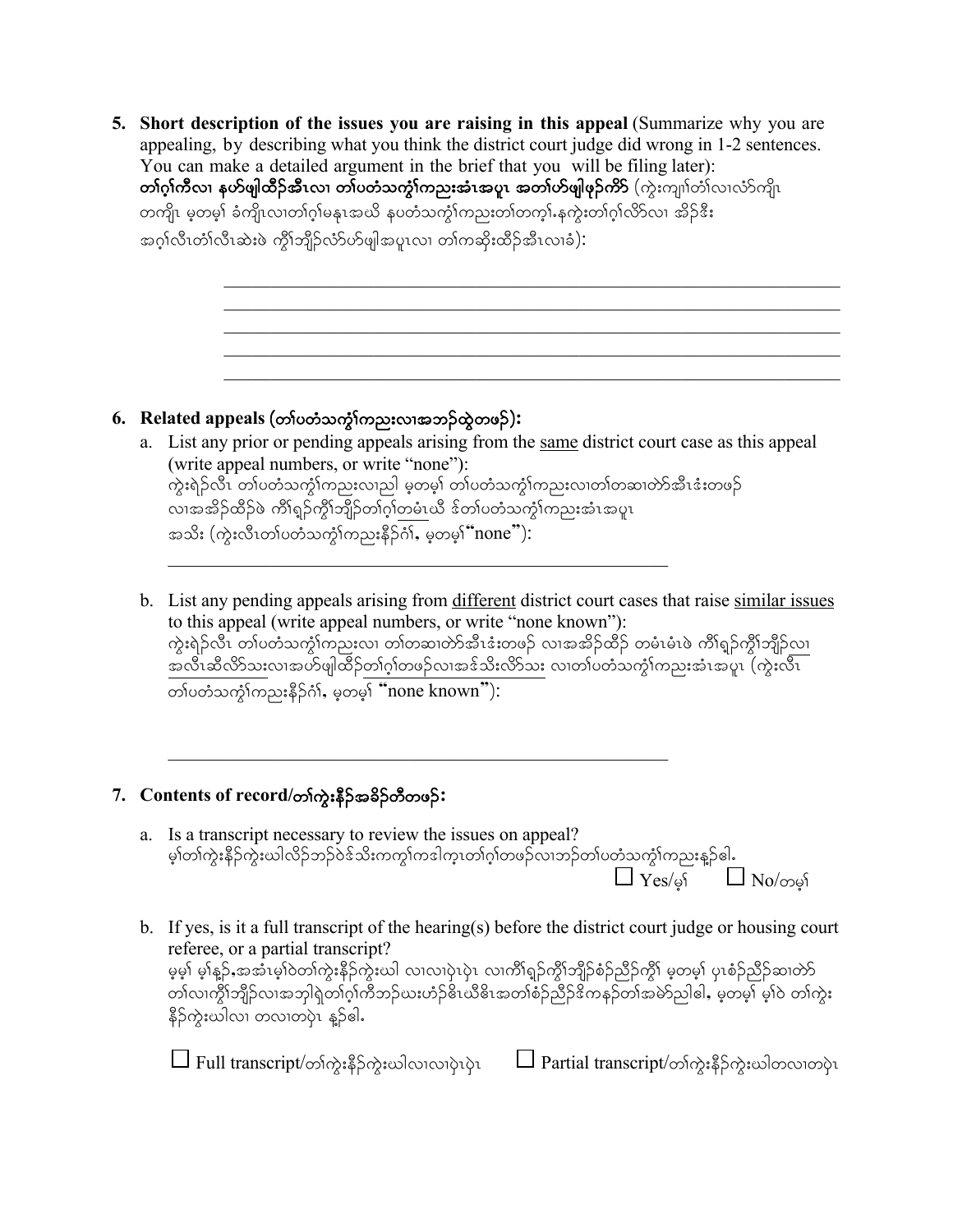- c. Has the transcript already been delivered to the parties and filed with the district court administrator? မ့)်တါကွဲးနိဉ်ကွဲးယါအံၤ ဘဉ်တါဆု၊တ့ါဆူ ပုၤလ၊အဘဉ်ထွဲဒီးပတံထိဉ်အီၤဒီးကိါရှဉ်ကွိါဘျိဉ်အပုၤပ၊ဆု၊တါဝံၤ  $\Box$  Yes/of  $\Box$  No/000
- d. If not, has it been ordered from the court reporter? မ့မှ) တမ့)နူဉ်, မ့)တ၊်ဟုဉ်လီၤတ၊်ကလု၊်လ၊ ကွီဉ်ဘျိဉ်အပှၤဟ်ဖျါထိဉ်တ၊်လံဓါ. $\Box$   $\mathrm{Yes}/$ မ့ $\mathrm{i}$   $\Box$   $\mathrm{No}/$ တမ့ $\mathrm{i}$
- e. If a transcript is unavailable, is a statement of the proceedings under <u>Minn. R. Civ. App. P.</u> 110.03 necessary? တၢ်ကွဲးနိဉ်ကွဲးယါမ့)်တအိဉ်ဘဉ်န္**ဉ်,** မ့)်တၢ်လိဉ်ဘဉ်တၢ်မၤအကျိၤအကျဲအတာ် <u>Minn. R. Civ. App. P. 110.03</u> tzDvmM.{gI Yes/rh> No/wrh>
- f. In lieu of the record as defined in Minn. R. Civ. App. P. 110.01, have the parties agreed to prepare a statement of the record pursuant to Minn. R. Civ. App. P. 110.04? ်ဒ်တၢ်ကွဲးနိဉ်လ၊ဘဉ်တ၊်ဟ်ဖျါထိဉ် <u>Minn. R. Civ. App. P. 110.01</u> အပူးနှဉ်, မ့၊်ပုၤလ၊အဘဉ်ထွဲတဖဉ် အ၊ဉ် လီးတူ၊်လိ $S$ လ၊ ကတ်ာ်ကတီးတၢ်ဟ်ဖျါတ၊်ကွဲးနိဉ်န် <u>Minn. R. Civ. App. P. 110.04</u> အသိးနဉ်ဓါ.  $\Box$  Yes/of  $\Box$  No/တမျ်

**8. Oral argument** (Only attorneys can make oral argument. If you do not have an attorney, neither you nor respondents will have oral argument):  $\alpha$ းခိ**်တၢ်ဂ္၊လိာဘိုလိာ်** (ထဲဒဉ်ပိၢရိတဖဉ်မၤတၢ်ဂ္၊လိာဘိုလိာလ၊ထးခိဉ်သူလီၤ. နမ့္၊်တအိဉ်ဒီးပိၢရိန္ဉ**်**, နၤမ္)ဂၤပုၤတု၊်က္ဂိါမ္)ဂၤအိဉ်ဒီးထးခိဉ်တ္ပါဂါလိုာဘိုလိုာတသ္မွဘ္):

a. If you have an attorney, is oral argument requested? နမ္န်၊အိဉ်ဒီး ပို၊ရီတဂၤန္ဉာ, မွန်တာကယ္နထိဉ် ထးခ်ဉ်တာဂွာလိဘ္မွီလိန္ဉာေါ.

 $\Box$  Yes/of  $\Box$  No/ones

 $\Box$  I do not have an attorney ယတအိဉ်နီးပိါရီဘဉ်

- b. If yes, where is oral argument requested: မှမ့်၊ မ့ါန္ဉာ်, တါယ္နထိုဉ်ထးခိဉ်တါဂ္ဂါလိ႒်ဘိုလိ႒်ဖဲလဲဉ်: Minnesota Judicial Center in St. Paul မံဉ်နံဉ်စိထဉ် တၢ်စံဉ်ညီဉ်ပီတဲ့စဲထၢဉ် လ $\,$  St. Paul အပူ $\,$  $\Box$  Other/ $\infty$ 01:
- **9. Type of brief to be filed** (choose one, the type that you plan to file)**: ကွိၢ်ဘျိဉ်လံာ်ဟ်ဖျါအကလှာ်လၢတၢ်ကဘဉ်ဆိုးထိဉ်အီၤ** (ယုထ၊တခါ, တၢ်ကလှာ်တခါလ၊ နရဲဉ်ကျဲၤလ၊ နကဆိုးထိဉ်အီၤတက္**ါ):**

Formal brief under Minn. R. Civ. App. P.128.02 ကွိၤ်ဘျိဉ်လံာ်ဟ်ဖျါလၢအပိာ်ထွဲတၢ်ဘျ၊လ၊ <u>Minn. R. Civ. App. P.128.02</u> အဖိလာ် *(A formal brief includes a table of contents, a statement of the legal issues, a statement of the case and the facts, an argument, a conclusion, and an addendum.\* A formal brief must be bound in a specific way, and can't just be stapled. A list of approved binding*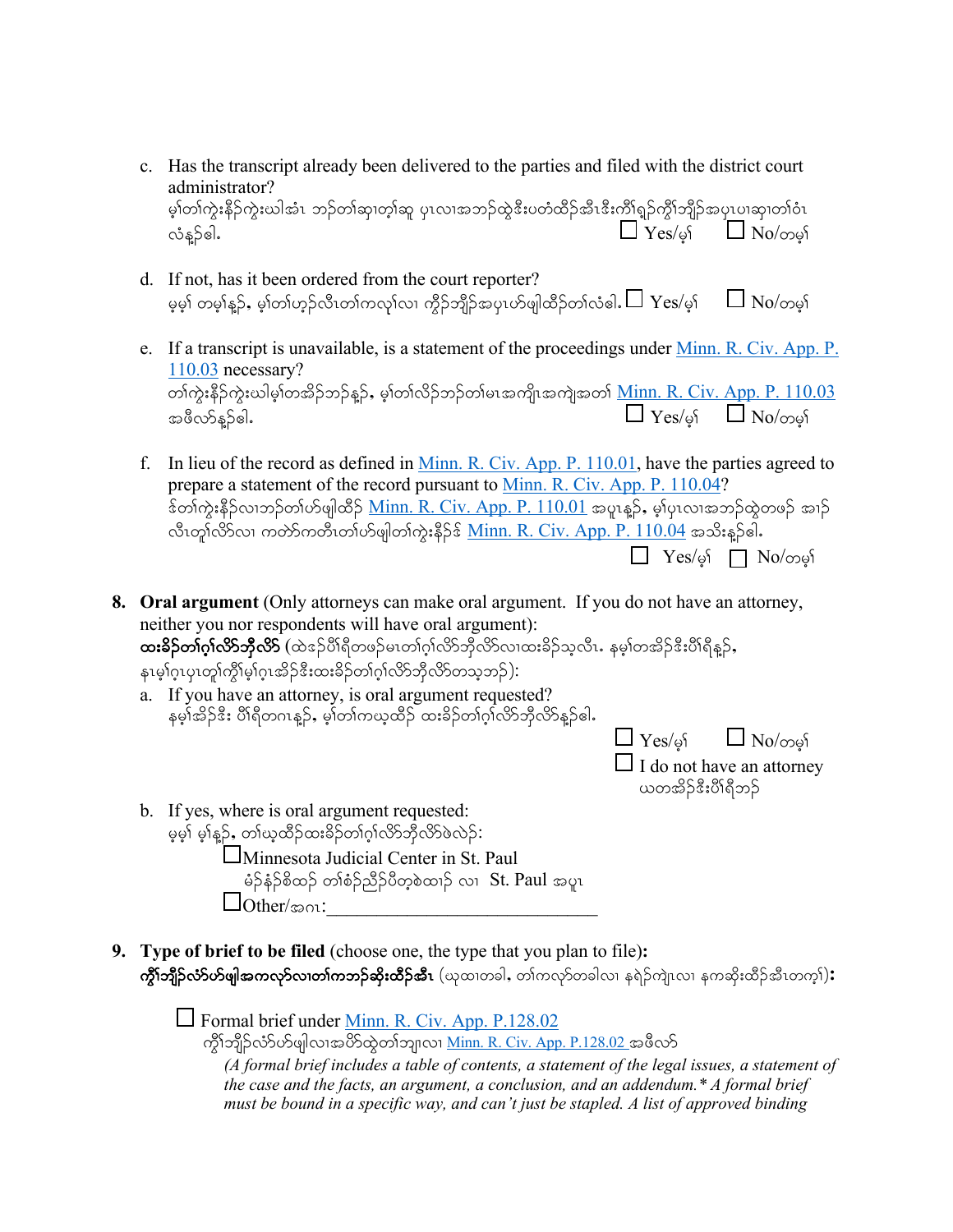*methods under Minn. R. Civ. App. P. 132.01 is available at http://mncourts.gov/Clerk-of-Appellate-Courts.aspx# ApprovedBriefBindingMethods.)*  $(\hat{\mathscr{A}}$ ်ဘူဉိလံ $\hat{\mathscr{A}}$ ဖျါလၢအပိ်ာထွဲတ $\hat{\mathscr{A}}$ ကျ၊ ပဉ်ယှာ်ဒီး တ $\hat{\mathscr{A}}$ က်စီတဖဉ်, သဲစးတ $\hat{\mathscr{A}}$ က်တ $\hat{\mathscr{A}}$ ဖွါ, တ $\hat{\mathscr{A}}$ းတ $\hat{\mathscr{A}}$ ကြော $\hat{\mathscr{A}}$ နီး တၢ်ဂ္[တ၊်ကျိၤတဖဉ်, တၢ်ဂ္[လိာ်ဘိုလိာ်, တၢ်ဂ္[ကျု]်တံ], နီးလံာ်ဘျးစဲပိခ်ထွဲအခံတဘုဉ် \* ကွိၤ်ဘျိဉ်လံခ်ဟ်ဖျါလ၊ အပိာ်ထွဲတၢ်ဘျ၊အံၤန္နဉ် ကဘဉ်စ၊တံၤ်ဃာ်လ၊ကျဲလီးဆီ, ဒီး တၤ်ဆးစဲဘူးအီၤတသ္စ္ဘာဉ်. ကျိၤကျဲလ၊အဘဉ်တၢ်တူၤ်လိာအီၤ လ္ကုလစ္ပါတ္ပါတ္ပါတ္သူတုယ္မႈမွဲဥတူးအိုးစု Minn. R. Civ. App. P. 132.01 အဖွဲ့လွာ *နီး တုန္းနုအသွ*ဖဲ့ *http://mncourts.gov/Clerk-of-Appellate-Courts.aspx# ApprovedBriefBindingMethods.*

□ Informal brief under <u>Minn. R. Civ. App. P. 128.01, subd. 1</u>.

ကွိၤ်ဘျိဉ်လံာ်ပာ်ဖျါလၤအတပိဉ်ထွဲတၤ်ဘျ၊ <u>Minn. R. Civ. App. P. 128.01, subd. 1</u>. အဖီလဉ်)

*(Before filing an informal brief, you must file a motion requesting permission to do so. An informal brief contains a concise statement of your argument and an addendum.\* It may be stapled.)*

(တချူးနဆိုးထိဉ် ကွိၢ်ဘျိဉ်လံ၁ပ်ာဖျါလ၊အတပိာ်ထွဲတၢ်ဘျ၊န္<sub>င</sub>ဉ်, နကဘဉ်ဆိုးထိဉ်တၢ်ဆုနု၁်လီးလ၊အယ့ထိဉ်အခွဲးဒ်သိးကမၤ  $\hat{z}$ အံၤန္Pလီၤ. ကွိၢ်ဘျိုာလံာ်ဟ်ဖျါလၢအတပိာ်ထွဲတၢ်ဘျ၊န္P ပဉ်ယှာ်တၢ်ဂ္ဂါလိာဘိုလိာတ၊်ဟ်ဖျါလီၤတံၤလီးဆဲး ဒီး လံာဘူးစဲ  $\partial$ တ်ထဲ့အခံတဘုဉ်း $^*$  တ $\hbox{1}$ ဆႏစဲဘူးအီၤသ္စနဉ်လီး.)

 $\Box$  Trial memoranda, supplemented by a short letter argument under <u>Minn. R. Civ. App.</u> P. 128.01, subd. 2, and an addendum.

သဲစးတၢ်လိာဘၢလိာ်ကွိၢ်အတၢ်ကွဲးနိဉ်, ဘဉ်တ၊်မၤပုဲၤအီၤလ၊ တၢ်ဂ့ၢ်လိာဘိုလိာ်အလံာ်ပရၢဖုဉ်ကိာ်လ၊ အအိဉ်လ၊ Minn. R. Civ. App. P. 128.01, subd. 2 အဖိလာ်, ဒီးလံာ်ဘူးစဲဟိထွဲအခံတဘွဉ်.

*(If you filed a written Memorandum of Law in the district court, you may file that Memorandum as your brief, along with a short argument in letter format that addresses the district court judge's decision. This may be stapled and must include an addendum.\*)* (နမ္1်ဆိုးထိဉ် *လံာ်ကွဲးလၤ သဲစးတၤ်လိ*ာဘၤ*လိSကွိၤ်အတၤ်ကွဲးနီဉ်လၤ ကိၤ်ရူဉ်ကွိၤ်ဘျိဉ်နူဉ်, နဆိုးထိဉ်*တၤ်လိ5ဘၤလိ5ကွိၤ်အတၤ် ကွဲးနိဉ်ဒ်နကွိၤ်ဘျိဉ်လ်ာဟ်ဖျါအသိးသ့ႇ ယှာ်ဒီးတၢ်ဂ့ၢ်လိာဘိုလိာအလံာပရၢဖုဉ်ကိSလ၊ အတဲဖျါထိဉ်ကိၵ်ရှဉ်ကွိၤ်ဘျိဉ်တၢ်စံဉ  $\beta$ ည်ဆ၊တဲာ်နဉ်လီၤႉ တၢ်အံၤတၢ်ဆးစဲဘူးအီၤသ္ ဒီး ကဘဉ်ပဉ်ယုဉ် လံာ်ဘူးစဲဟိထွဲအခံတဘ္**ဉ်.\*** $\beta$ 

*\* No matter what type of brief you file, your brief must include an addendum. See Minn. R. Civ. App. P. 128.02 and 130.02. Your addendum may also contain up to 50 additional pages of documents from the record or statutes, rules, cases or other authorities that would be helpful to the court when reading your brief. However, you cannot include any new evidence that was not presented to the district court judge.*  $*$ နဆိုးထိဉ် ကွိၢ်ဘျိုာ်လံာ်ဟ်ဖျါအကလှာ်ဒ်လဲဉ်တမံၤဂူး,နကွိၢ်ဘျိုာ်လံာ်ဟ်ဖျါအံၤ ကဘဉ်ပဉ်ယှာ်ဒီး လံာ်ဘျးစဲဟ်တွဲနှဉ်လီၤ.ကွၢ် <u>Minn. R. Civ.</u>  $App.$   $P.$   $130.02$ . နင်္လာဘျးစဲ ဟိထွဲနူဉ် ဘဉ်သူဉ်သူဉ် ကပဉ်ယှာ်အါထိဉ်တုၤလ၊ လံာတိလံာ်မီလ၊ အလံာ်ကဘျံးပၤ အိဉ် ၅၀ဘုဉ် လၢတၤ် ကွဲးနိဉ် မ့တမ့်၊ သဲစးတ၊်သိဉ်တ၊်သိတ၊်ဘျ၊တဖဉ်, တ၊်ဂ့၊်တ၊်မူးတ၊်ရ၊် မ့တမ့၊် တ၊်စိတ၊်ကမီၤအဂၤတဖဉ်လ၊ 'အကဲထိဉ်တ၊်ဘျုး တ၊်ဖိုဉ်လ၊ ကွိၢ်ဘျိဉ် အင်္ဂါ ဖဲတ၊်ဖးဖျါထိဉ်နကွိၢ်ဘျိဉ်အတ၊်ထိဒါတ၊်ကွဲးနိဉ်တဖဉ်အခါနဉ်လီး - ဘဉ်ဆဉ်သန**်က့, နင်္လာဘူးစဲတိထွဲအပူ၊ တ၊်ထ၊နှာ်လီ၊ တ၊အုဉ်ကီ၊** သႏၶသီလ၊ တၢ်တဟ်ဖျါထိဉ်တ့ၢ်အီၤလ၊ ကိၢိရ္မဉ်ကွိၢ်ဘျိဉ်စဉ်ညိဉ်ကွိၢ်အအိဉ်တသူဘဉ်န္ဉာလီၤ

# **10. Names, addresses, and telephone numbers of appellant and respondent**

**(or attorneys, if any):**

ပုၤပတံသကွံ<sup>ရ</sup>ကညးထိဉ်တ1်ဖိဒီးပုၤတူ၊်ကွီ1်ဖိ အမံၤ,လီ1်အိဉ်ဆိးထံး,ဒီးလီတဲစိနိဉ်ဂံ1် (မှတမှ<sup>ု</sup> ပီ1်ရီ,မ္1်အိဉ်အယိ)**:** 

Appellant or appellant's attorney/ပုၤပတံသက္င်္ဂါကညးတ္ပါ မှတမ္ဒါ ပုၤပတံသက္င်္ဂါကညးတါအပိါရိ:

Print name/ $\phi_i$ :လီၤမံၤ $:$ 

 $\operatorname{Address}/\operatorname{\mathfrak{S}}$ အိ်ုဆိုးထံး $:$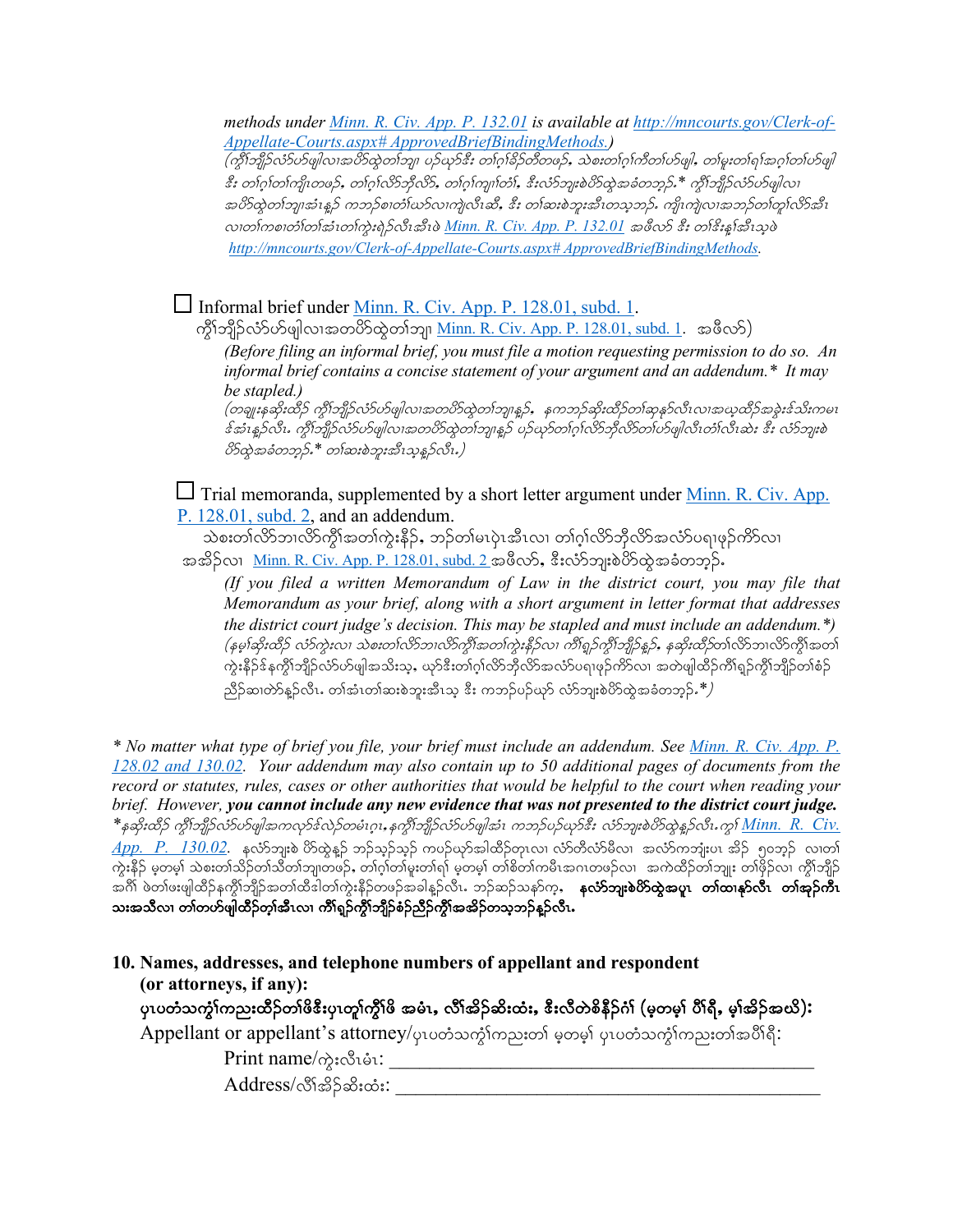| $\text{Email address}/\mathcal{B}_{\varphi}(\infty)$ နိ $\beta$ ဂ်း: |  |
|----------------------------------------------------------------------|--|
| Telephone/လီတဲ <sup>8:</sup>                                         |  |
| $Signature/\n\infty$ :လီးပီး:                                        |  |

Respondent or respondent's attorney/ပုၤတ္ပါက္ပါ် မှတမ္ပါ ပုၤတ္ပါက္ပါံအပီါရိ:

 $\text{Print name} \wedge \text{q:} \text{Set}:\underline{\hspace{1cm}}$ 

Address/vD>td.qd;xH;: \_\_\_\_\_\_\_\_\_\_\_\_\_\_\_\_\_\_\_\_\_\_\_\_\_\_\_\_\_\_\_\_\_\_\_\_\_\_\_\_\_\_

 $\text{Email address}/\text{size}(\infty)$ နိ $\beta$ ဂံ $\colon$ 

 $\rm Telephone/\mathring{\sim} \gg \mathring{\mathbb{S}}$ :

(The Statement of Case is not a jurisdictional document, but it is important to the proper and efficient processing of the appeal by the appellate courts. The "jurisdictional statement" section is intended to provide sufficient information for the appellate court to easily determine whether the order or judgment is appealable and if the appeal is timely. The nature of the proceedings below and the notice of appeal determine the jurisdiction of the appellate court. The sections requesting information about the issues litigated in the lower court or tribunal, and the issues proposed to be raised on appeal are for the court's information, and do not expand or limit the issues that might be addressed on appeal. Likewise, the section asking counsel to identify and prior or pending appeals from the same case, and any separate appeals that raise similar issues is intended to provide more information about the procedural history of the case and to ensure that the court has early notice of other pending related matters in case consolidation is appropriate.) (တါမူးတါရ)်အဂ္ဂါတ်ဟျိုအီး တမ့္ပ်တ္ပါစံဉ်ညီဉ်ဒိကနှုလ်>်တီလံာမီဘဉ်,သနာ်က္ တါအံၤအရူဒိဉ်လ၊တ၊်ပတံသက္ငံ)ကညးထိဉ်ကလဲၤဘဉ်ဂ္ဂါဘဉ် ဝီဒီးတါမၤအကျိၤအကျဲၤကလဲၤတုၤလ္ၤတီၤအဂ်ိါဖဲတါပတံသက္ငါကညးကိါဘျိဉ်လိၤ**. ဗ်ဴ**တါစံဉ်ညိဉ်ဒိကနဉ်တါ အတါဟ်ဖျါ<sup>်</sup>" တါအသနၢဉ်အံၤ တိာ်ဟ်လၢကဟှဉ်ထိဉ်တၢ်ဂ့ါတ၊်ကျိၤလ၊လ၊ပှဲၤပုံၤလ၊ကွိၢ်ဘျိဉ်ထိန်သိႏကဆ၊တာ်ဘဉ်ညီဖဲတ၊်ကလု၊် မဲ့တမ့၊် တၢ်စံဉ်ညီဉ်တာ် အံၤတ၊်ပတံသကွံ၊်က ညးထိဉ်သူ ဒီး တ၊်ပတံသကွံၤ်ကညးတ၊်အံၤဘဉ်ဆ၊ဘဉ်ကတိၢ်ဝဲန္ ဉလီၤ. တ၊်မၤအကျိၤအကျဲန္နဆၤဉ်လ၊ လာဒီး တ၊်ဘိး ဘဉ်သုဉ်ညါ ့တ၊တံသကွံၤ် un;w>AqXwJmAw>pH.nD.'due.w>zJAuGD>bsD.xDM.vDRI Aw>toeX.wz.vXtChxD.w>\*h>w>usdRb.C;Aw> \*h>uDwz.b.C; woldbox) တိုလောက်သည် အသင်းမြှောက် ထိုကြည်း အသင်းသည် အသင်းလည်း အသင်းကို အသင်းပြသည် အသင်းလာထဲသည်။<br>တက်သည် အသင်းကို အသင်းမြှောက်သည် အသင်းကို အသင်းသည် အသင်းကို အသင်းပြသည် အသင်းသည် အသင်း ကညးထိဉ်အံၤ မ့ၢ်ဝဲ ကွိၢ်ဘျိဉ်အတၢ်ဂ့ၢ်တၢ်ကျိၤ, ဒီးယူာ်ထိဉ် မဲ့တမ့ၢ် တြိဟ်ပနိဉ်ယာ်တ၊ဂ့ါကီတဖဉ်လၢ ကဘဉ်တၢ်ဘုါရဲ့ အီၤ ခီဖျိ တ၊်ပတံသကွံၢ် ကညးထိဉ် တဂ့ၤ. ဒ်န္ဉာ်အသိး, တၢ်အသနၢဉ်လ၊သံကွ၊်ပှၤဟ္ဉာ်ကူဉ်ဟ္ဉာ်ဖႈပုၤစဲဉ်နိဉ်လ၊ ကဒုးနဲဉ်ဟ်ဖျါထိဉ် ဒီး တ၊်ပတံ ာသက္ငံ၊်ကညး တဖဉ် လၢအိဉ်ဟ်တု1်ဝ မှတမှ်1 လ၊တ1်တဆ၊တာအီးဒီးတဖဉ်လ၊ ပတ်မူးတါရ1်တါဂုလ်မီးယီ, နီး တ၊်ပတံသကွဲ1်ကညး တဖဉ်လ၊ အလီးဆီ တဖဉ် တမံၤဂူၤတမံၤဂူၤလၢအနးအိဉ်ထိဉ်တၢ်ဂူ၊်ကီတဖဉ်လၢအလီၤပလိ>်လီၤသးအံၤတၢ်တိာ်ဟ်အီၤလ၊ ကဟ္ဥတါထိဉ်တၢ်ဂူ၊်တ၊်ကျိၤ ဘဉ်ဃး တ၊်မူးတ၊ရ၊် တၢ်ဂ့္ အတျမၤအကျိၤအကျဲအတၢ်စံဉ်စိၤတဲစိၤ ဒီး ဒ်သိးကမၤလီၤတံၤ်လ၊ကွိၤ်ဘျိဉ်ကဒိးန္၊်ဘဉ်တၢ်ဘိးဘဉ်သူဉ်ညါလ၊တ၊်မူးတ၊်ရ၊်တၢ်ဂ့<br>-ထိဉ်အီၤလၢအဘဉ်ထွဲလိ $5$ သးအဂၤတဖဉ်ဖဲတၢ်စဲဘူးယှာ်တ၊်အံၤကြ၊းဝဲဘဉ်ဝဲအခါနဲ့ဉ်လီၤ. $\big)$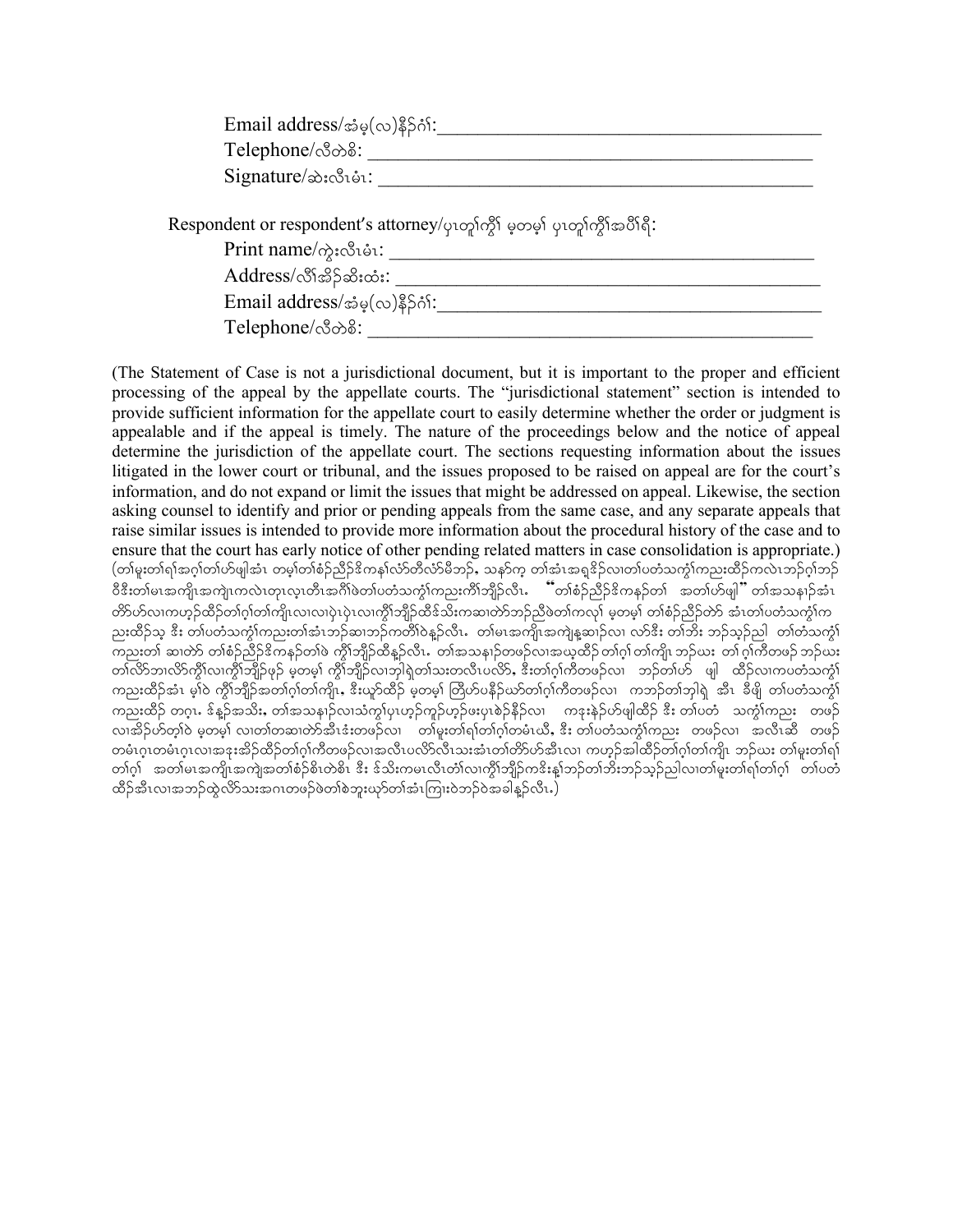#### **THIS FORM MUST BE COMPLETED IN ENGLISH** တၢ်ကဘဉ်မၤပုံၤလံာ်ကွိဉ်ဒိအံၤလ၊အဲကလံးကျိဉ်

### **STATE OF MINNESOTA IN THE COURT OF APPEALS** မံဉ်နံဉ်စိထဉ်ကိၢိစဉ် တၢ်ပတံသက္ခံၤ်ကညးကွိၤ်ဘျိဉ်

#### $CASE\ TITLE/$ တ်မူးတါရ)်တါဂ္ဂါခိဉ်တီ:

(The lines below should match the names in the case title on your district court paperwork.)  $(\hat{\mathfrak{c}}$ တိကျိၤလ $\hat{\mathfrak{c}}$ တံးသားတိုလ်းထွက်လားအတိုက် တ၊်မူးတ၊်ရ၊်အခိဉ်တိလ၊အအိဉ်လ၊ကွိၢ်ရှဉ်ကွိ၊်ဘျိဉ်အလံာ်တ၊်မၤအပူၤန္ဉ**်**လီၤ.)

 $VS.\sqrt{3}$ :

COURT OF APPEALS CASE # ကွိၤ်ဘျိဉ်တၤ်ပတံသကွဲၤ်ကညးတၤ်မူးတၤ်ရၤ် တၤ်ဂၤ်

**APPELLANT'S CERTIFICATE OF** \_\_\_\_\_\_\_\_\_\_\_\_\_\_\_\_\_\_\_\_\_\_\_\_\_\_\_\_\_ **SERVICE BY MAIL OF NOTICE OF APPEAL AND STATEMENT OF THE CASE** ပုၤပတႆသက္ဂဵ္<code>f</code>ကညးအလႆာ်အုဉ်သးလၤ တၢ်ဆု၊ဟူဉ်တၢ်လ၊လံာ်ပရၢလၢအမှါ တၢ်ဘိးဘဉ်သွဉ်ညါတၢ်ပတံသက္ခံၤ်ကညးတၢ်ဒီး တၢ်မူးတၢ်ရာအငှာအတက်ပြု

**STATE OF MINNESOTA COUNTY OF** \_\_\_\_\_\_\_\_\_\_\_\_\_\_\_\_\_ မံဉ်နံဉ်စိထဉ်ကိၢိစဉ် ဟိႆဉ်ကဝီၤ

 $I/\omega$ 1, \_\_\_\_\_\_\_\_\_\_\_\_\_\_\_\_\_\_\_\_\_\_\_\_\_\_\_\_(**Name/å1**), certify that on/ $\varphi$  $\beta$ လီးသးလ1 \_\_\_\_\_\_\_\_\_\_\_\_\_\_\_\_\_\_\_\_\_\_(**Date/** rk>eHR), I served the attached **Notice of Appeal**, **Statement of the Case**, and **Judgment** on the following parties by mailing to each of them a copy thereof, enclosed in an envelope, postage pre-paid, and by depositing the same in the United States Mail, directed to each party as follows (**List the name and address of each party to whom the documents were**  mailed):/ယ ဆု၊လီၤ တ**်ားဘဉ်သူဉ်ညါလ၊တၤ်ပတံသက္ဂၤ်ကညးတၤ်, တၤ်မူးတၤ်ရၤ်အဂ္ဂၤ်တ်ပျါ ဒီး တၤ်စံဉ်ညီဉ်တာ်တၤ်** လၢဘဉ်တၢ်ဘျးစဲ အံၤ ဆူ ပုၤသ္ဉ် တဖဉ်လၢအမံၤဖျါလ၊လာ်ခီဖျိလံာပရၢဆူအဝဲသူဉ်ခဲလၢာ်တဂၤစုာ်စုာ်, လၢဘဉ်တၢ်ဟ်သဒၤလ၊ လ်ာ်ဒ၊ အပူး, တ၊် ဆု၊လံာ်လျာ် ဘူဉ်လျာ်စူးဘဉ်တ၊်ဟွဉ်လီးဝံး, းီးဘဉ်တ၊်ဟ်လီးအီးဒိုသိးသိုးဆူ ကို၊်အမဲရကၤတ၊်ဆု၊လံာ်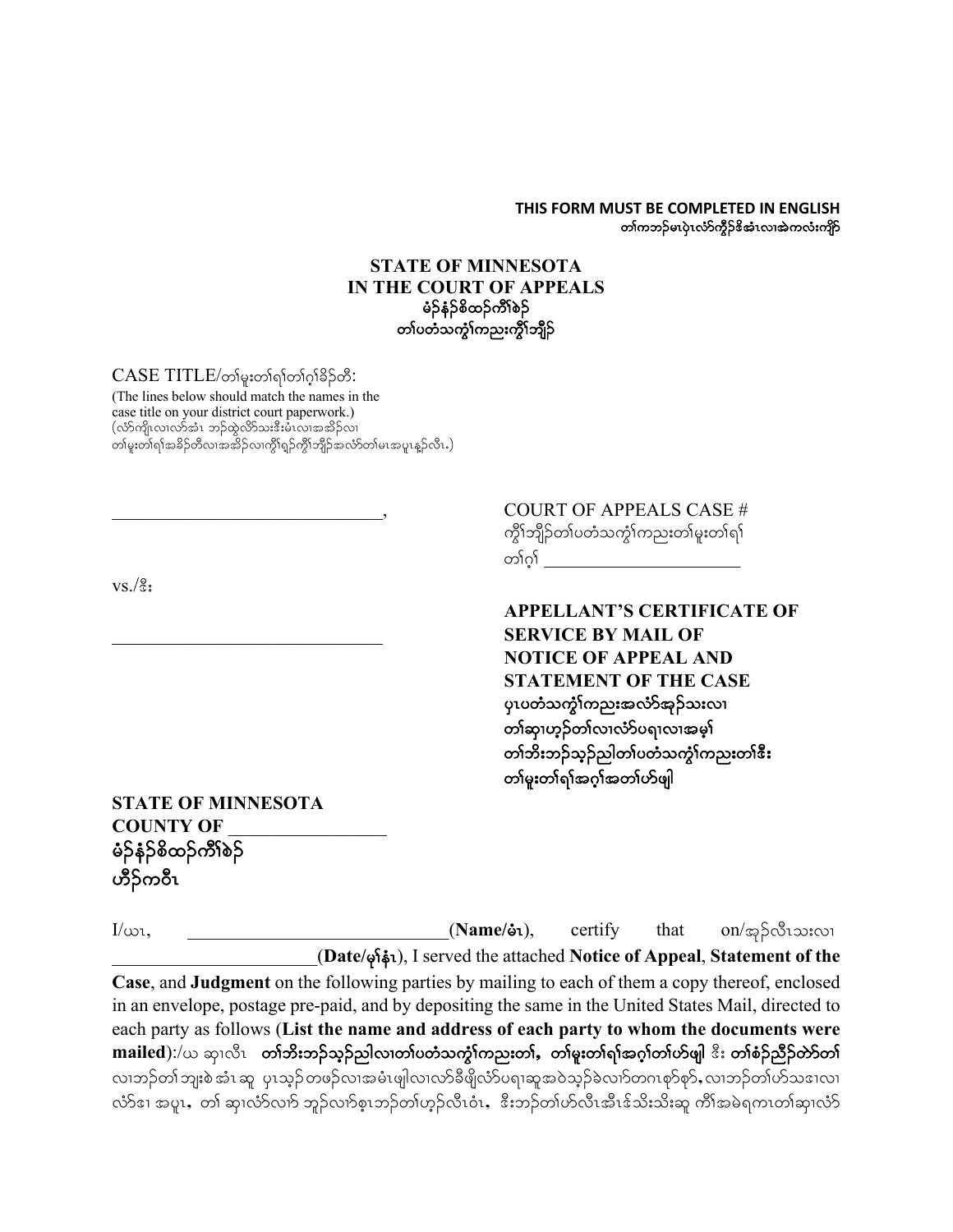ဆု၊လဲ၊် အလိ၊်, ဟ့ဉ်လီၤဆူပုၤသ့ဉ်တဖဉ်လၢအအိဉ်ဖျါထိဉ်လၢလာ် **(ကွဲးလီၤမံးလီၤအိဉ်ဆိးထံးလၢ လံာတီလံာ်မီတဖဉ်ဘဉ်** တ)်ဆု၊အီၤတက္န)):

| $\mathbf{1}$ |  |  |
|--------------|--|--|
|              |  |  |
|              |  |  |
| 2.           |  |  |
|              |  |  |
|              |  |  |
| 3.           |  |  |
|              |  |  |
|              |  |  |

I declare under penalty of perjury that everything I have stated in this document is true and correct.

တၢ်စံဉ်ညိဉ်ယဉ်လ၊တ၊်အ၊ဉ်လီၤသးကဘျံးကဘျဉ်လ၊ကွိၢ်ဘျိဉ်အပူၤအတ၊်ဆိဉ်လီၤသးအဖိလာ် ယဘိးဘဉ်သ့ဉ်ညါလ၊ တ၊်ခဲ လၢာ်လ၊ ယတဲဖျါထိဉ်လ၊လံာတိလံာ်မိတဘ့ဉ်အံၤ မ့္မမ္ါတီတီ ဒီး လ၊အဘဉ်ဝဲန္ဉာ်လီၤႉ

| $(Signature/\n\infty:\n\mathcal{S}_1\n\circ\mathcal{S}_1)$ | (County where certificate was signed/<br>ဟိဉ်ကဝိၤလၢလံာ်အှဉ်သးအံၤဘဉ်တၢ်ဆဲးလိၤမံၤ) |  |
|------------------------------------------------------------|----------------------------------------------------------------------------------|--|
| (Date of signature/ $\hat{\infty}$ :လီးမံုးမှါနံ1)         | (State where certificate was signed/<br>ကိၢိစဲဉ်လ၊လံာ်အုဉ်သးအံၤဘဉ်တ၊်ဆဲးလီၤမံၤ)  |  |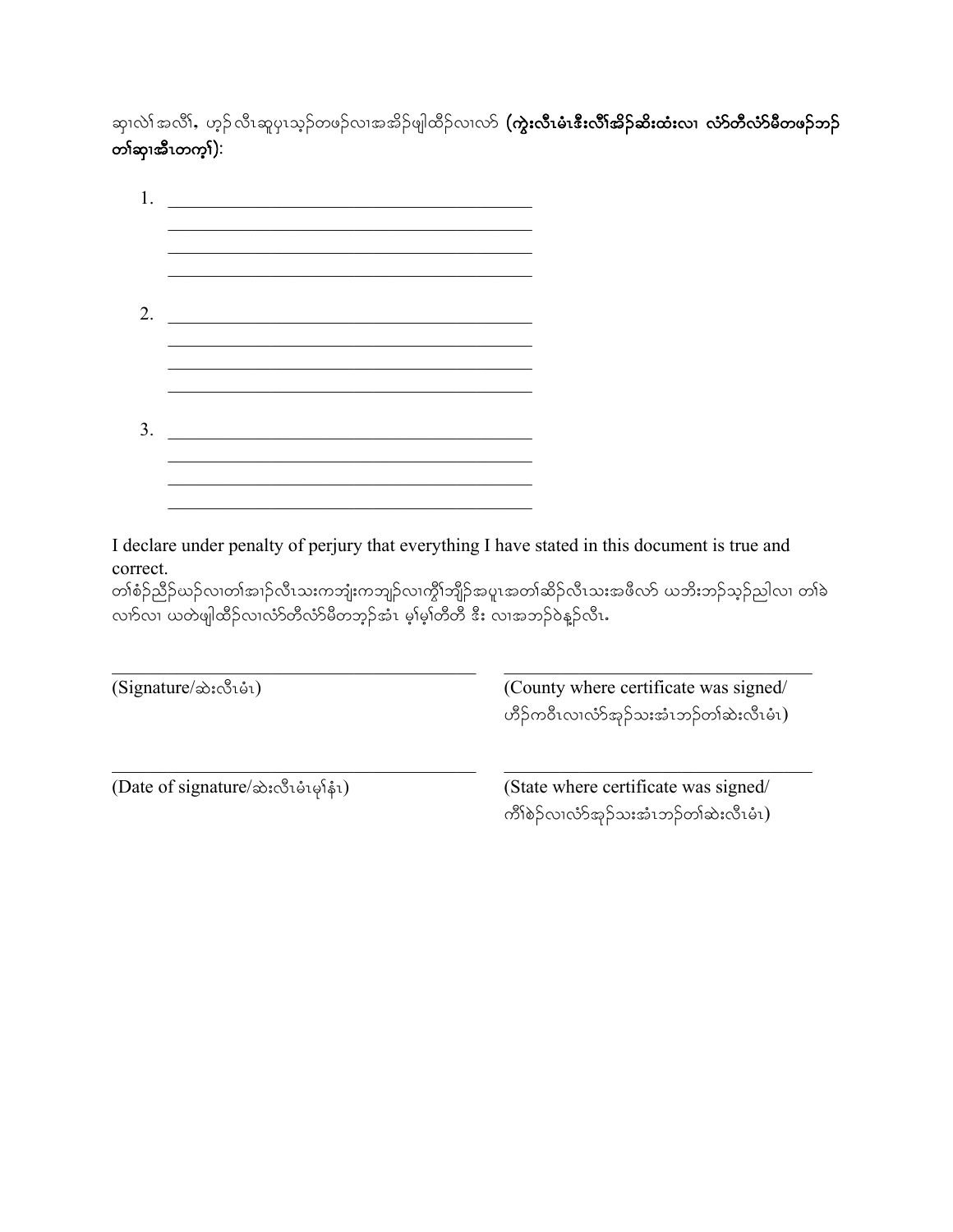#### **THIS FORM MUST BE COMPLETED IN ENGLISH** တၢ်ကဘဉ်မၤပုံၤလံာ်ကွိဉ်ဒိအံၤလ၊အဲကလံးကျိဉ်

### **STATE OF MINNESOTA IN THE COURT OF APPEALS** မံဉ်နံဉ်စိထဉ်ကိၢိစဉ် တၤ်ပတံသက္ခိၤ်ကညးကွိၤ်ဘျိဉ်

#### $CASE\ TITLE/$ တ်မူးတါရာ်တါဂ္ဂါခိဉ်တီ:

(The lines below should match the names in the case title on your district court paperwork.)  $(\hat{\omega}$ ာကျိုးလာလာ်အံၤာာဉ်ထွဲလိ $\hat{\omega}$ းအီးမီၤလာအအိဉ်လာ တ၊်မူးတ၊်ရ၊်အခိဉ်တိလ၊အအိဉ်လ၊ကွိၢ်ရှဉ်ကွိၢ်ဘျိဉ်အလံာ် တစ်ပအပူးနဉ်လီး.)

> \_\_\_\_\_\_\_\_\_\_\_\_\_\_\_\_\_\_\_\_\_\_\_\_\_\_\_\_\_, COURT OF APPEALS CASE # ကွိၤ်ဘျိဉ်တၤ်ပတံသကွဲၤ်ကညးတၤ်မူးတၤ်ရၤ် တ)်ဂ္ဂါ

 $VS.\sqrt{3}$ :

### **APPELLANT'S CERTIFICATE OF** \_\_\_\_\_\_\_\_\_\_\_\_\_\_\_\_\_\_\_\_\_\_\_\_\_\_\_\_\_ **SERVICE BY MAIL OF BRIEF** ပုၤပတံသက္ခံ႞ကညးအလံာ်အုဉ်သးလၢ တၢ်ဆု၊ဟူဉ်တၢ်လ၊လံာ်ပရၢလၢအမှၢ်ကွိၢ်ဘျိဉ်လံာ်ဟ်ဖျါ

**STATE OF MINNESOTA COUNTY OF** \_\_\_\_\_\_\_\_\_\_\_\_\_\_\_\_\_ မံဉ်နံဉ်စိထဉ်ကိ $5$ စ်ဉ် ဟိ်ဉ်ကဝီၤ

 $I/\omega$ 1,  $I/\omega$ 1,  $N$ **ame/** $\dot{\phi}$ **1**), certify that on/x<sub>2</sub> $\dot{\beta}$ လီ1သ $i\omega$ 1 \_\_\_\_\_\_\_\_\_\_\_\_\_\_\_\_\_\_\_\_\_\_(**Date/** rk>eHR), I served the attached **Brief** on the following parties by mailing to each of them a copy thereof, enclosed in an envelope, postage pre-paid, and by depositing the same in the United States Mail, directed to each party as follows (**List the name**  and address of each party to whom the brief was mailed):/ $\infty$ ဆု၊လီ၊ ကွီ်ါဘျီဉ်လ်ာ်ဟ်ဖျါ လၢဘဉ်တၢ်ဘျးစဲအံၤ ဆူ ပုၤသ္ဉ် တဖဉ်လၢအမံၤဖျါလ၊လာ် ခီဖျိုလံာ် ပရၢဆူအဝဲသူဉ်ခဲလၢာ် တဂၤစုာ်စုာ်,လၢဘဉ် တၢ်ဟ်သဒၢ လ၊လံာ်ဒ၊အပူၤ, တါဆု၊လံာ်လ၊ာ်ဘူဉ်လ၊ာ်စူၤဘဉ်တ၊်ဟုဉ်လီၤဝံၤ, ဒီးဘဉ်တ၊်ဟ်လီၤအီၤဒ်သိးသိုးဆူကိၢိအမဲရကၤတါဆု၊လံာ် ဆု၊လဲၢ်အလိၢ်, ဟှဉ်လီးဆူပုၤသ့ဉ်တဖဉ်လၢအအိဉ်ဖျါထိဉ်လၢလာ် **(ကွဲးလီၤမံးလီၤအိဉ်ဆိးထံးလ၊ ကွိၢ်ဘျိဉ်လံာ်ဟ်ဖျါအံၤ** ဘဉ်တ<sup>န</sup>သု၊အီၤတက္<sup>ရ</sup>):